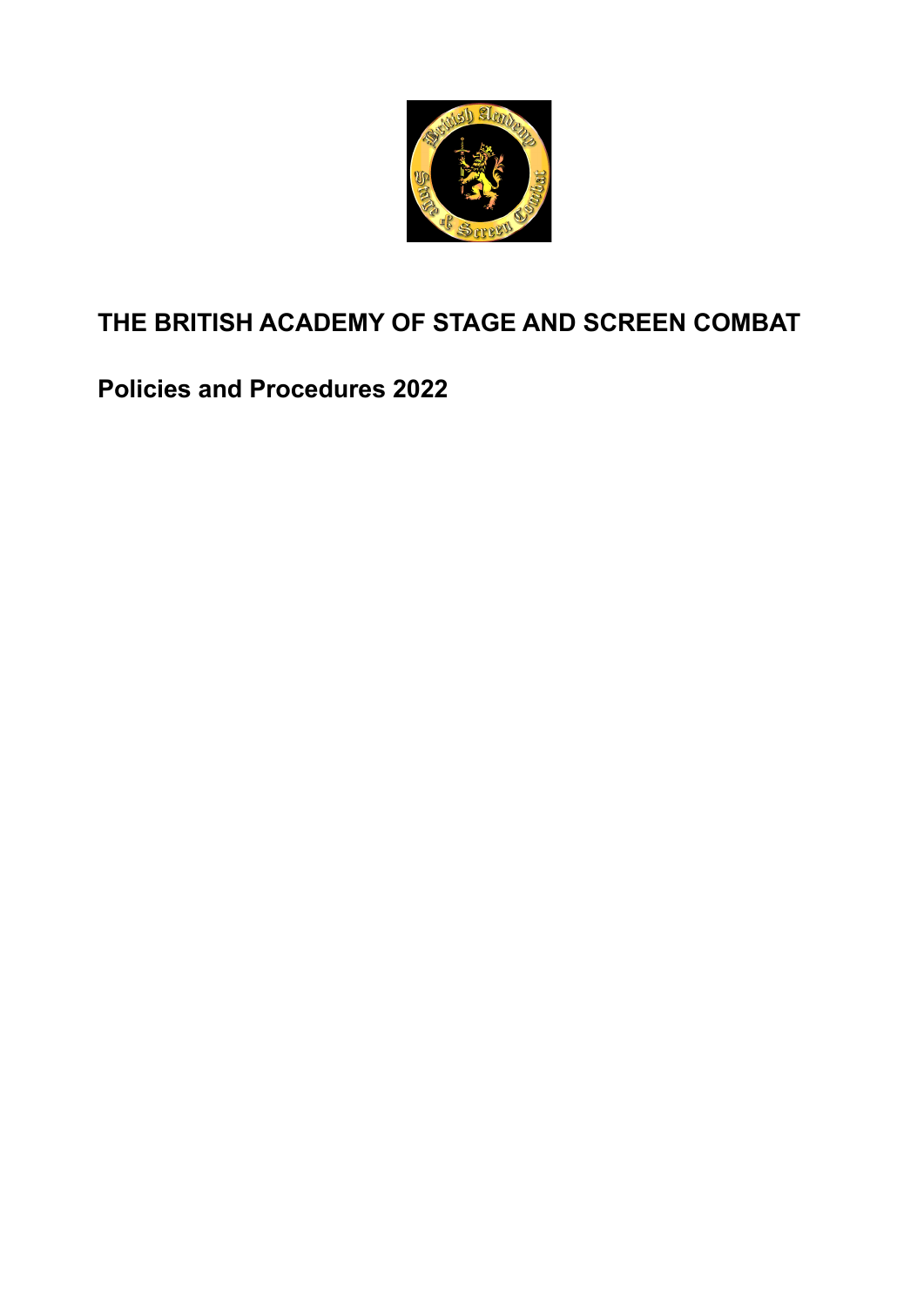# **Table of Contents**

| $\mathbf{1}$ .  |                                                                        |     |
|-----------------|------------------------------------------------------------------------|-----|
| 2.              |                                                                        |     |
| 3.              |                                                                        |     |
| 4.              |                                                                        |     |
| 5.              |                                                                        |     |
| 6.              |                                                                        |     |
| 7.              |                                                                        |     |
| 8.              |                                                                        |     |
| 9.              |                                                                        |     |
| 10.             |                                                                        |     |
| 11.             |                                                                        |     |
| 12.             |                                                                        |     |
| 13.             |                                                                        |     |
| 14.             |                                                                        |     |
| 15.             |                                                                        |     |
| 16.             |                                                                        |     |
| 17.             | Minimum Compulsory Techniques for Single Weapon FPEs. 38               |     |
| 18 <sub>1</sub> |                                                                        | .44 |
| 19.             |                                                                        |     |
| 20.             |                                                                        |     |
| 21.             |                                                                        |     |
| 22.             |                                                                        |     |
| 23.             |                                                                        |     |
| 24.             |                                                                        |     |
| 25.             | Minimum Compulsory Techniques for the Introduction to Combat Award and |     |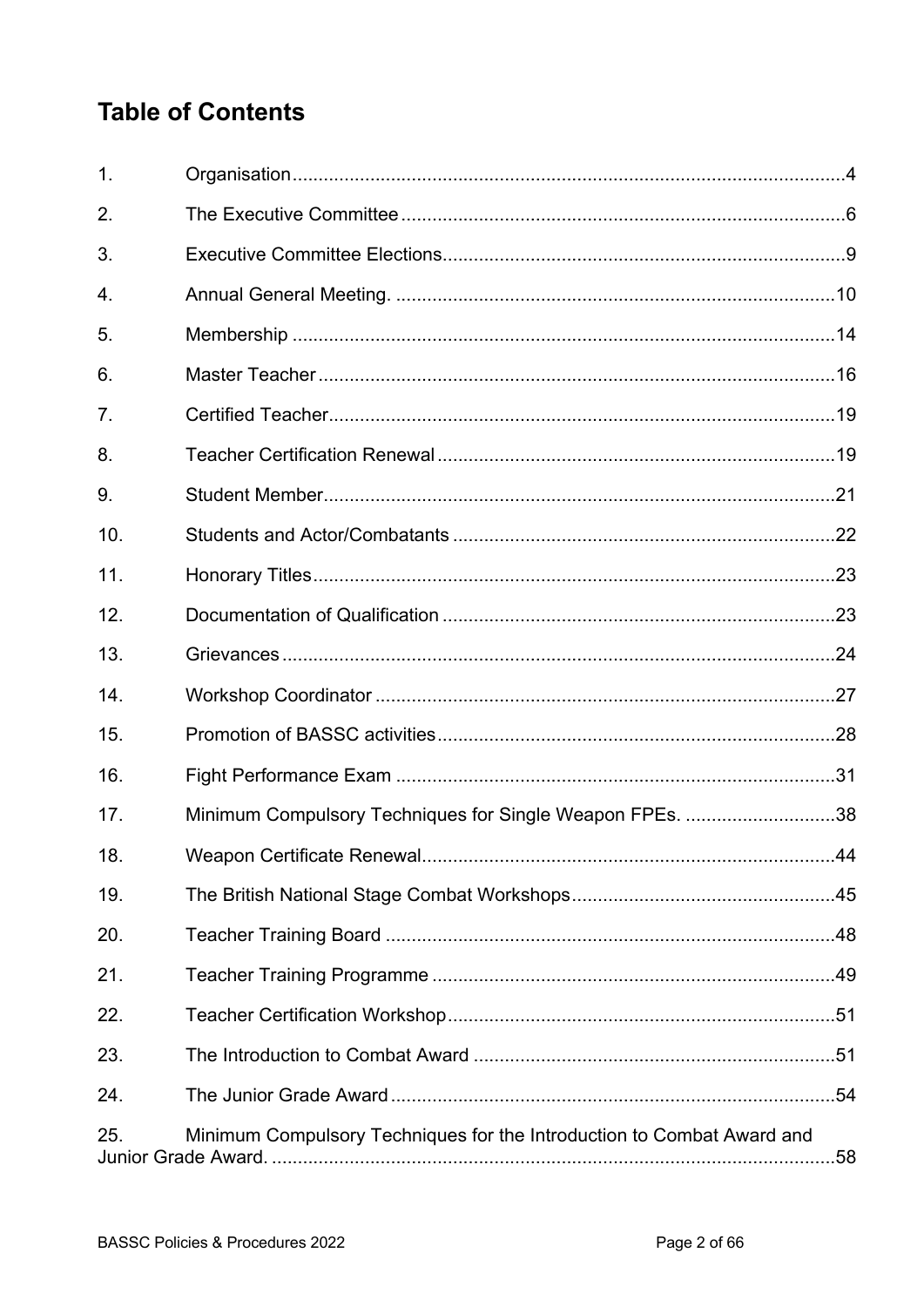| 26. |  |
|-----|--|
| 27. |  |
| 28. |  |
| 29. |  |
| 30. |  |
| 31. |  |
| 32. |  |
| 33. |  |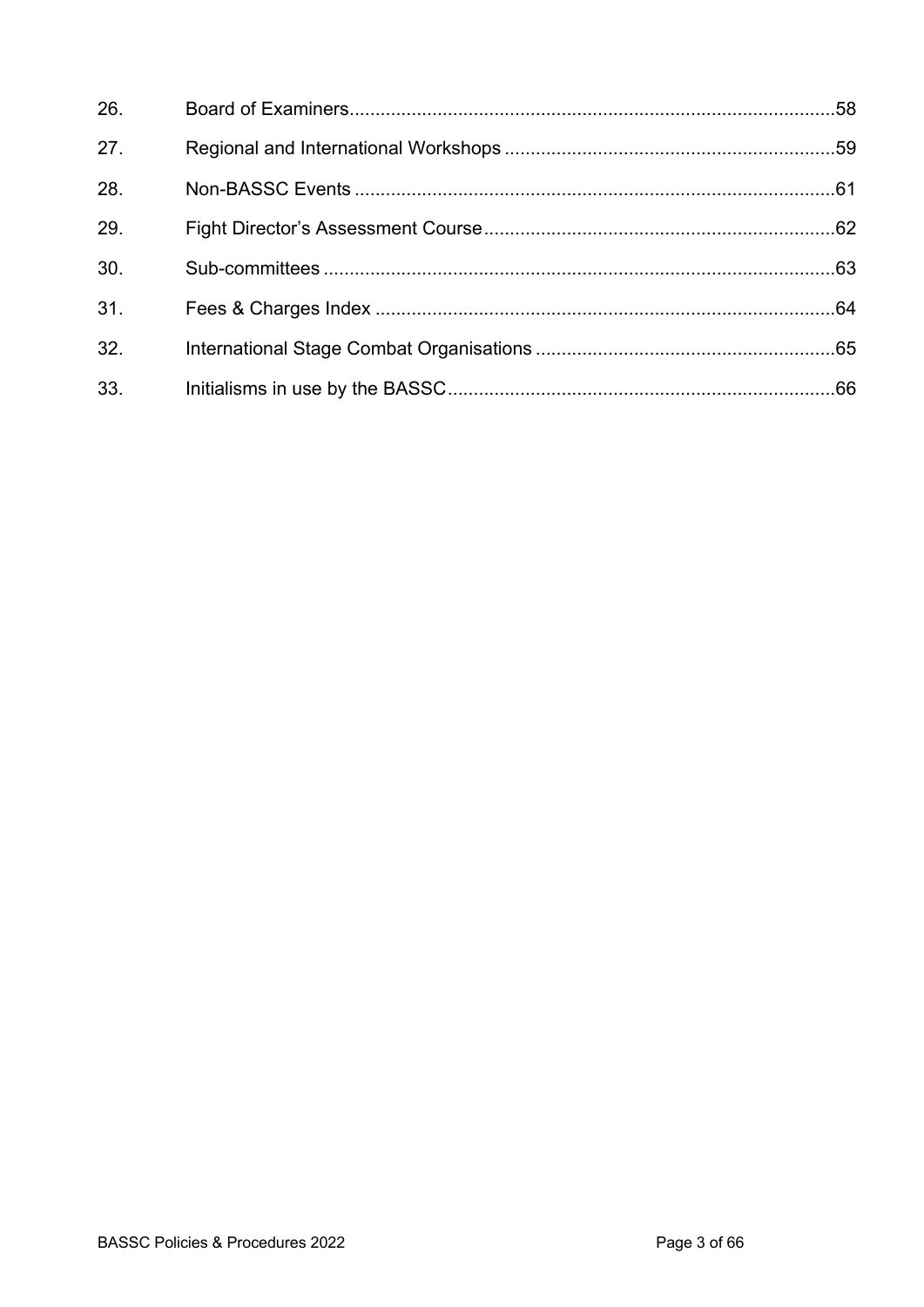# 1. **Organisation**

- 1.1. The BASSC is a private company limited by guarantee, first registered with Companies House on 28th May 2021. The Company number is 13426087 and the registered address is: C/O Sedulo, 505 Albert House, 256 - 260 Old Street, London EC1V 9DD. https://find-and-update.companyinformation.service.gov.uk/company/13426087
- 1.2. The British Academy of Stage and Screen Combat is a trading name of the BASSC and may be used in written correspondence, digital media, etc.
- 1.3. Information on the BASSC as a business and its governance is registered electronically at Companies House and is as follows:
	- 1.3.1. The company name
	- 1.3.2. The registered office
	- 1.3.3. The directors of the BASSC
	- 1.3.4. The Memorandum of Association that records the names of the directors and their formal agreement to become members of the company.
	- 1.3.5. The Articles of Association that outlines the rules and restrictions relating to the way the company as a business is governed, operated, and owned.
	- 1.3.6. The annual accounts which the BASSC must file with Companies House on a specified accounting date. This is nine months after the accounting year end and is on 28<sup>th</sup> February each year.
	- 1.3.7. The annual Confirmation Statement confirming the BASSC continues in business.
- 1.4. Any changes to any of the documents listed under 1.3 must be recorded at Companies House within 14 days of the change.
- 1.5. A Register of Company Members will be kept at the registered address of the company.
- 1.6. This Policies and Procedures remains the principal document for stating the methods for governance of the BASSC as an organisation for the teaching of stage combat. It is subject to regular revision by the Executive Committee of the BASSC. For further guidance on aspects of policy it should be read in conjunction with the following BASSC documents:
	- 1.6.1. Code of Conduct (created 2019)
	- 1.6.2. Social Media Protocol (created 2021)
	- 1.6.3. Privacy Policy (last amended 2021)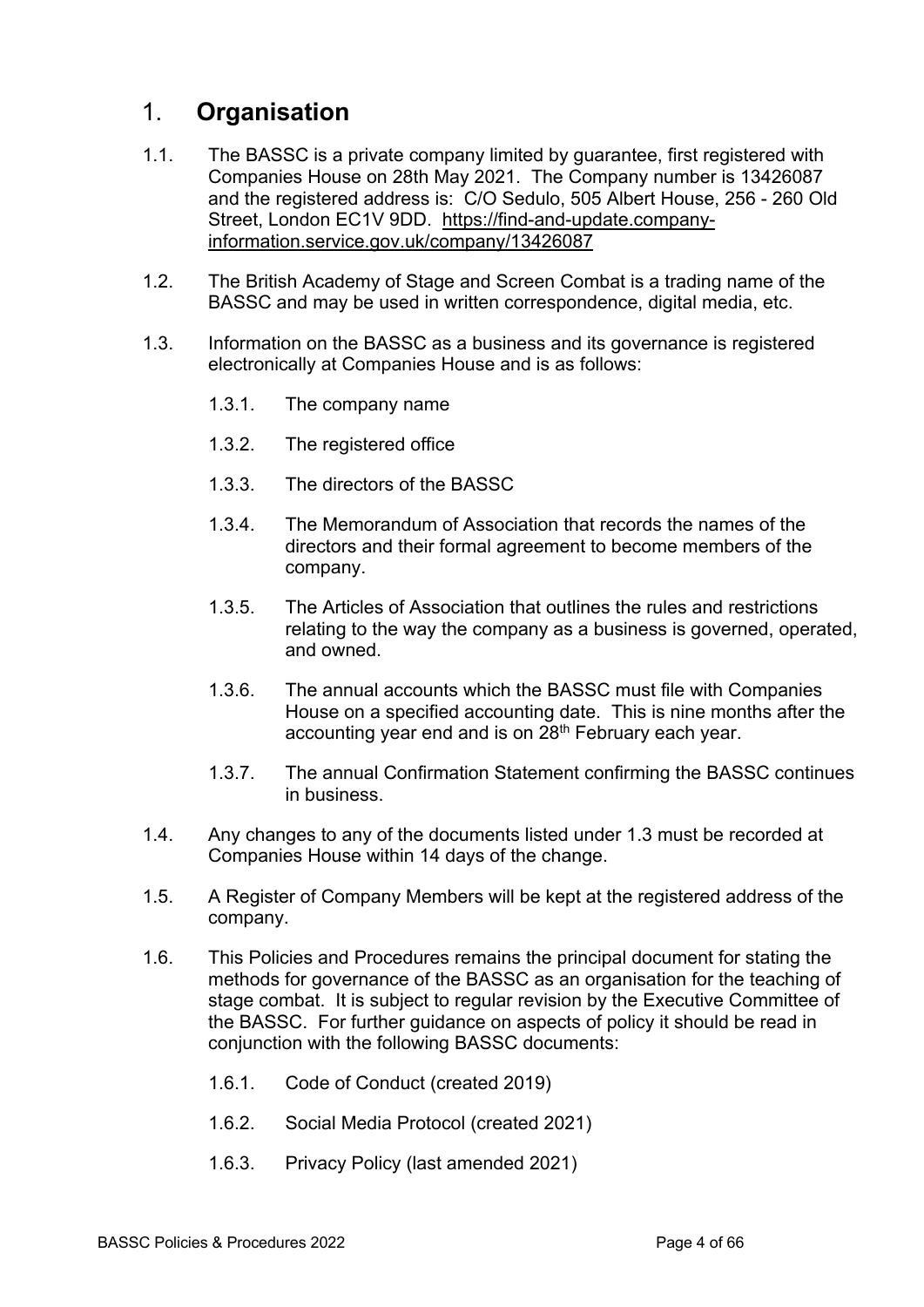- 1.6.4. Safeguarding Policy (created 2019)
- 1.6.5. Health and Safety Policy (last revised 2019)
- 1.6.6. Teacher Training Programme Handbook (last revised 2019)
- 1.6.7. Teacher Certification Workshop Handbook
- 1.6.8. Executive Committee Handbook (created 2021)
- 1.6.9. Job descriptions for:
	- a) Teacher Training Programme Coordinator
	- b) Teacher Certification Workshop Coordinator
	- c) Workshop Coordinator
- 1.6.10. Student Membership joining form
- 1.6.11. Nomination Form for Executive Committee Officer elections
- 1.6.12. Nomination Form for Executive Committee Member Rep elections
- 1.6.13. Proxy Voting form for AGM resolutions
- 1.6.14. Poll Voting form for AGM resolutions
- 1.6.15. Grievance letter template
- 1.7. The Executive Committee may from time to time produce additional policy documentation to provide guidance on different aspects of the governance of the BASSC which shall be recorded in the Policies and Procedures.
- 1.8. Where policy relates to the rights, roles and responsibilities of directors and their admission, appointment and termination; procedures for directors' meetings and general meetings, and other legal requirements as stated by the Companies Act 2006, these are recorded within the Articles of Association (AofA) and relevant sections will be referenced within the Policies and Procedures, where appropriate. Sections within the P&P also relating to these areas will follow the requirements as set out in the AofA but, to avoid repetition, will not list them. The main aim of those related sections in the P&P are to provide additional detail, which can be reviewed and changed by the Executive Committee, without need for changes to the Articles of Association which must be registered at Companies House.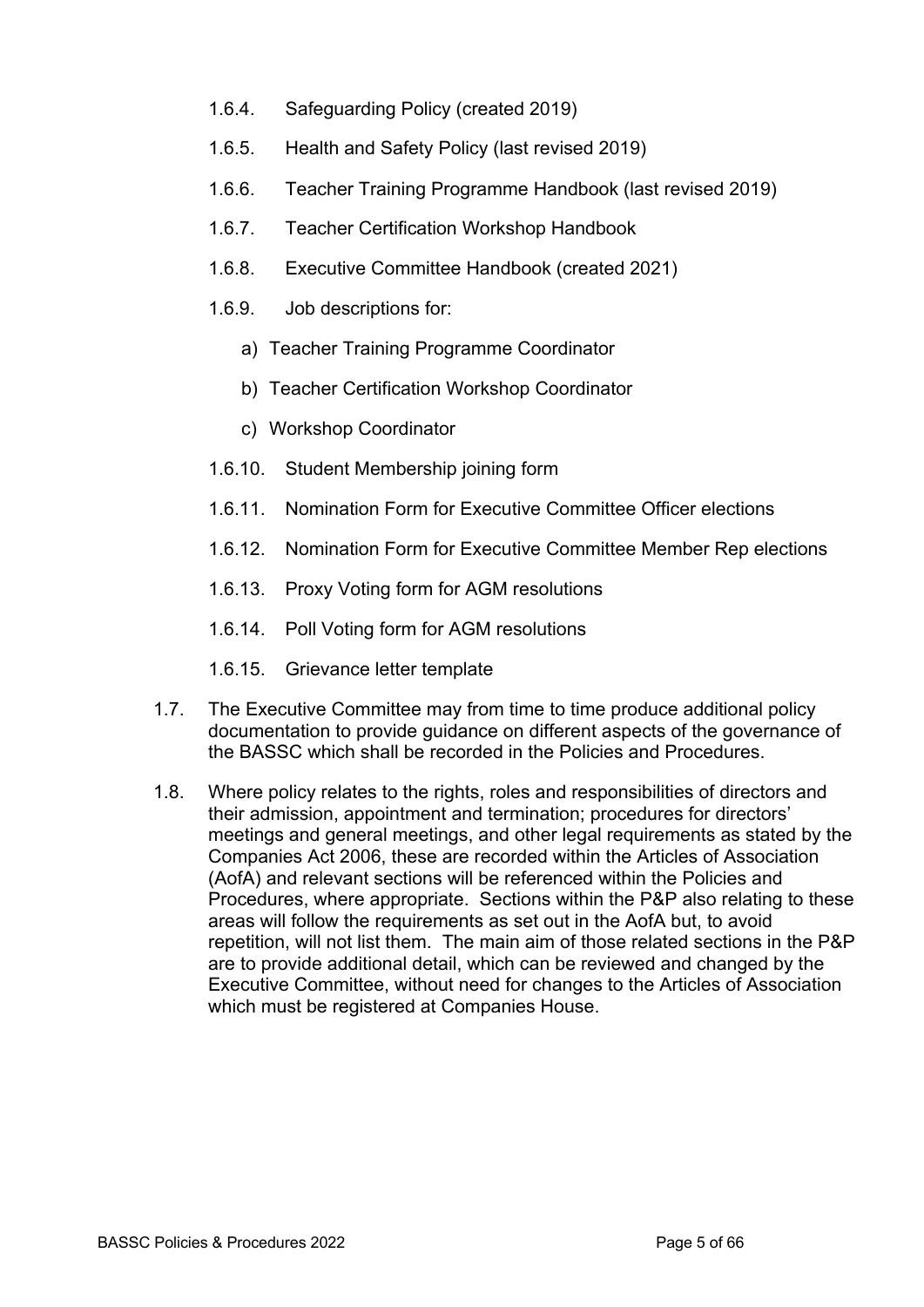# 2. **The Executive Committee**

- 2.1. The BASSC Executive Committee will consist of the following:
	- 2.1.1. Officers: President, Vice President, Secretary, Treasurer,
	- 2.1.2. Membership Representatives: Master Teachers (1), Certified Teachers (1), Student and Actor/Combatants (2)
- 2.2. All members of the Executive Committee must be current BASSC members as defined in Section 5.
- 2.3. The Officers of the Executive Committee will be Directors of the BASSC. Membership Representatives and Officers will be Company Members.
- 2.4. Directors meetings, as outlined in the Articles of Association, are required by law, relate solely to the corporate business of the BASSC and are separate from Executive Committee meetings. (See Sections 9 – 19 in the AofA)
- 2.5. General meetings, as outlined in the Articles of Association, are required by law, relate solely to the corporate business of the BASSC, are only attended by Company Members and are separate from the BASSC AGM – Section 4. (See Sections 28 – 40 in the AofA)
- 2.6. Executive Committee procedures and meetings as outlined in the P&P are for the governance of the BASSC as an organisation for the teaching of stage combat. For further information on roles and responsibilities see also the Executive Committee Handbook.
- 2.7. The Executive Committee will meet no less often than quarterly to discuss issues pertaining to the running of the BASSC. At these meetings, decisions relating to the operation of the Academy must be put to the vote, and confirmed by a quorate majority.
- 2.8. If there is no quorum, then business can be discussed and moved forward with proposals made for a vote at a later time either in person, by virtual means, eg, video conference, or by email.
- 2.9. A quorum of the Executive Committee will be seen as one half of its members plus one (1) more Executive Committee member.
- 2.10. The Executive Committee shall ensure that adequate Public Liability Insurance is provided for all workshops sponsored solely by the BASSC, if appropriate, and any loss or liability which has been or may be incurred by a relevant officer in connection with that officer's duties or powers in relation to the Company, or any associated company. (See Sections 42 and 43 of the AofA)
- 2.11. It is the responsibility of the Executive Committee to hold an Annual General Meeting (hereinafter AGM), to which all current members of the BASSC are invited.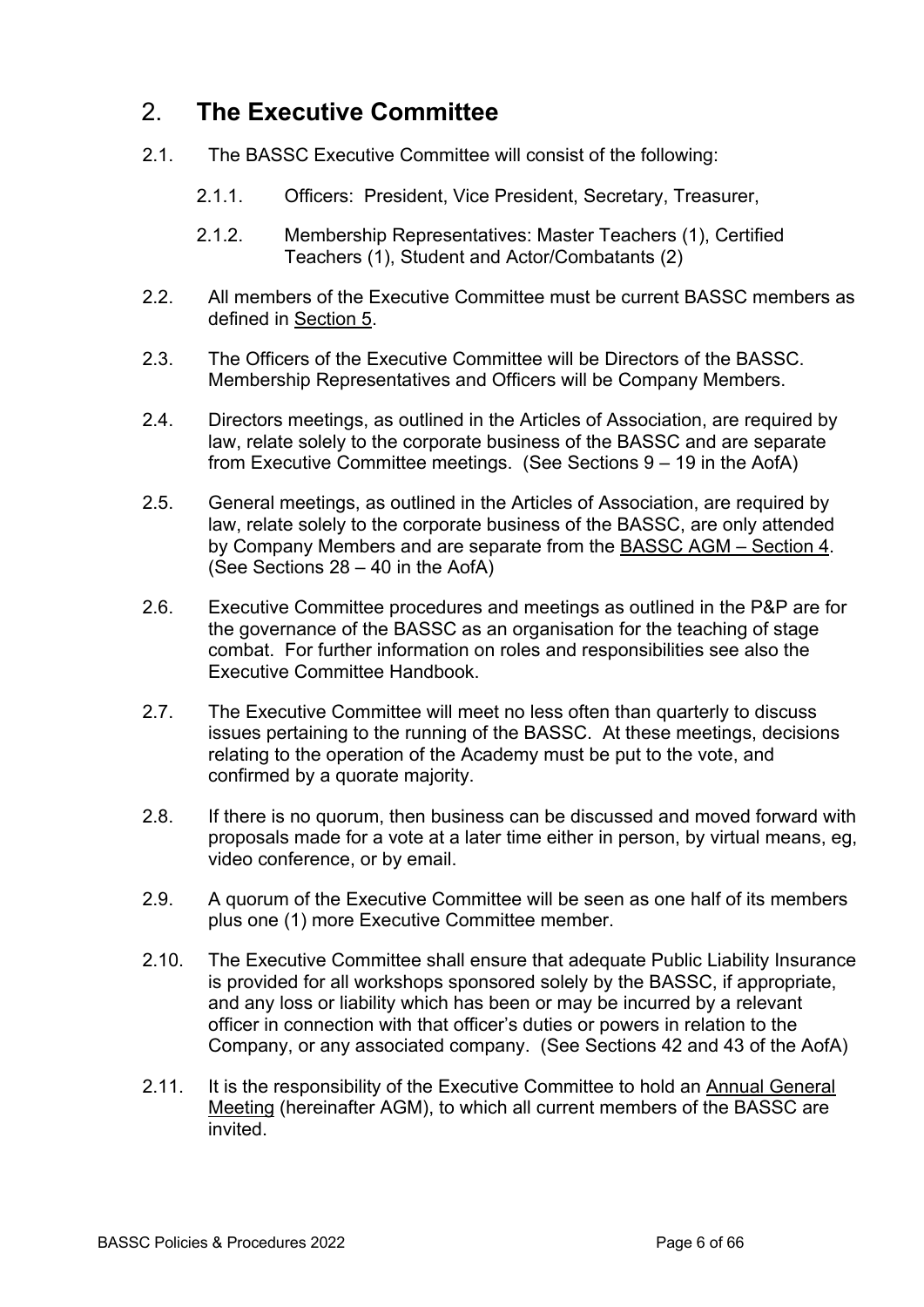- 2.12. Executive Committee Members shall serve the interests of the BASSC before those of any other stage combat academy, association or body to which they belong.
- 2.13. The Executive Committee reserves the right to remove an Executive Committee Member if they consistently fail to fulfil their duties, identified below, or fail to participate in meetings or discussions on matters of the Academy for six consecutive months. Removal will be by a majority vote of the other Members. (Removal of Executive Committee Members in their capacity as Directors is detailed in Section 22 of the AofA.)
- 2.14. President
	- 2.14.1. Shall serve as the executive head of the Academy.
	- 2.14.2. Shall preside over all AGMs, and all meetings of the Executive Committee.
	- 2.14.3. Shall be reasonably accessible to all the members of the Academy.
	- 2.14.4. Shall accept all letters of import addressed to the Academy other than inquiries directed to the representative EC members.
	- 2.14.5. Shall make all decisions related to the running of the Academy, in consultation with the Executive Committee. Should a majority of the Executive Committee so decide, any issue may be put to the vote, by which outcome the President must abide.
	- 2.14.6. Shall promote the Academy through public relations whenever possible.
	- 2.14.7. Only a Certified Teacher or Master Teacher may serve as President.

#### 2.15. Vice President

- 2.15.1. Shall chair any Executive Committee meeting for which the President is unavailable.
- 2.15.2. Shall have the responsibility to uphold the decisions of the President in all matters pertaining to the running of the Academy.
- 2.15.3. Shall give the President impartial advice on all matters of import to the Academy.
- 2.15.4. Shall oversee applications for changes in membership status.
- 2.15.5. Shall take over the duties of the President should they become unavailable, or in the case of early termination of their term of office, until a new one can be elected.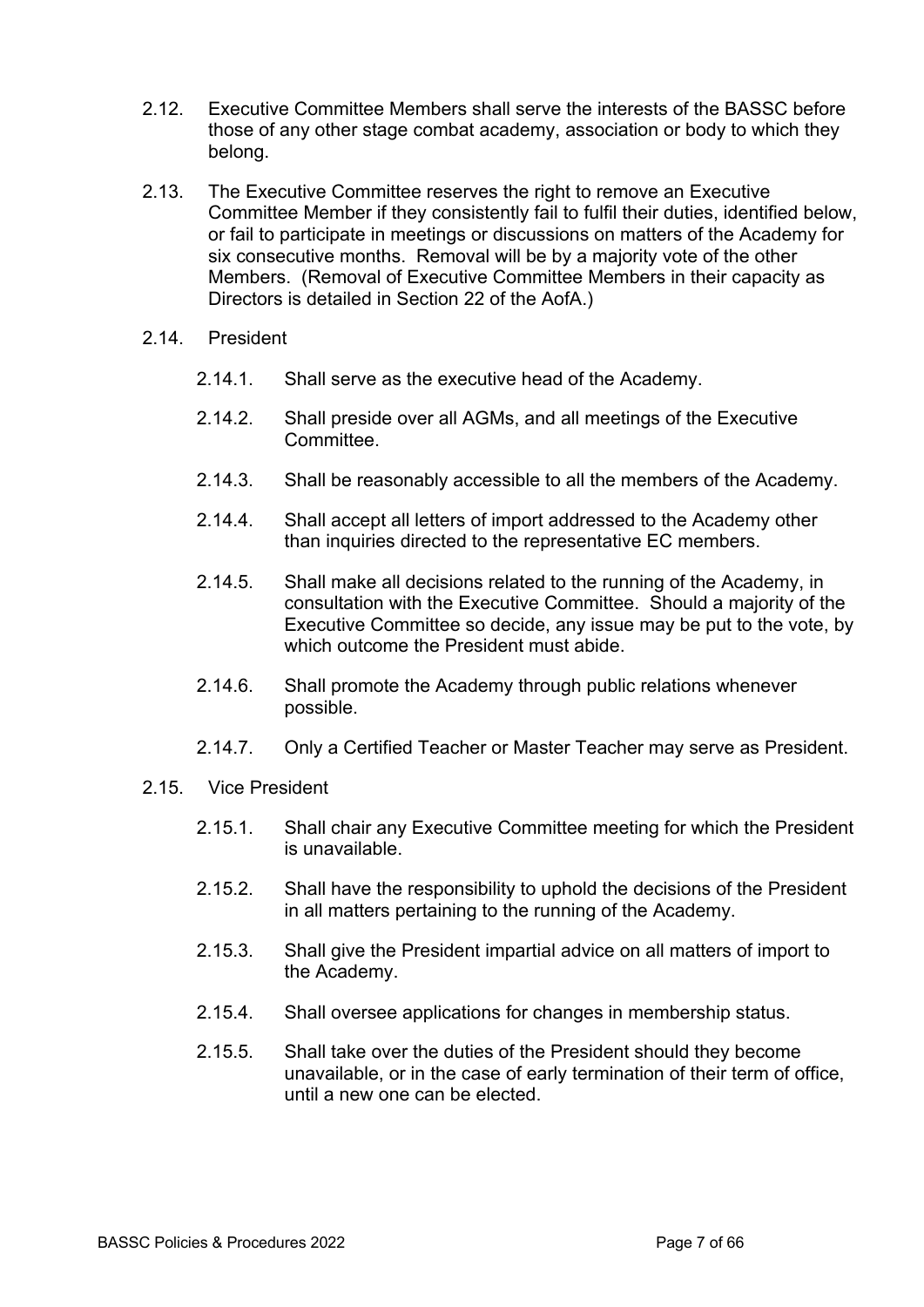#### 2.16. Secretary

- 2.16.1. Shall be responsible for the dissemination of all relevant information within the Academy.
- 2.16.2. Shall be responsible for processing new membership applications, and FPE results.
- 2.16.3. Shall be responsible for keeping a record of all FPEs and allocating examiners.
- 2.16.4. Shall be responsible for keeping accurate minutes of all EC meetings as well as generating action and agenda notices at least one week prior to every meeting and making the minutes available to members upon request.
- 2.16.5. Shall keep the membership database (see Paragraph 5.3) up to date.
- 2.16.6. Shall notify all BASSC members about any upcoming AGM and elections for the Executive Committee.
- 2.16.7. Shall be responsible for keeping accurate minutes of the AGM and preparing a summary version for online circulation to the membership.
- 2.16.8. Shall be responsible for tabulating votes on resolutions at the AGM by in-person show of hands, proxy and poll votes.
- 2.17. Treasurer
	- 2.17.1. Shall be responsible for maintaining and filing all financial records required by law.
	- 2.17.2. Shall collect all all membership fees, workshop revenue and other income due to the BASSC.
	- 2.17.3. Shall be responsible for processing the payments of all bills incurred by the Academy.
	- 2.17.4. Shall prepare an annual current financial report for the AGM, and quarterly financial reports for the Executive Committee.
	- 2.17.5. Shall be responsible for opening and maintaining the necessary bank accounts for the running of the Academy.
	- 2.17.6. The Executive Committee will approve all expenditure of BASSC funds.
- 2.18. Membership Representatives
	- 2.18.1. Are responsible for collecting, communicating and representing the wishes and opinions of their constituents: Master Teachers, Certified Teachers, Students and Actor/Combatants to the Executive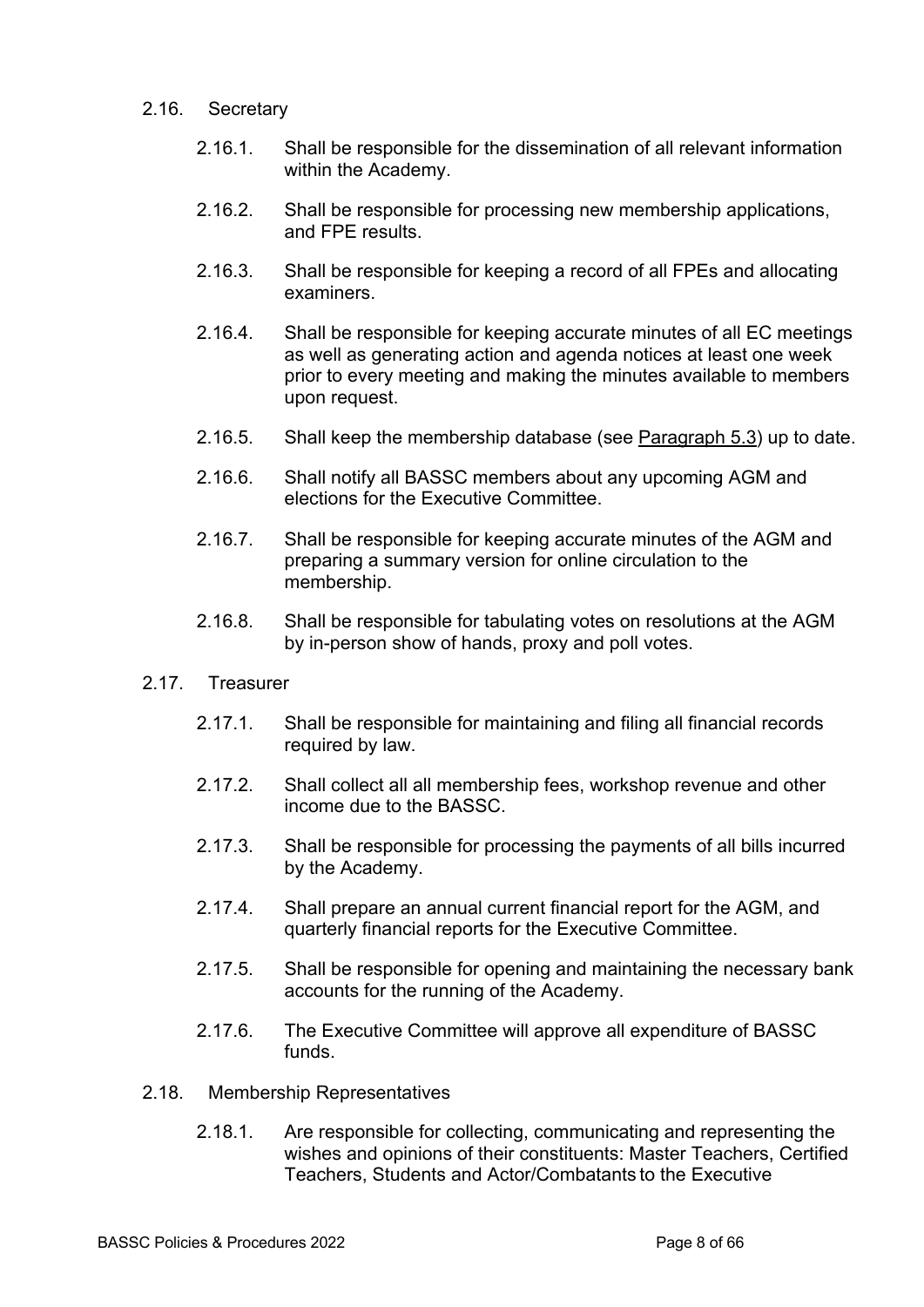Committee. This may include conducting poll votes on resolutions to be voted on at the AGM. (See Paragraph 4.22)

2.18.2. An elected Representative can appoint a proxy to attend Executive Committee meetings and vote if they are not able to attend themselves or participate by virtual or electronic means.

## 3. **Executive Committee Elections**

- 3.1. The Executive Committee shall normally be elected at the AGM for a term of three years on a three-yearly cycle with Membership Representatives elected in year 1, Officers in year 2 and none in year 3. Term of office commences on 1st January of the year following each election.
- 3.2. All Officers and Membership Representatives are limited to two (2) consecutive terms within that post.
- 3.3. Nominations for all Executive Committee Members shall be made to the current Secretary by **8 weeks** prior to the date of the AGM in the year of election.
	- 3.3.1. Any BASSC member may only accept nomination for one Executive Committee post per election.
	- 3.3.2. A current member in good standing must second all nominations.
	- 3.3.3. Nomination forms are available from the Secretary and in the Documents area of the BASSC website and secure storage area.
	- 3.3.4. Only a Certified Teacher or Master Teacher may be nominated for President.
	- 3.3.5. Only Master Teachers may nominate and vote for Master Teacher Reps.
	- 3.3.6. Only Certified Teachers may nominate and vote for Certified Teacher Reps.
	- 3.3.7. Only Student Members may nominate and vote for Student and Actor/Combatant Representatives.
	- 3.3.8. All current BASSC members may vote for President, Vice-President, Secretary and Treasurer.
- 3.4. Voting papers will be prepared by the Secretary and posted on the BASSC website for downloading by **4 weeks** prior to the date of the AGM.
- 3.5. All Executive Committee Members shall be elected by ballot to be counted at the Annual General Meeting (AGM).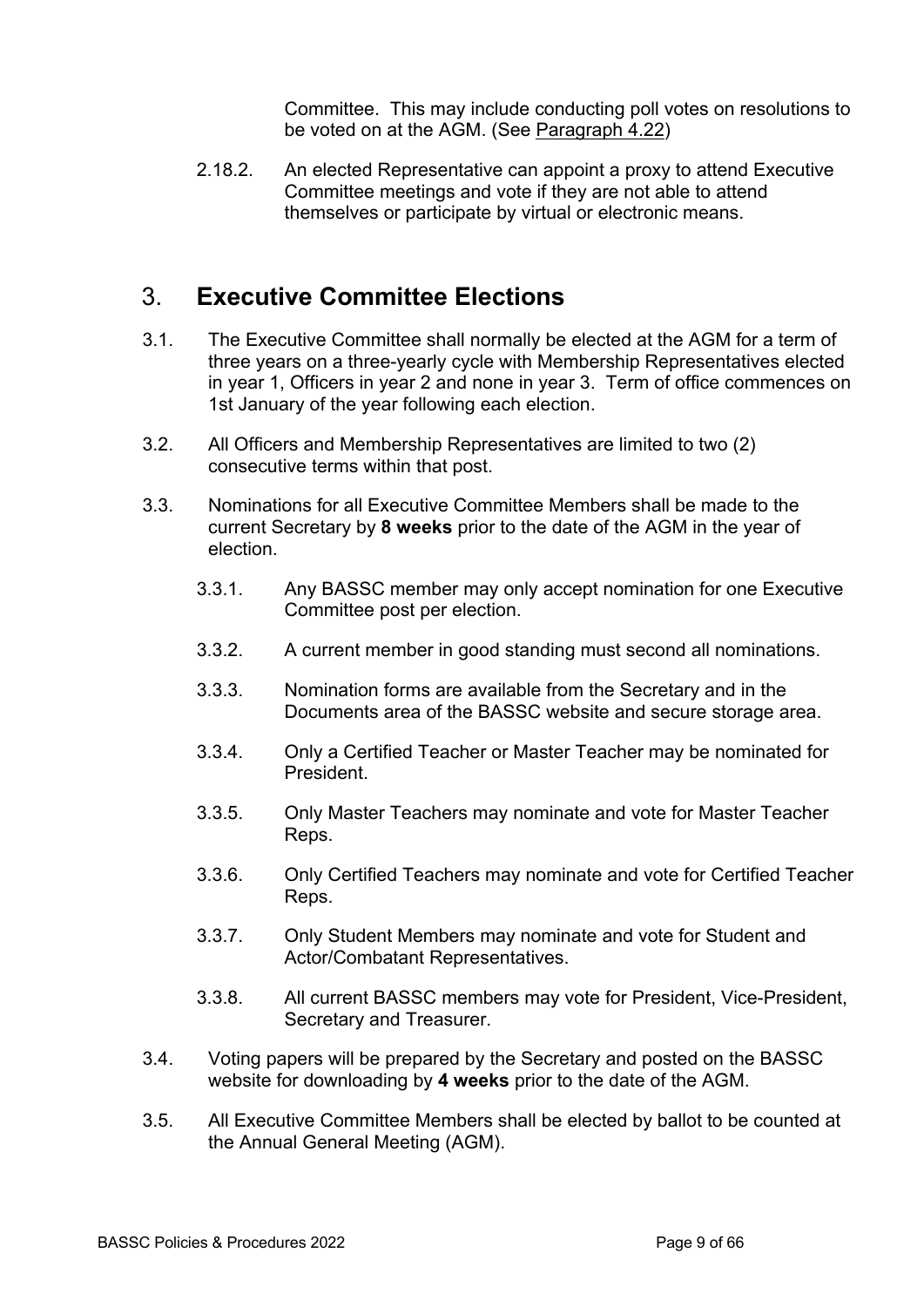- 3.5.1. Members will submit their votes either by: email dated at least **3 days** before the AGM to the BASSC Elections Officer; or in person at the AGM.
- 3.6. The Elections Officer or their surrogate will receive all Executive Committee Member election ballots, made by email or in person for tabulation. The results will be announced at the AGM.
	- 3.6.1. The Elections Officer will be the immediate Past President.
	- 3.6.2. If the immediate Past President does not wish to or cannot accept this post, an Elections Officer will be appointed by the current EC. The Elections Officer may not be running for office in this election.
	- 3.6.3. The Elections Officer will keep all voting papers until the new term of office commences
	- 3.6.4. In the event of a tie, there will be a re-vote by email within one calendar month from the date of the AGM. The votes will be tabulated as set out in Paragraph 3.6.
	- 3.6.5. Any appeal for a recount will be treated as a grievance and dealt with as per Paragraph 13.22 Appeals Procedure.
- 3.7. In the event of a vacancy arising within the Executive Committee, the President will be responsible for appointing an appropriate member from the relevant category to fill that position, subject to ratification by the remaining Executive Committee, until the next election for that post is held. Another Member of the Executive Committee may be appointed to the post but the President may not take the vacancy themselves.
- 3.8. Where the vacancy is for a member representative and an appropriate person from that membership category is not available it may be filled by a member who has been in that membership category within the last two years.
- 3.9. In the event of the membership representative changing their membership category during their term, they are permitted to finish their term.
- 3.10. Any BASSC member holding two Executive Committee posts will have only one vote.

#### 4. **Annual General Meeting.**

- 4.1. An Annual General Meeting must be held in each year and not more than fifteen (15) months may elapse between successive Annual General Meetings.
- 4.2. The Executive Committee may hold any other meetings that they shall deem necessary.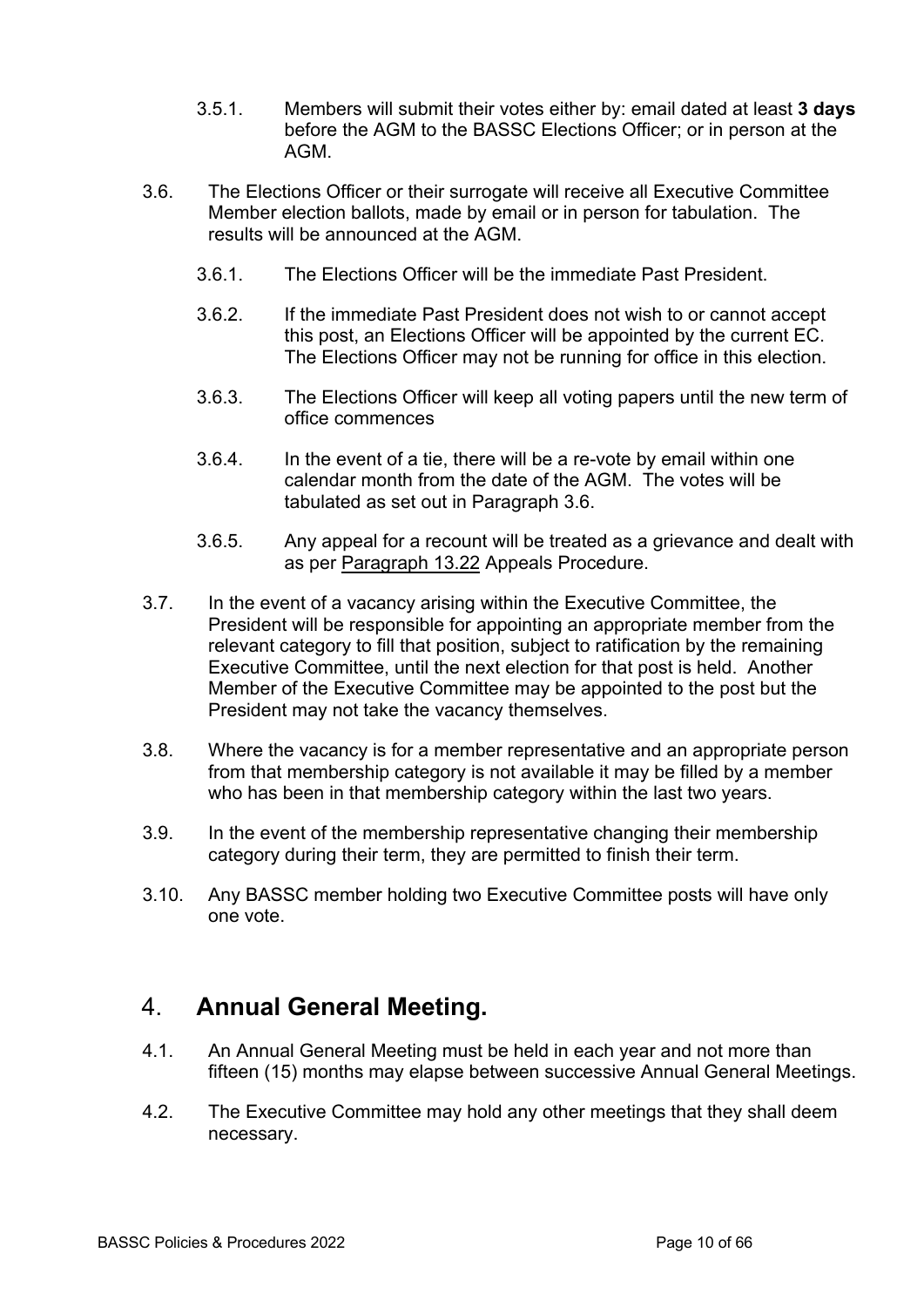- 4.3. In determining whether members are participating in a meeting, it is irrelevant where any member is or how they communicate with each other.
- 4.4. The BASSC Secretary will set down the Agenda of the meeting.
- 4.5. The Secretary will ensure all members are notified of the date and time of the AGM at least **1 calendar month** in advance of it being held. This will also include the arrangements to access the AGM in person or by electronic or virtual means. Included with this notification will be:
	- 4.5.1. an outline of the agenda
	- 4.5.2. a list of resolutions to be presented to the vote as at the date of notification
	- 4.5.3. an electronic copy of the proxy voting form
- 4.6. The Secretary will ensure that any documents relevant to items on the agenda are circulated online to the membership at least **2 weeks** before the AGM. Any documents or resolutions circulated later than that will be added to the agenda under AOB at the AGM.
- 4.7. The Secretary, or their proxy, will take minutes of the AGM and prepare a shortened version for online circulation to the membership.
- 4.8. The BASSC President or their proxy, will chair the AGM.
- 4.9. The Executive Committee may make whatever arrangements they consider appropriate to enable those attending a general meeting to exercise their rights to speak or vote at it, including agreed methods of voting for AGMs that may take place wholly or in part by electronic or virtual means.
- 4.10. A member in good standing may:
	- 4.10.1. exercise the right to speak at the AGM on the business of the meeting.
	- 4.10.2. exercise the right to vote at a general meeting on resolutions put to the vote, either in person, by electronic or virtual means, or through use of a proxy or poll vote.
- 4.11. A quorum for the AGM will be six (6) distinct qualifying members who must include one member in good standing of each membership group: Master Teacher, Certified Teacher, Student Member, or their proxy, and at least three of the Executive Committee Officers, or their proxy.
- 4.12. No business is to be transacted at the AGM if the persons attending it do not constitute a quorum. In such a case the AGM will be adjourned and reconvened at a later date.
- 4.13. Where a member is unable to attend the AGM either in person or by virtual or electronic means, they are entitled to appoint another person as their proxy to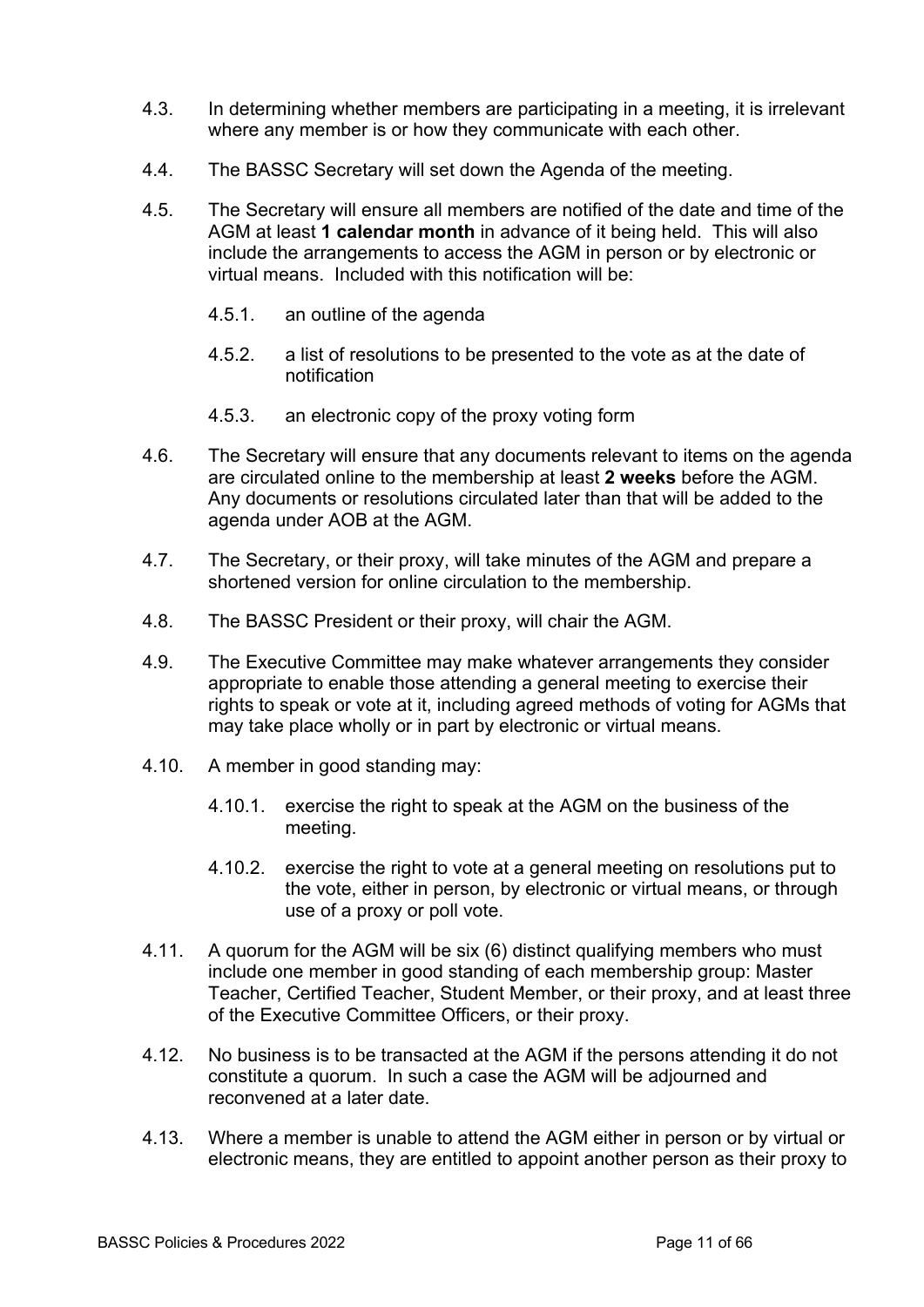exercise all or any of their rights to attend and to speak and vote at the AGM, All proxies must be members of the Executive Committee.

- 4.14. Proxies may only validly be appointed by a notice in writing which:
	- 4.14.1. states the name and email address of the member appointing the proxy;
	- 4.14.2. identifies the member of the Executive Committee appointed to be that member's proxy and the AGM in relation to which that person is appointed;
	- 4.14.3. is signed by the member appointing the proxy, which may be an electronic signature; and
	- 4.14.4. is delivered to the BASSC Secretary or a duly authorised member of the Executive Committee not less than **48 hours** before the time for holding the AGM at which the right to vote is to be exercised. A proxy notice which is not delivered and received in such manner shall be invalid.
- 4.15. The Executive Committee may require proxy notices to be delivered in a particular form, and may specify different forms for different purposes.
- 4.16. Proxy notices must specify how the proxy appointed under them is to vote (or that the proxy is to abstain from voting) on one or more resolutions and the proxy is obliged to vote or abstain from voting in accordance with the specified instructions. However, the Executive Committee is not obliged to check whether a proxy votes or abstains from voting as they have been instructed and shall incur no liability for failing to do so. Failure by a proxy to vote or abstain from voting as instructed at a meeting shall not invalidate proceedings at that meeting.
- 4.17. Unless a proxy notice indicates otherwise, it must be treated as:
	- 4.17.1. allowing the person appointed under it as a proxy discretion as to how to vote on any additional resolutions put to the meeting, and
	- 4.17.2. appointing that person as a proxy in relation to any adjournment of the AGM to which it relates as well as the meeting itself.
- 4.18. A member in good standing is entitled to attend, speak or vote (either on a show of hands or on a poll) at the AGM and remains so entitled in respect of that meeting or any adjournment of it, even though a valid proxy notice has been delivered to the BASSC Secretary by or on behalf of that person.
- 4.19. An appointment under a proxy notice may be revoked by delivering a notice in writing received by the BASSC Secretary not less than **24 hours** before the time for holding the meeting at which the right to vote is to be exercised.
- 4.20. A resolution put to the vote at the AGM will usually be decided on a show of hands or by agreed means of electronic or virtual voting for individual members. All members present shall have one vote.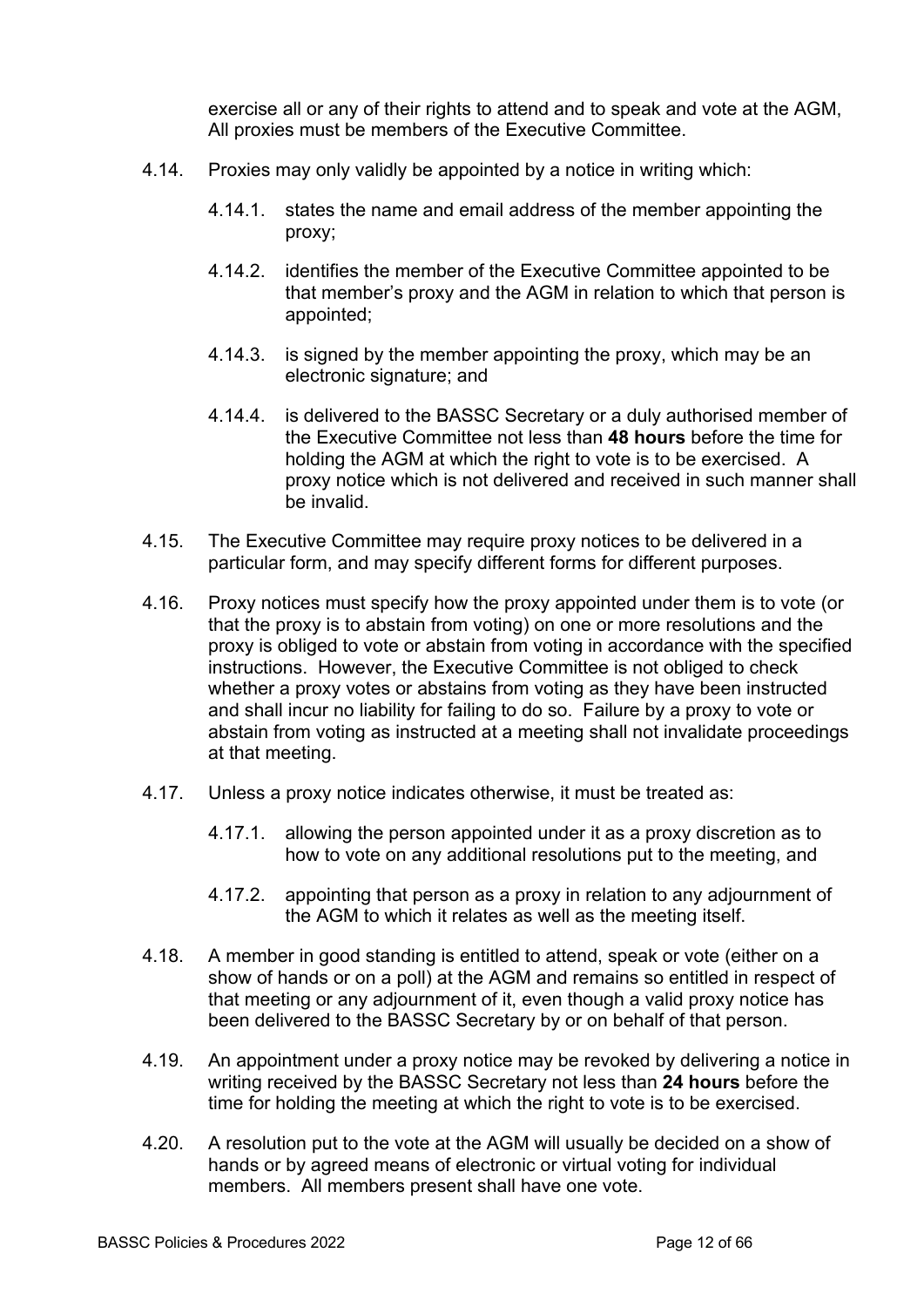- 4.21. Where proxy votes on resolutions have been received by the BASSC Secretary and EC members acting as proxies, these will be tabulated by the BASSC Secretary (or their proxy) and added to the appropriate counts from the show of hands.
- 4.22. A poll is for resolutions which should be voted on by consultation with the whole membership, either prior to the AGM, or as a result of discussions on the resolution at the AGM and Member Representatives wish to consult their members prior to a vote on the resolution.
- 4.23. A poll on a resolution must be done in writing.
- 4.24. A poll on a resolution may be demanded:
	- 4.24.1. in advance of the AGM where it is to be put to the vote, or
	- 4.24.2. at the AGM before a show of hands on that resolution or immediately after the result of a show of hands on that resolution is declared.
- 4.25. A poll may be demanded by:
	- 4.25.1. the chair of the meeting;
	- 4.25.2. the Executive Committee Membership Representatives;
- 4.26. Where a poll on a resolution is taken in advance of the AGM where it is to be put to the vote, Executive Committee Membership Representatives will seek votes on the resolution in writing from members of their membership category. These must be received by the Membership Representatives not less than **48 hours** prior to the start of the meeting to eligible for consideration.
- 4.27. Where a poll is demanded at the AGM, voting on the resolution will be suspended to allow the Membership Representatives to conduct the poll and submit the votes to the BASSC Secretary for tabulation not later than **14 days** from the date of the AGM. The BASSC Secretary will inform the Executive Committee of the outcome of the vote and the EC will inform the membership.
- 4.28. A demand for a poll may be withdrawn if:
	- 4.28.1. the poll has not yet been taken, and
	- 4.28.2. the chair of the meeting consents to the withdrawal.
	- 4.28.3. A demand so withdrawn shall not invalidate the result of a show of hands declared before the demand was made.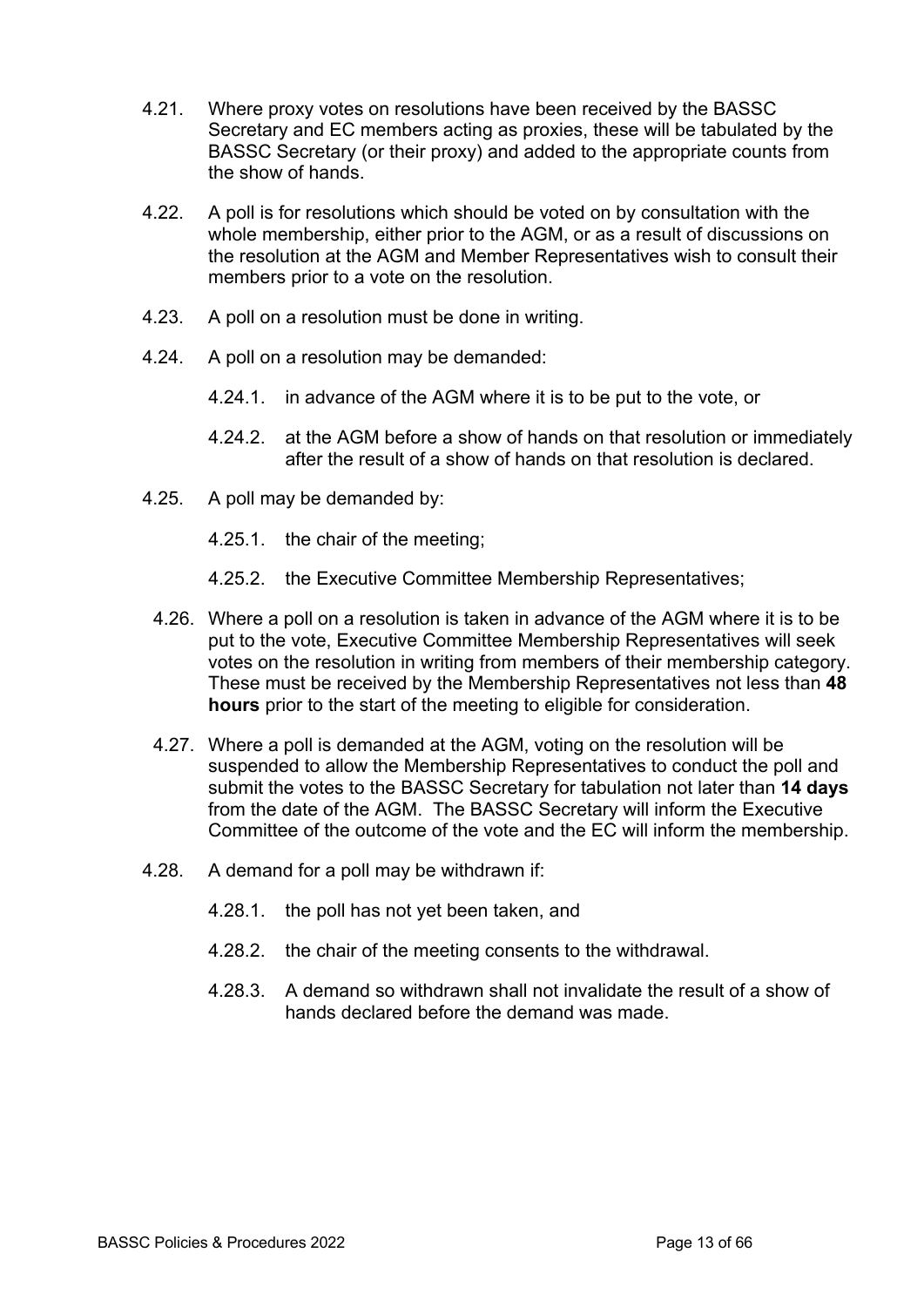## 5. **Membership**

- 5.1. There are four BASSC membership classifications.
	- 5.1.1. Master Teachers: teachers of stage combat who hold a current BASSC Master Teacher certificate.
	- 5.1.2. Certified Teachers: teachers of stage combat who hold a current BASSC teaching certificate.
	- 5.1.3. Student Members: students who have passed at least one Fight Performance Exam.
	- 5.1.4. Life members: the BASSC may award Life membership to any member of the BASSC in recognition of their lengthy, important and active service in connection with the affairs of the BASSC. The recommendation for such an award may be made to the Executive Committee by any member in good standing. The Executive Committee shall have the right in its absolute discretion to award Life membership to any member, or former member, of the BASSC. Life members are exempt from annual dues but are entitled to attend, vote and speak at the Annual General Meeting. See Section 11, Honorary Titles.
- 5.2. All membership classifications, other than Life Member, must pay annual dues in order to maintain membership status and voting privileges.
	- 5.2.1. The Executive Committee may from time to time establish different classes of members and set out the different rights and obligations for each class with such rights and obligations recorded in the Policies and Procedures.
- 5.3. The Record of Members is to be kept by the Secretary of the BASSC. Each entry shall include:
	- 5.3.1. The name of member (which may be a stage name)
	- 5.3.2. Email address (where permitted and available)
	- 5.3.3. Status of member, including date status first attained within the relevant classification, if applicable.
	- 5.3.4. Weapon certifications and expiry dates.
- 5.4. The initial fee for joining the Academy is outlined in Section 31 Fees & Charges Index regardless of status, and covers the membership dues up to the next organisation renewal date of the 1st June in each year.
- 5.5. Once the period covered by the initial fee has expired, the schedule of annual dues is as follows:
	- 5.5.1. Dues are owed annually on 1st June of each year for all members.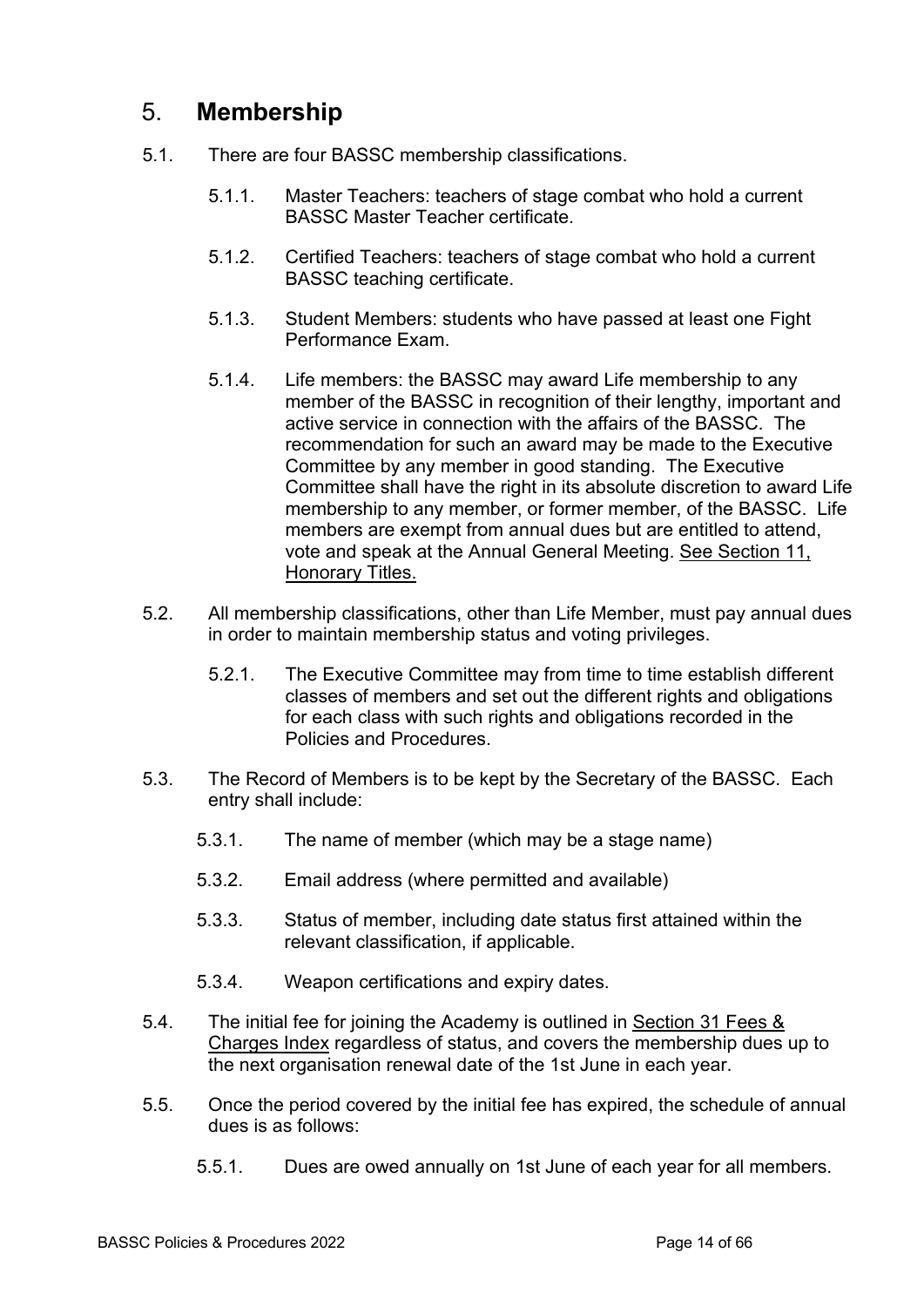- 5.5.2. Membership dues for all members are outlined in Section 31 Fees & Charges Index.
	- a. Candidates who pass the Teacher Certification Workshop as Certified Teachers will pay their first membership dues as Certified Teachers at the next renewal date after the end of the TCW.
	- b. Candidates who pass the Teacher Certification Workshop as Probationary Teachers will pay their first membership dues as Certified Teachers after the end of the successful completion of the probation period and they have been awarded Certified Teacher status. They are not required to pay annual membership dues as Student Members during the probationary period. If they do not pass their probation they will revert back to paying annual dues as Student Members at the first renewal date after the probationary period has finished.
	- c. Candidates who do not pass the Teacher Certification Workshop will revert back to paying annual dues as Student Members to maintain their membership at the first renewal date after the end of the TCW.
- 5.5.3. Elected members of the Executive Committee are exempt from membership fees during their term in office.
- 5.5.4. Past President is exempt from paying dues for the first term out of office.
- 5.6. Membership will terminate under the following circumstances:
	- 5.6.1. Non-payment of dues.
		- a. Members will be reminded that their membership is due to expire by email one month prior to the renewal date of 1st June. A second reminder email will be sent out one week prior to 1st June. A member whose annual subscription is more than three months in arrears shall be deemed to have resigned and should no longer hold themselves out to be a member of the BASSC.
	- 5.6.2. Resignation in writing to the BASSC Secretary.
	- 5.6.3. Expulsion by the Executive Committee under Paragraph 5.7 of the Policies and Procedures.
- 5.7. A member can only be expelled by a majority vote of the Executive Committee following the raising of a grievance against the member in accordance with Section 13.
- 5.8. Any person ceasing to be a member shall be removed from the Register of Members.
- 5.9. A record of the person's name, weapon certifications and expiry dates may be held on the BASSC website, regardless of whether or not they are a BASSC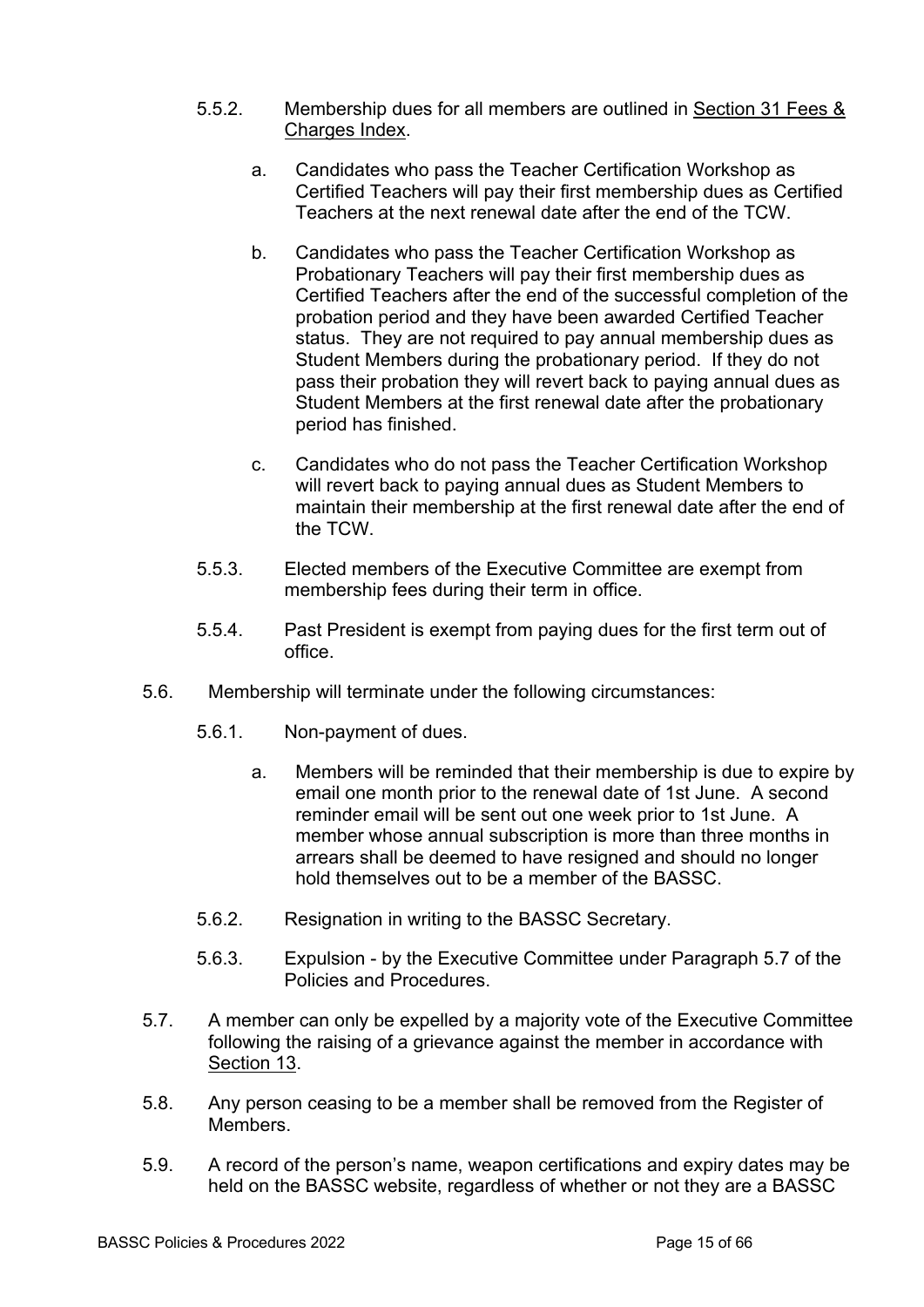member, where permission has been given through GDPR processes. When weapon certification for a person is no longer current, that weapon will be automatically deleted. A person may request removal of their details from the website. (See BASSC Privacy Policy for further information.)

### 6. **Master Teacher**

- 6.1. A Master Teacher must be a BASSC member in good standing.
- 6.2. A Master Teacher is an individual who has had their application for MT status accepted by the EC. They will, through dedication to the art of stage combat, have demonstrated and maintained the highest standard of professional excellence and will be considered, by their peers, as a leader in the field. They shall be dedicated to the BASSC through active support and promotion; they will serve as leaders and officers, mentoring those who are advancing within the organisation, and offering guidance regarding the direction of the organisation and its place in the professional entertainment community. A Master Teacher must uphold the tenets of the title with a high degree of ethics, integrity, honour and a strong sense of kinship, serving as a representative and ambassador of the BASSC to both the stage combat community and the entertainment industry. They must, at all times, adhere to, and uphold, the P&P and the Code of Conduct of the BASSC.
- 6.3. Applications to become a Master Teacher may be made by BASSC Certified Teachers (hereafter CT) in good standing for a minimum of six (6) years.
- 6.4. Applications should be sent to the BASSC Vice-President. The Executive Committee will decide on the success of an application. The decision of the Executive Committee is final and cannot be disputed.
- 6.5. The EC reserves the right to request an interview with the MT sponsor, prior to making their decision.
- 6.6. The application should include:
	- 6.6.1. a sponsorship letter from a current MT supporting 6.2
	- 6.6.2. a supporting statement from the candidate regarding 6.2
	- 6.6.3. a comprehensive, up-to-date professional résumé
	- 6.6.4. letters of reference as set out in 6.7.5
	- 6.6.5. proof of the qualifications set out in Paragraph 6.7, including dates of FPEs, names of examiners, and student numbers broken down by Not Pass, Pass, and Pass with Distinction.
- 6.7. Applicants must have fulfilled the following qualifications: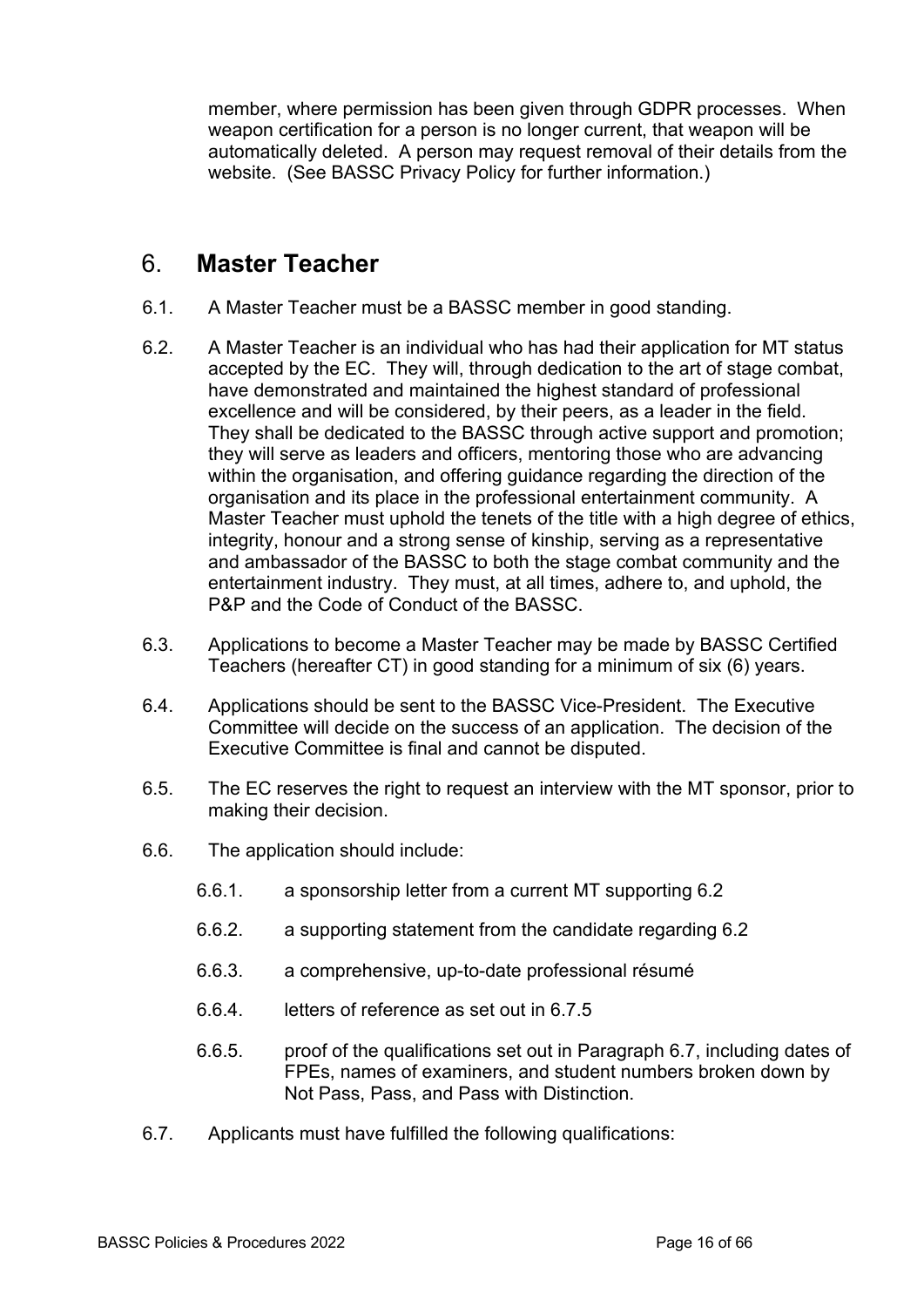- 6.7.1. Have taught a minimum of thirty-five (35) Fight Performance Exams incorporating a minimum of 250 students.
	- a. Ten (10) of the FPEs must be Unarmed FPEs. These FPEs must be taught by the CT alone and not team-taught.
	- b. Ten (10) of the FPEs must be Rapier & Dagger FPEs. These FPEs must be taught by the CT alone and not team-taught.
	- c. If Rapier & Dagger and Unarmed are examined together as the Actor/ Combatant FPE they can be counted as separate FPEs for the purposes of this application.
	- d. A minimum Pass rate of ninety five percent (95%) must be achieved.
	- e. A minimum overall Pass at Distinction rate of twenty percent (20%) must be achieved.
	- f. BNSCW FPEs are eligible towards this qualification but only if taught as a Lead Teacher and only for the principal weapon the CT is contracted to teach.
	- g. Any number of weapons adjudicated within the same FPE adjudication is considered one FPE (see Paragraph 16.7.1). However, each weapon taught is eligible for inclusion under Paragraph 6.7.1.k)
	- h. To make an FPE eligible for the qualification, the CT must have personally delivered the majority of the contact hours.
	- i. Any single weapon FPE may only be claimed by one CT.
	- j. Co-taught Actor/Combatant FPEs may be counted as single weapon FPEs where the CT is responsible for teaching one of the weapons.
	- k. Have taught all BASSC weapons systems to FPE (minimum six (6) students passing per weapon, who can be achieved cumulatively over a number of FPEs.)
- 6.7.2. Have experience since becoming a CT of the international stage combat community, by attending, either as an active participant, or as a lead teacher, a minimum of five (5) different workshops outside their country of residence. These cannot be organised by the CT themselves. Each workshop must include a minimum of two (2) other teachers on staff, from an organisation other than the BASSC. Each workshop must last for a minimum of two days, and the candidate must be an active participant on a minimum of two days.
- 6.7.3. The candidate will provide a detailed breakdown of each element of their active participation in each the five (5) workshops. These to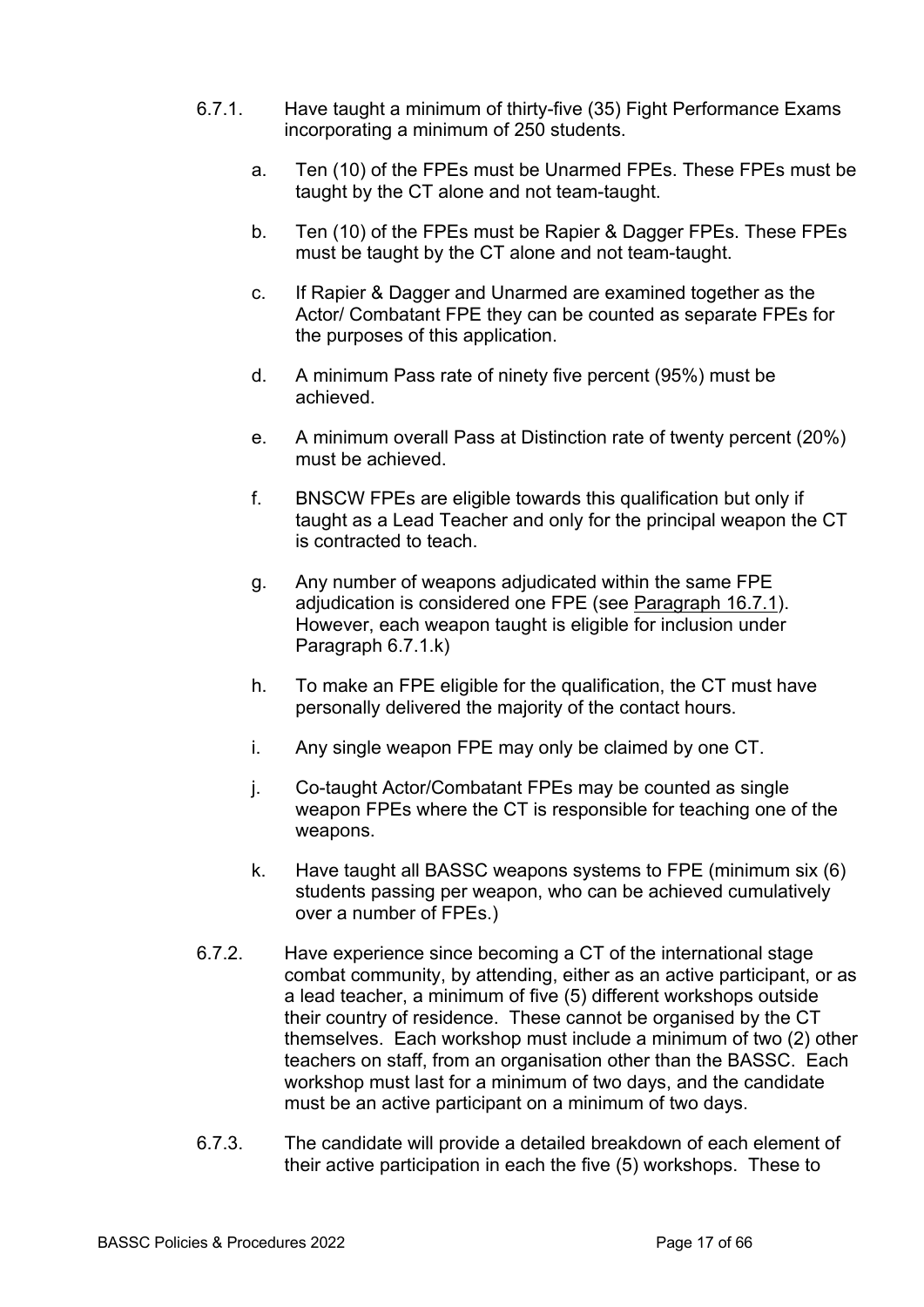include, duration, role, level, weapons or relevant subject taught or studied.

- 6.7.4. If the CT is based outside the UK, two (2) of the five (5) workshops may be regional workshops within their country of origin. The other three (3) must be outside that country.
- 6.7.5. The CT will be asked to provide three letters of reference to be submitted to the EC from three different workshops in the last three years prior to submitting the application for MT, attesting to the quality of their work, its reception, and the impression made as an ambassador of the BASSC.
- 6.7.6. Have taught at a minimum of six (6) BASSC workshops. These to include the BNSCW, or any workshops organised by a BASSC CT. For the workshop to qualify:
	- a. there must be at least one other BASSC CT teaching: for clarity, this may be the organising CT. If they meet the requirements, these workshops may count towards 6.7.1 or 6.7.2
- 6.7.7. Have taught as a lead teacher at three (3) intensive certification workshops.
- 6.7.8. Provide evidence of service to the Academy.
- 6.7.9. Provide evidence of activity/service/study in the wider stage combat community.
- 6.8. In the case of a failed application, the applicant may reapply after a one-year period.
- 6.9. The EC may, at its discretion, ask the BASSC Master Teachers to organise an interview between the applicant and a minimum of two current Master Teachers, prior to finalising its decision. The interviewers will submit a written report to the EC.
- 6.10. Once the application has been successful, the EC will request the Master Teachers to organise an induction for the new Master Teacher. This will be run with a minimum of three current Master Teachers present. It will take place within three months of the date of the EC's acceptance communication to the new MT. It will cover such material as the current Master Teachers consider relevant.
- 6.11. Master Teacher Certification is valid for three years. To re-certify Master Teachers must follow the Teacher Certification Renewal process as outlined in Section 8.
- 6.12. MT annual dues are inclusive of public liability insurance provided through the BASSC, which will cover teachers when they are providing instruction on BASSC Workshops.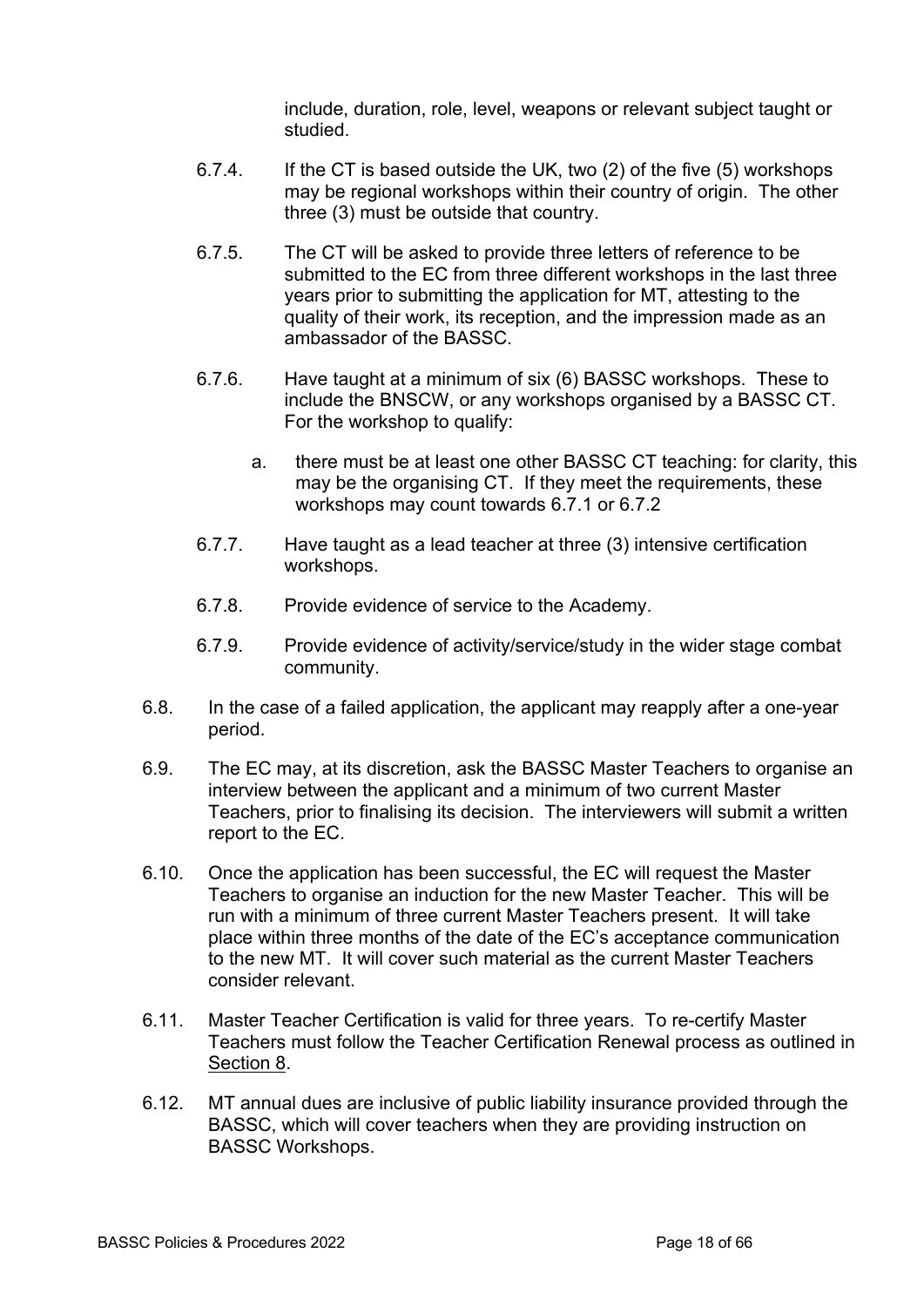6.13. Master Teachers are listed on the BASSC website with a photograph, location, contact email address and website URL.

# 7. **Certified Teacher**

- 7.1. A Certified Teacher must:
	- 7.1.1. Be a BASSC member in good standing.
	- 7.1.2. Have successfully completed the BASSC Teacher Training Programme (as laid out in Section 21.00)
	- 7.1.3. Have successfully completed the BASSC Teacher Certification Workshop (as laid out in Section 22.00)
	- 7.1.4. Have successfully completed any probations as set by the TCW exit panel and/or the Teacher Training Board (TTB) (as laid out in Section 20.4.4)
	- 7.1.5. Hold a current first aid certificate from a course including CPR of at least one (1) day in duration or above.
	- 7.1.6. Hold a certificate of training in Mental Health First Aid from a course of at least one (1) day in duration, eg, Mental Health Champion or above. (for renewal 1st June 2023)
	- 7.1.7. Demonstrate a professional level of teaching proficiency through a minimum pass rate of ninety percent (90%) in FPEs taught.
	- 7.1.8. Have signed up to the BASSC Code of Conduct.

# 8. **Teacher Certification Renewal**

- 8.1. Teacher Certification is valid for three years and all Certified and Master Teachers renew in the same year. The renewal date is 1st June.
- 8.2. All applications to renew teacher certification will be considered on an individual basis by the Executive Committee who may choose to renew their certification, not renew, or set further requirements for a teacher if they they feel that the requirements set out in 8.3 and 8.4 have not been met.
- 8.3. To re-certify all teachers must send the following to the Vice President on a **triennial** basis:
	- 8.3.1. A covering email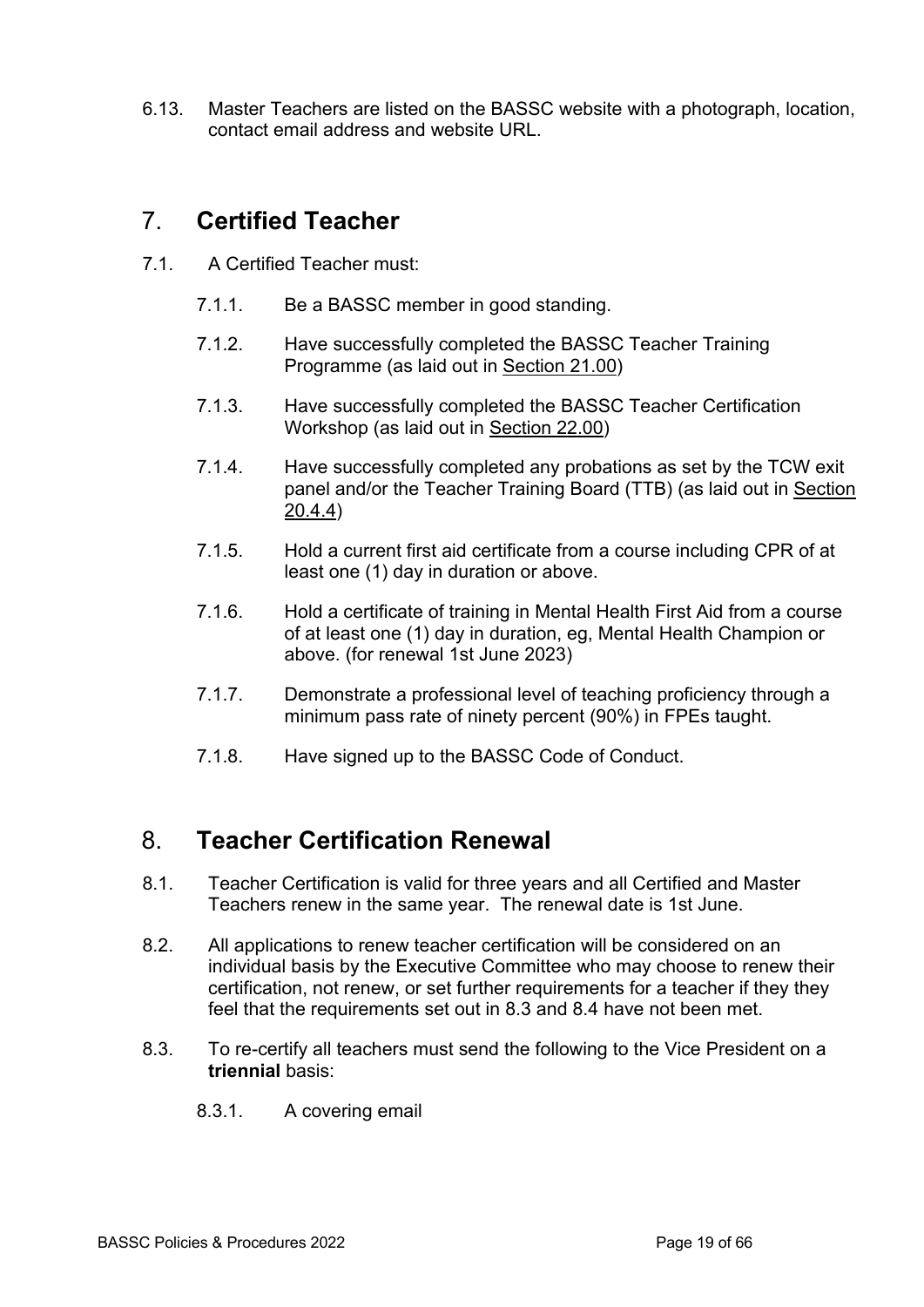- 8.3.2. A picture file or electronic scan of their current First Aid certificate from a course including CPR of at least one (1) day in duration or above. This may be completed online.
- 8.3.3. A picture file or electronic scan of their current certificate of training in Mental Health First Aid from a course of at least one (1) day in duration, eg, Mental Health Champion or above. This may be completed online. (for renewal 1st June 2023).
- 8.3.4. A picture file or electronic scan of the current BASSC Code of Conduct signed by the CT and dated for the CT renewal date.
- 8.3.5. A comprehensive, up-to-date professional résumé showing that the teacher has continued to work regularly within the stage or screen combat field and undertaken Continuing Professional Development activities related to their professional practice which develop their professional skills.
- 8.3.6. A record of all Fight Performance Exams they have held during the previous three years, if any. If no FPEs have been held they should state this in their renewal.
- 8.3.7. If a CT is considering applying to be an MT in future, it is strongly recommended that they keep a record at each renewal of dates of FPEs, names of Fight Examiners, and numbers of students broken down by Not Pass, Pass and Pass with Distinction to assist them in fulfilling the requirements in 6.6.5 above.
- 8.3.8. A record of payment of the annual renewal fees since the last renewal of CT status or becoming a CT.
- 8.4. Renewal fees are due **annually** payable by 1st June in each year. Renewal fees are non-refundable and outlined in Section 31 Fees & Charges Index. Failure to pay CT dues by the 1st of September in each year will result in the following:
	- a. Lapsed membership as a CT
	- b. The CT may not have their FPEs adjudicated by the BASSC
	- c. Removal of the CT's name from the BASSC website
- 8.5. In order to reinstate a lapsed membership a CT must pay the annual renewal fee plus a late fee as outlined in Section 31 Fees & Charges Index. When such amounts are paid, and the requirements laid out in Paragraphs 8.3 to 8.4 are fulfilled, full membership privileges will be restored and the CT's name will be restored to the BASSC website.
- 8.6. Should CT membership have lapsed for more than one year from the due date, renewal will require completion of each Paragraph of 8.3 and 8.4, and then be sent to the Vice President for presentation to the Executive Committee, who in its sole discretion will assess the case on its merits. The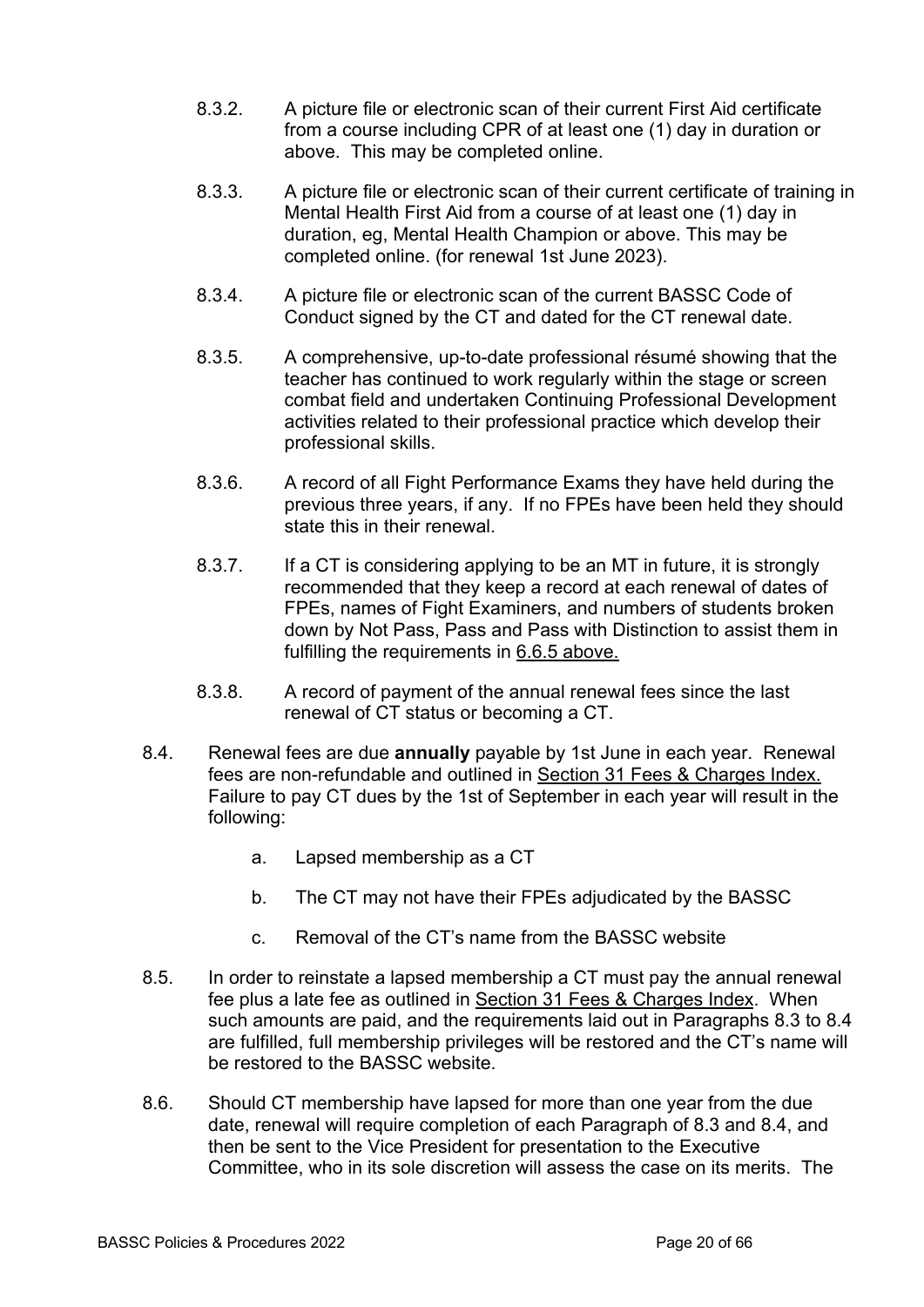Executive Committee may reinstate the teacher, not reinstate or set further requirements to be met.

- 8.7. CT annual dues are inclusive of public liability insurance provided through the BASSC, which will cover teachers when they are providing instruction on BASSC Workshops.
- 8.8. Certified Teachers are listed on the BASSC website with a photograph, location, contact email address and website URL.

#### 9. **Student Member**

- 9.1. A Student Member must:
	- 9.1.1. have passed at least one Fight Performance Exam
	- 9.1.2. have completed the application form for BASSC membership
	- 9.1.3. paid the annual membership fee owed on 1st June of each year for all members. Section 31 Fees & Charges Index.
	- 9.1.4. signed up to the BASSC Code of Conduct
	- 9.1.5. be eighteen years in age or over
- 9.2. Student Members must have current certification in at least one weapon in order to renew their status as Student Members.
- 9.3. Student Members may stand for office on the EC or nominate Student Members as Student and Actor/Combatant Representatives on the Executive **Committee**
- 9.4. Student Members may vote in EC Elections.
- 9.5. Student Members may attend the Annual General Meeting of the BASSC and may speak and vote on resolutions.
- 9.6. All Student Members in good standing will receive the following membership benefits:
	- 9.6.1. representation by the Student and Actor/Combatant Representatives of your ideas, suggestions and wishes to the Executive Committee.
	- 9.6.2. online membership publications
	- 9.6.3. 10% discount on all BASSC workshops
	- 9.6.4. 20% discount on all BASSC renewal workshops
	- 9.6.5. discounts at workshops run by various stage combat organisations in the UK and around the world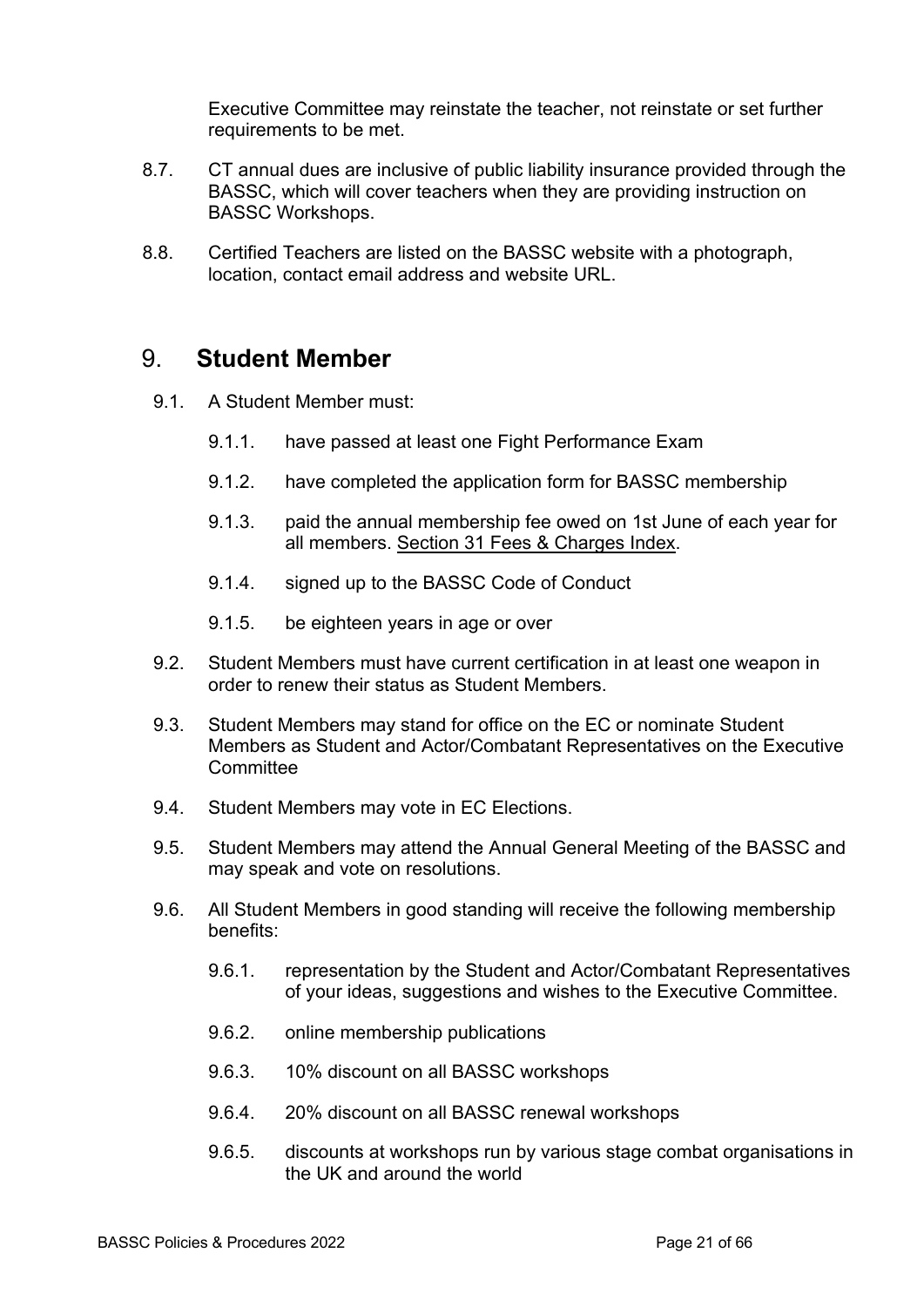## 10. **Students and Actor/Combatants**

- 10.1. Student, Actor/Combatant, Intermediate Actor/Combatant and Advanced Actor/Combatant are descriptions of the level of BASSC qualifications held. They are not membership statuses.
- 10.2. Students and Actor/Combatants may join as Student Members any time after their first successful Fight Performance Exam, by following the processes in Section 9.
- 10.3. Student: Any person who holds a single current certificate in any BASSC weapon system.
- 10.4. There are three levels of BASSC Actor/Combatant:
	- 10.4.1. Actor/Combatant: any person who holds current certificates in any two BASSC weapon systems.
	- 10.4.2. Intermediate Actor/Combatant: any person who holds a minimum of five (5) current BASSC certificates including Unarmed and Rapier & Dagger.
	- 10.4.3. Advanced Actor/Combatant: any person who holds a minimum of five (5) current BASSC certificates including Unarmed and Rapier & Dagger of which at least five (5) must be at 'Pass with Distinction' level.
- 10.5. Students and Actor/Combatants are listed on the BASSC website with their current weapon certifications, grade and expiry date of certification. Weapon certification expires three years from the date of the Fight Performance Exam when it was taken. Students and Actor/Combatants must have given permission through GDPR processes for this information to be listed. (See BASSC Privacy Policy for further information.)
- 10.6. The listing as Actor/Combatant will remain as long as at least two weapon certifications remain current. If only one weapon certification is current they will be listed as Student as in 10.3. If no certificates are current then the listing will be removed from the website.
- 10.7. Intermediate and Advanced Actor/Combatant certification status lasts three years from the date of the last FPE to be taken when all the requirements for Intermediate or Advanced are met. Intermediate and Advanced Actor/Combatant status must be maintained by renewal of existing certifications or passing additional FPEs.
- 10.8. Students and Actor/Combatants do not need to be Student Members to have their qualifications listed on the BASSC website.
- 10.9. Actor/Combatants must be Student Members to apply to enter the Teacher Training Programme. (See Section 21)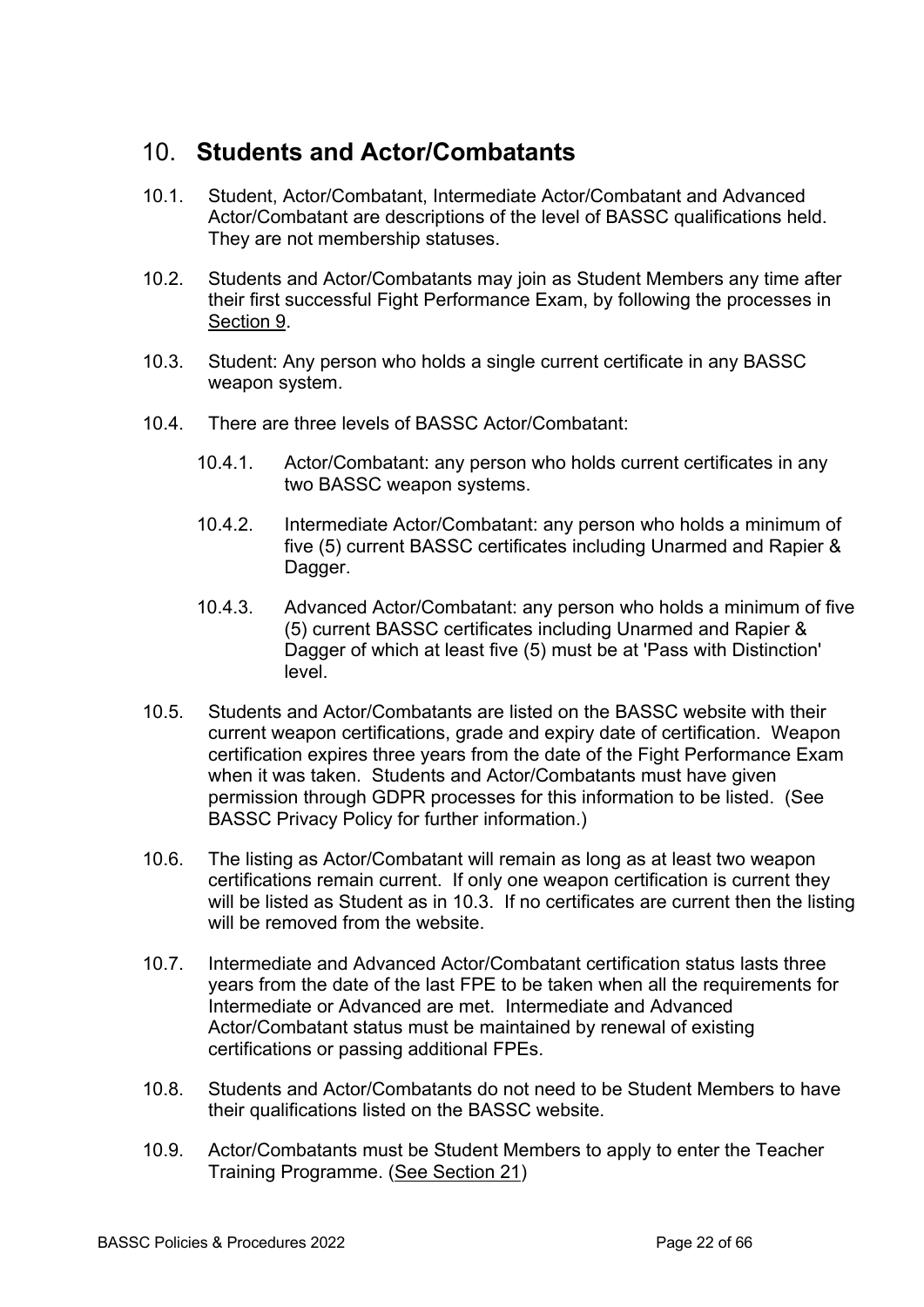# 11. **Honorary Titles**

- 11.1. Master-at-Arms: Individuals can be awarded the title of Master-at-Arms by the Executive Committee. The Master-at-Arms title is awarded to a member of the Academy, who will have distinguished themselves by long service to the Academy; have discharged a special service for the Academy; or, who is considered by the Executive Committee to be an exceptional contributor to the development of stage or screen combat.
- 11.2. Emeritus: Individuals can be awarded the title of Emeritus by the Executive Committee. The Emeritus title is awarded to Master Teachers who have retired from the BASSC and is given in recognition of their services to the teaching of stage combat and development of stage and screen combat theory and practice for the BASSC. MTs with the Emeritus title may still retain their status on the Board of Examiners.
- 11.3. The titles of Master-at-Arms and Emeritus can be removed by the Executive Committee in line with the BASSC grievance procedure.
- 11.4. The Executive Committee, shall have the right in its absolute discretion to award Life membership to individuals awarded the titles of Master-at-Arms and/or Emeritus.

## 12. **Documentation of Qualification**

- 12.1. You may only claim to hold qualifications that are current, ie have been achieved within the last three (3) years. A reference to being qualified with the BASSC should contain:
	- 12.1.1. The weapon(s) passed, the level of pass and the year of FPE, or latest renewal.
	- 12.1.2. The category in which one is recognised and the date it was achieved.
	- 12.1.3. A suggested format for listing these is as follows:
		- a. Rapier & Dagger, Pass with Distinction, 2017
		- b. Intermediate Actor/Combatant, BASSC, 2018
		- c. Advanced Actor/Combatant, BASSC, 2019
- 12.2. Misrepresentation of your qualification status will be considered a grievance against the Academy. (see Section 13.00 Grievances)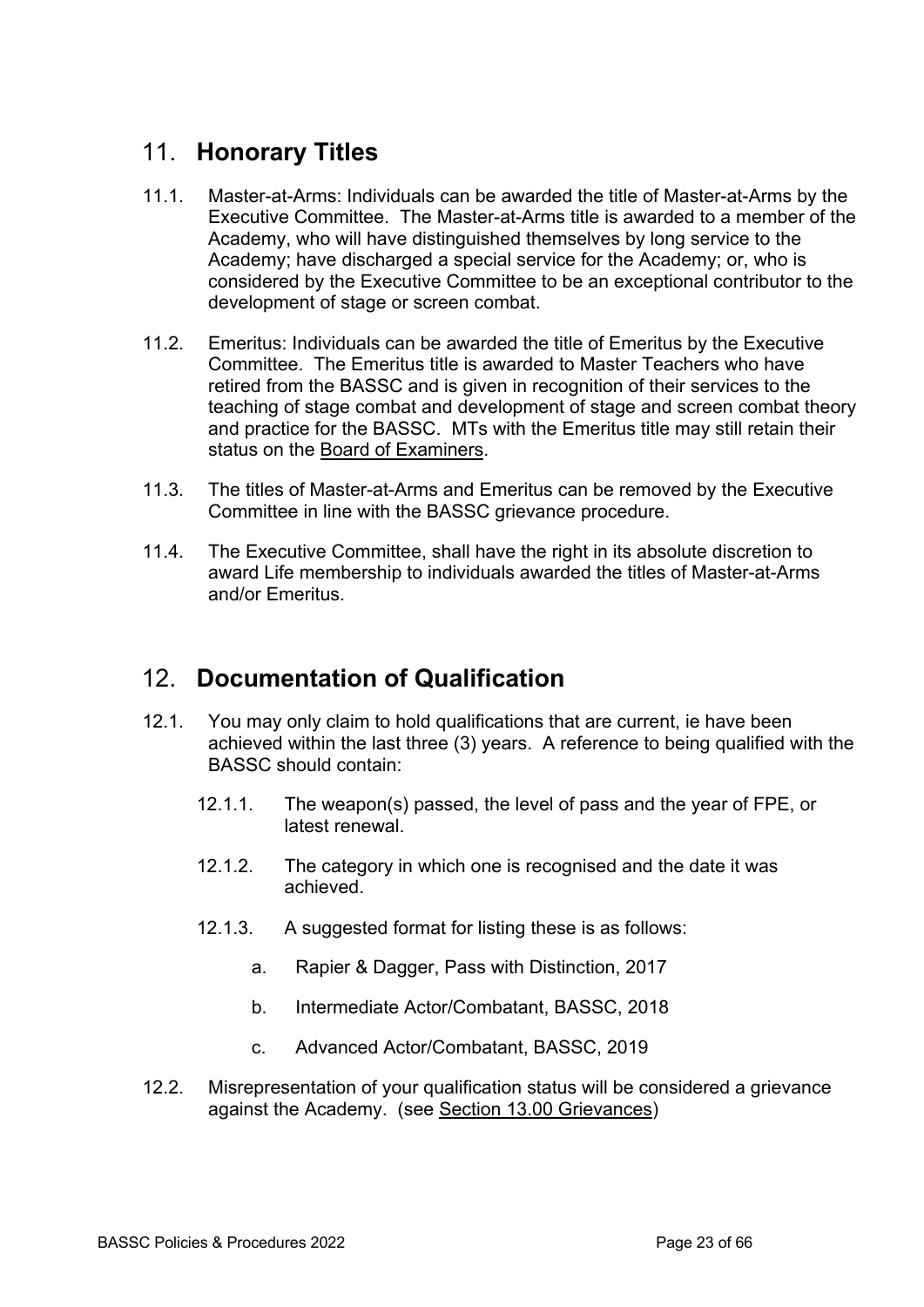### 13. **Grievances**

- 13.1. The following is the system for registering complaints or grievances against any member of the Academy. (See Sections 22 and 28 of the AofA relating to termination of Directors and Company Members)
- 13.2. The grievance must be submitted using the appropriate form which should be requested from the President.
- 13.3. The complainant should ensure the grievance is factual and avoids any unnecessary language that may be considered insulting or abusive.
- 13.4. The complainant is encouraged to support their grievance with context for the complaint being made, appropriate documents, including emails and other communications, and contacts for any individuals providing supporting testimony in order to give the EC more factual and detailed information regarding the case.
- 13.5. The complainant will submit any and all supporting evidence, documentation, and corroborating testimony with the initial grievance. No further evidence or testimony may be submitted thereafter, unless at the request of the EC. The EC reserves the right to request further information, clarification, evidence, or to dismiss any of the aforementioned.
- 13.6. The complainant must comply with the requirements of the procedure e.g. attending any face-to-face meetings as required, notifying the EC of any companions who are also attending, completing any necessary forms, etc.
- 13.7. The subject of the grievance will be informed of the nature of the grievance filed against them, with a summary of the evidence, documentation, and testimony, though the EC will strive to maintain professional confidentiality as best as possible.
- 13.8. The subject of the grievance will have seven (7) days from the receipt of the summary to submit their response, be that acceptance, defence, or rebuttal. Any contrasting evidence, testimony, etc. shall be submitted at this time. No further evidence or testimony may be submitted thereafter, unless at the request of the EC. The EC reserves the right to request further information, clarification, evidence, or to dismiss any of the aforementioned.
- 13.9. Upon receiving the response from the subject of the grievance, the EC will have fourteen (14) days to arrive at a conclusion and inform the parties of their decision. If the subject of a grievance is an EC member, or someone with a close personal relationship to an EC member, that EC member may not vote on the result of the grievance or be present whilst it is discussed other than to present a defence against the grievance.
- 13.10. If the grievance is made by an EC member, that EC member may not vote on the result of the grievance or be present whilst it is discussed other than to present and support their grievance.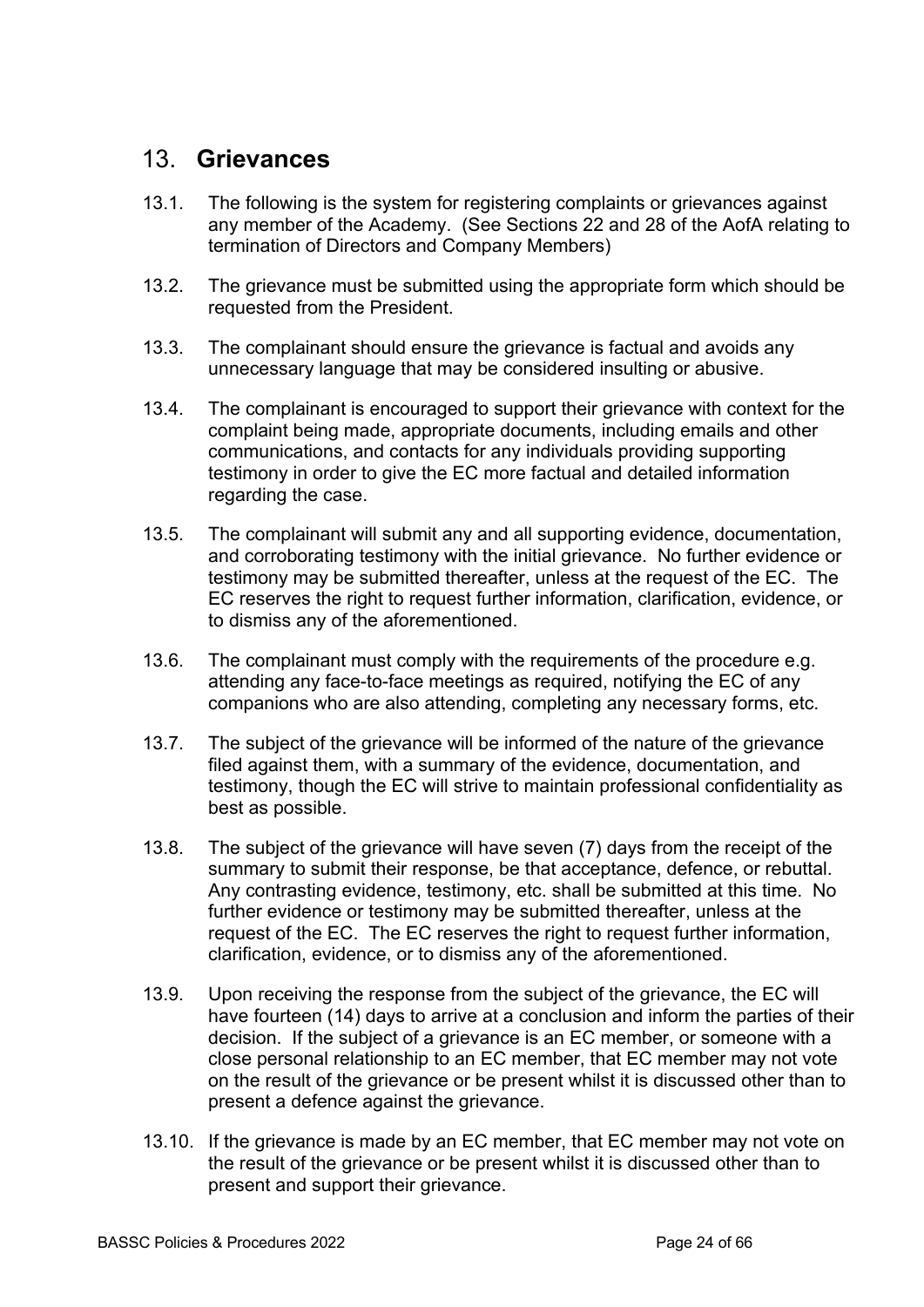- 13.11. Parties involved in a grievance will only communicate through the EC during the grievance procedure.
- 13.12. All members involved in the grievance procedure will maintain professional confidentiality. Sharing details of the grievance with members not involved in the grievance procedure or on social media will be considered a violation of professional confidentiality and subject to an immediate verbal warning,
- 13.13. Any party seeking to influence EC members or parties involved in the grievance during the on-going grievance procedure shall be considered an interference to EC business and subject to an immediate written warning.
- 13.14. Any party attempting to intimidate, threaten, coerce, discriminate or retaliate against the person filing a grievance complaint should be reported immediately to the EC.
- 13.15. The EC may hold initial discussions on the grievance by email but the final meeting for consideration and voting on the grievance is to be made in person, or through virtual means, such as a video conference, where members cannot be present, to allow the complainant and the subject of the grievance to have the opportunity to make their case in person.
- 13.16. The meeting will be minuted but the minutes will remain confidential to the EC.
- 13.17. After a majority vote by the Executive Committee (including enough members to make a quorum, See Paragraph 2.9), the Executive Committee may:
	- a. Dismiss the grievance, if the Executive Committee, in its sole discretion, determines that the grievance is without merit.
	- b. Issue a verbal warning.
	- c. Issue a written warning.
	- d. Call for a vote of expulsion pursuant to Paragraph 5.7.
- 13.18. In the event that a member receives three (3) warnings, verbal or written, the Executive Committee will call for a vote of expulsion pursuant to Paragraph 5.7.
- 13.19. The EC will offer all parties the opportunity to reconcile through discussion as part of an EC post-grievance procedure.
- 13.20. The EC's decision is final. The Appeals Procedure only applies to expulsion.
- 13.21. It is the responsibility of the Executive Committee to ensure that all interested parties are made aware of the Appeals Procedure.
- 13.22. Appeals Procedure.
	- 13.22.1. The Executive Committee must receive a letter stating the member's intention to appeal within one week of the member's receipt of notification of the vote of expulsion.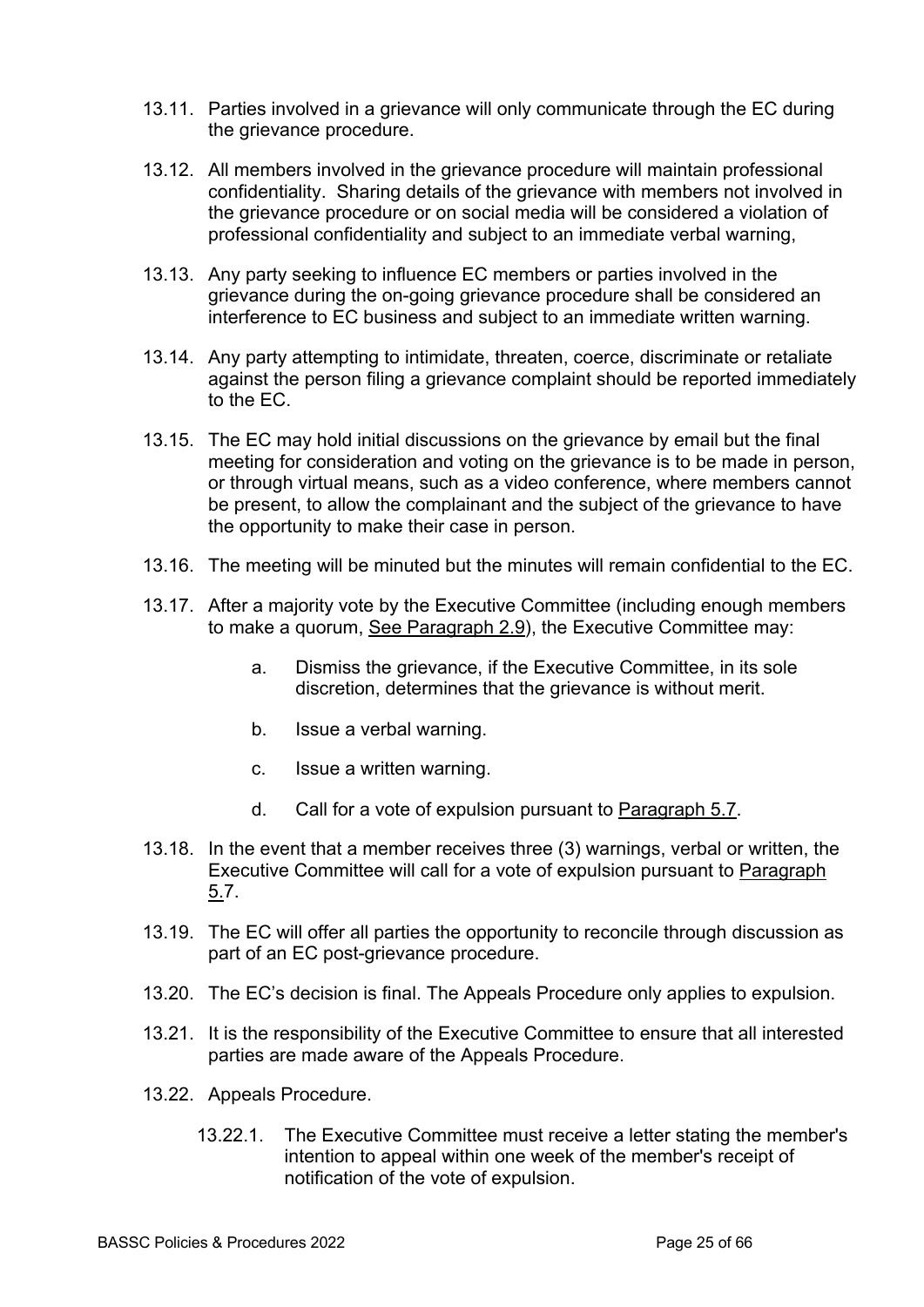- 13.22.2. An Appeals Board, (hereafter AB), will be formed and must grant the opportunity for the member to make their appeal in person within four (4) weeks of the Executive Committee's receipt of the member's letter of intention to appeal the vote of expulsion.
- 13.22.3. The AB will be formed of three (3) ex-committee members, of which at least one (1) member must be of the same membership category as the expelled member.
- 13.22.4. The AB will be chosen in descending order of longest serving excommittee members.
- 13.22.5. In the event that a member cannot serve, the next person on the list will be asked.
- 13.22.6. In the event that an AB cannot be formed from ex-committee members, the remaining positions will be filled by one member from each membership category.
- 13.22.7. The complainant, or any other interested party in the original grievance cannot be asked to serve on the AB.
- 13.22.8. The AB will contact all interested parties to arrange a mutually agreeable time to meet. (see Paragraph 13.6)
- 13.22.9. The Executive Committee will appoint one of its number to represent the Committee's case.
- 13.22.10. The AB will give equal opportunity for all interested parties to present their case.
- 13.22.11. The resulting deliberations leading to the AB's decision will be conducted between the members of the AB in a closed session.
- 13.22.12. These deliberations will be minuted and a copy of those minutes will be sent to all members of the AB, and to the Secretary of the BASSC for inclusion in the records.
- 13.22.13. The AB will reach its decision by a majority vote.
- 13.22.14. The AB will notify all interested parties of their final decision, in writing, within one week of the sitting of the AB.
- 13.22.15. After a majority vote, the AB may:
	- a. Uphold the appeal, dismiss the vote of expulsion and return the matter to the Executive Committee, with instructions to pursue one of the following recommended courses of action:
		- i. Dismiss the grievance.
		- ii. Issue a verbal warning.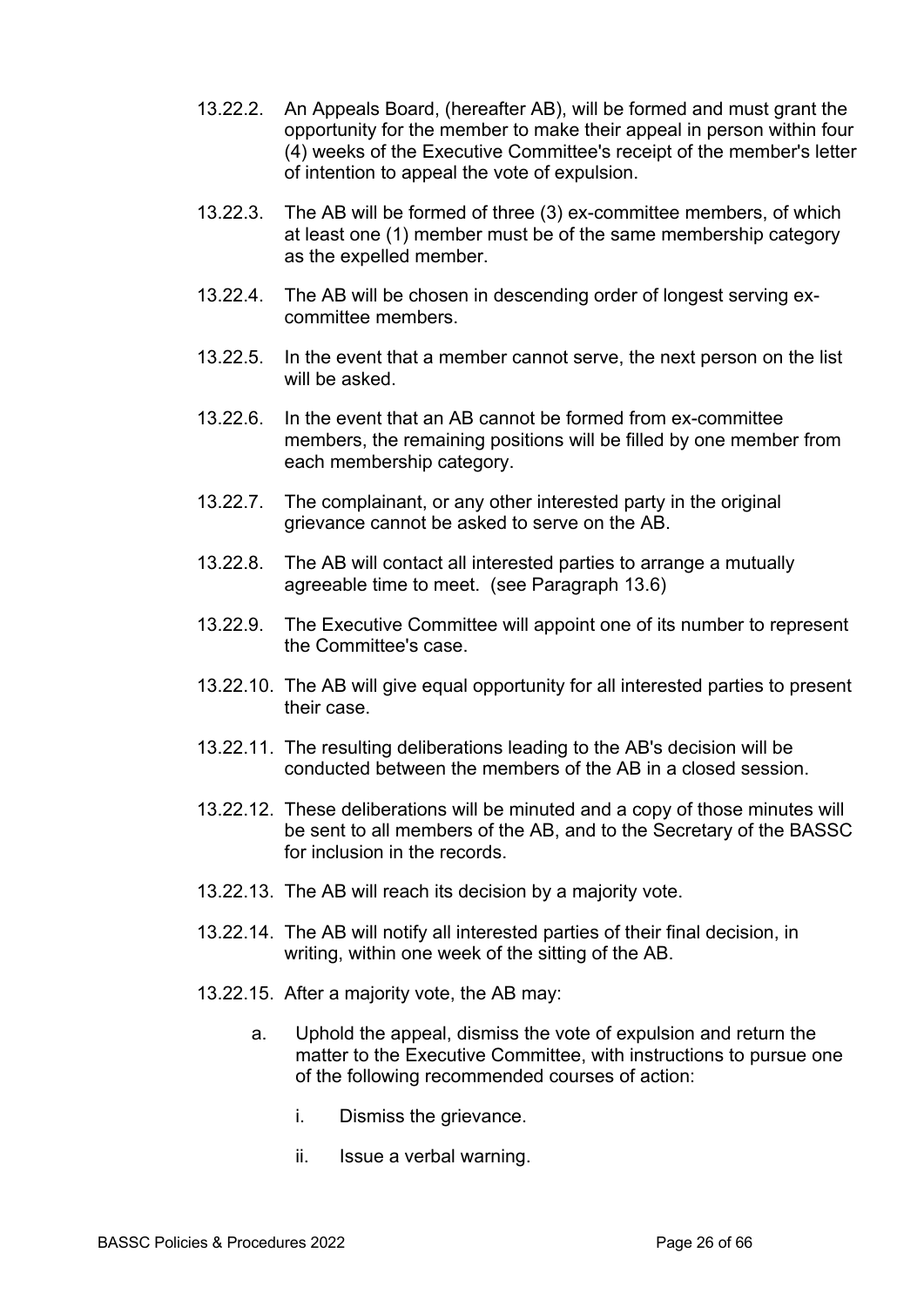- iii. Issue a written warning.
- b. Dismiss the appeal, in which instance, the vote of expulsion will stand, the member will be expelled forthwith, with no further recourse.
- 13.23. The decision of the AB is final.

### 14. **Workshop Coordinator**

- 14.1. The Executive Committee may appoint a Workshop Coordinator. See Workshop Coordinator job description for further details.
- 14.2. The primary duties of this position shall be:
	- 14.2.1. To serve as Workshop Coordinator for the British National Stage Combat Workshop, and any other BASSC workshops.
	- 14.2.2. Attendance at the BNSCW and other workshops as on-site Coordinator for the day-to-day running of the workshop.
	- 14.2.3. The submission of a budget for each workshop to the Executive Committee for its approval
	- 14.2.4. Providing to the venue hosting the workshop the current workshop liability insurance and updated Health and Safety Policy/Risk Register.
	- 14.2.5. The timely production of all publicity material relating to BASSC workshops.
	- 14.2.6. The scheduling of all classes and events at BASSC workshops.
	- 14.2.7. Responsibility for storing the BASSC printer and other equipment until such time as it is needed for other BASSC-related purposes.
	- 14.2.8. The sale of BASSC merchandise at the workshop.
- 14.3. The Workshop Coordinator will receive a fee set by the Executive Committee.
- 14.4. In the event of a Workshop Coordinator not being available, the EC, or a coopted person(s) shall take on the separate duties of the Workshop Coordinator according to their abilities. An EC or co-opted member(s) will attend the workshops as On-site Coordinator(s) for which a fee set by the Executive Committee will be payable. The remaining EC or co-opted members shall waive any fees and their contribution to the organisation of the workshop(s) will be recognised as service to the BASSC.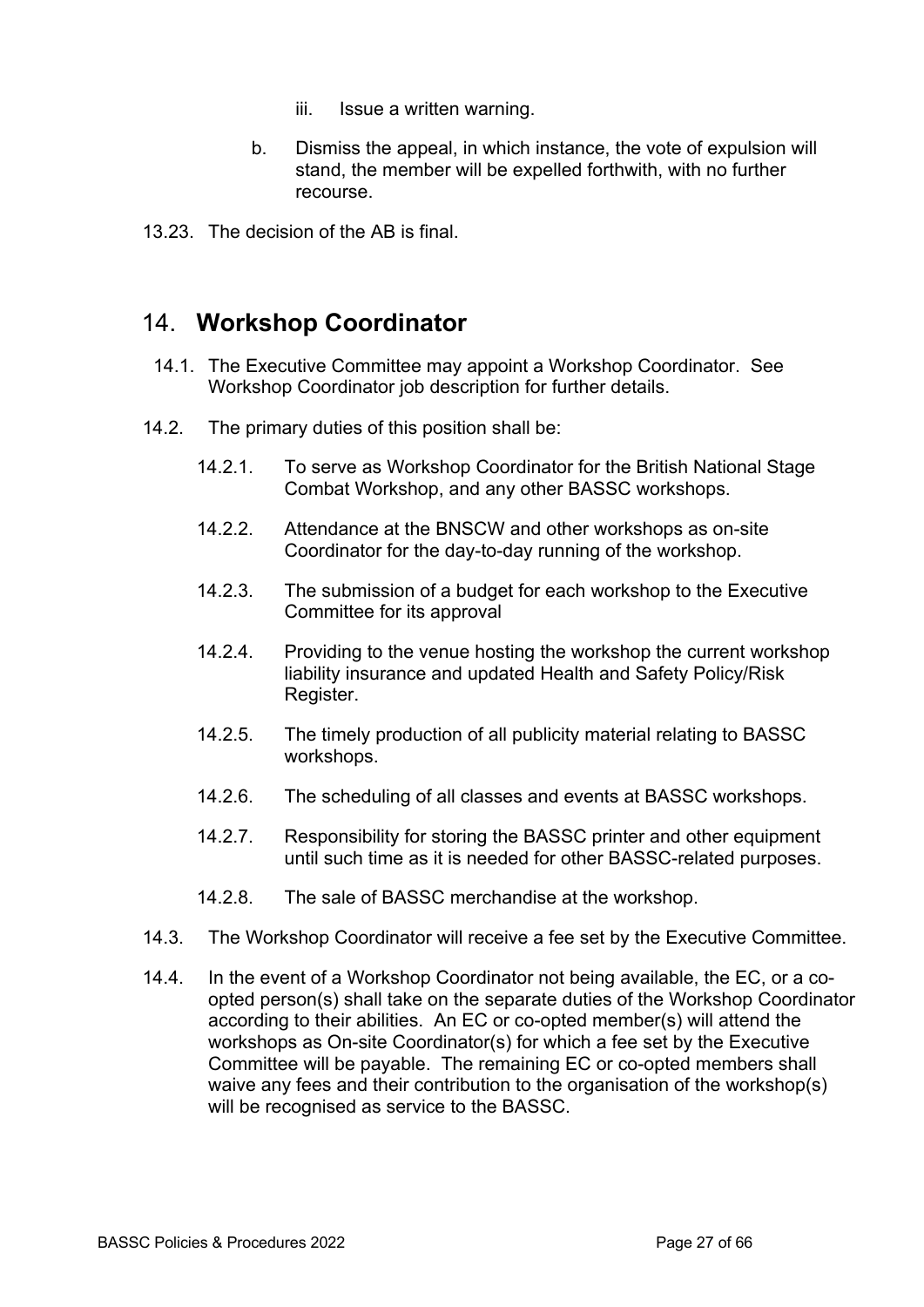- 14.5. The Workshop Coordinator, if not an existing EC member, is a co-opted member of the EC solely for the purposes of workshop business and has proposing rights in relation to workshop business.
- 14.6. The Workshop Coordinator is to be included in all EC email discussions relating to workshops and to be invited to attend the part of EC meetings where workshop business is to be discussed.
- 14.7. The Executive Committee may dismiss the Workshop Coordinator by a majority vote if they feel that they are not upholding their duties. This matter is in the sole discretion of the Executive Committee.
- 14.8. The Workshop Coordinator will be paid for work undertaken up to the point of dismissal on a pro rata basis of the full fee.
- 14.9. In such a circumstance the Workshop Coordinator will be provided with a written reason why the Executive Committee has deemed their work as below the standards that the BASSC expect. The decision of the Executive Committee is final.

## 15. **Promotion of BASSC activities**

- 15.1. The Executive Committee shall produce and maintain the following for the promotion of BASSC activities:
	- 15.1.1. digital newsletter to be produced periodically
	- 15.1.2. digital mailings to the membership and mailing list subscribers
	- 15.1.3. website (www.bassc.org)
	- 15.1.4. accounts on: Facebook, (British Academy of Stage and Screen Combat (BASSC) @TheBASSC); Twitter (TheBASSC); Instagram (the\_bassc) and other social and digital media as appropriate.
- 15.2. The promotion of any BASSC activities must be carried out in accordance with the BASSC Social Media Policy.
- 15.3. Promotional material may contain:
	- 15.3.1. Advertisements for upcoming workshops including:
		- a) BASSC workshops,
		- b) BASSC sanctioned workshops where there is involvement with at least two BASSC Certified Teachers. See 27.4
		- c) BASSC Certification Courses
		- d) Certification Courses in Intimacy run by BASSC Certified Teachers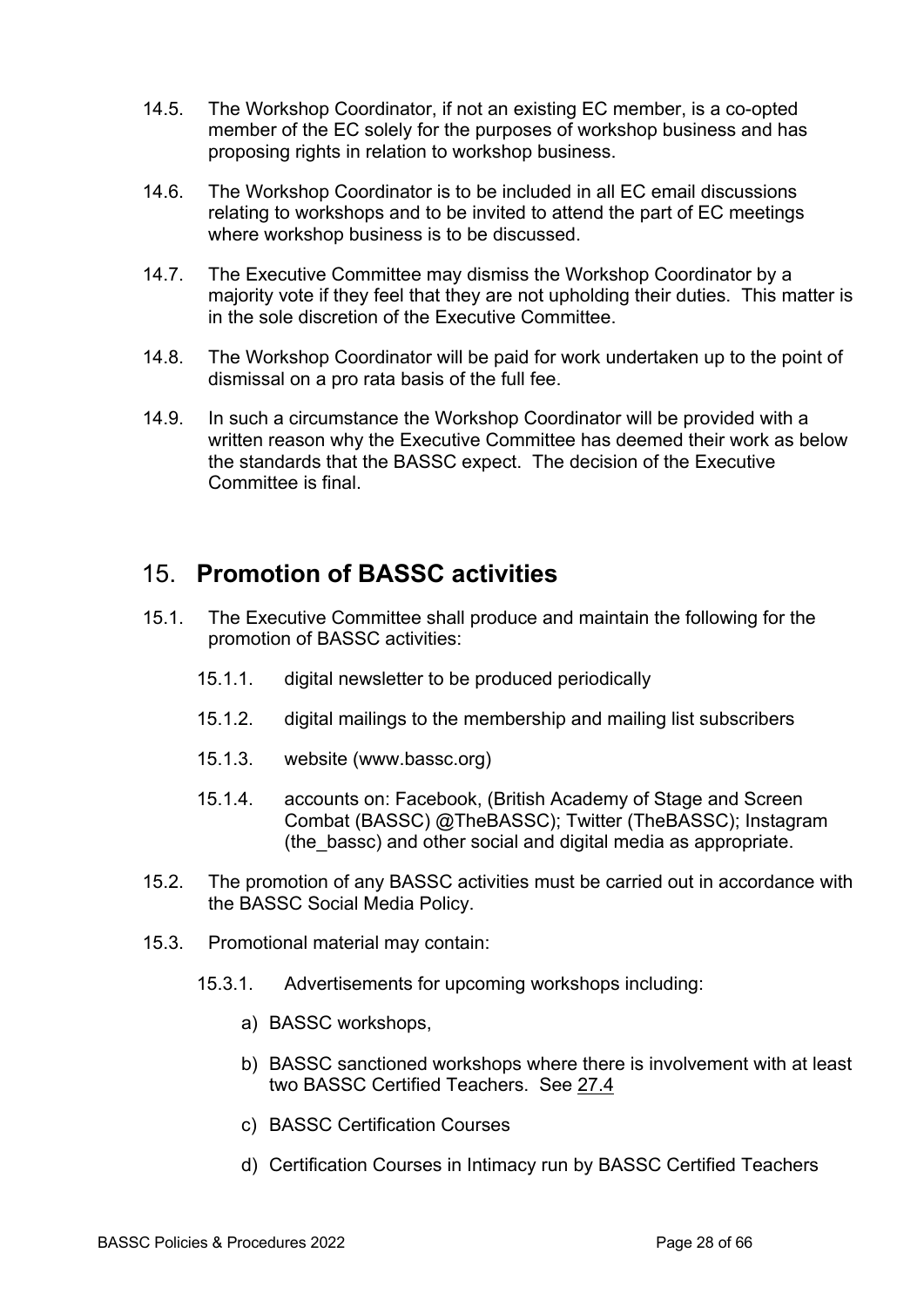- e) Introductory courses in stage combat or intimacy run by BASSC Certified Teachers
- f) Non-Certification courses run by other recognised stage combat organisations which may be of interest to CTs and Students
- 15.3.2. Any and all combat related work by Certified Teachers as well as BASSC members and former students.
- 15.3.3. Notifications of the AGM and upcoming elections.
- 15.3.4. Advertisements for staff posts.
- 15.3.5. New developments within the BASSC including changes to the P&P, new and revised documentation and changes to the EC.
- 15.3.6. New developments in the stage combat community at large, including casting calls.
- 15.3.7. Photos and videos relating to BASSC activities.
- 15.4. In addition, the website will contain sections relating to:
	- 15.4.1. The Executive Committee, Master and Certified Teachers,
	- 15.4.2. Students' and Actor/Combatants' FPE results
	- 15.4.3. Membership
	- 15.4.4. Frequently Asked Questions
	- 15.4.5. Current BASSC documentation
	- 15.4.6. Other relevant materials and services as agreed upon from time to time by the Executive Committee.
- 15.5. The newsletter shall be made available online and, where possible, in a downloadable format.
- 15.6. The Executive Committee may appoint:
	- 15.6.1. An Editor for email newsletter, membership and mailing list postings. The primary duties of this position shall be the timely production of the postings
	- 15.6.2. A Webmaster for the website. The primary duties of this position shall be to maintain and update the website as necessary.
	- 15.6.3. A Member or members responsible for the updating of social media accounts in accordance with the Social Media Policy.
- 15.7. The A/C Representatives will have overall responsibility for the creation and sending of digital mailings to the membership (see Paragraph 2.18.1)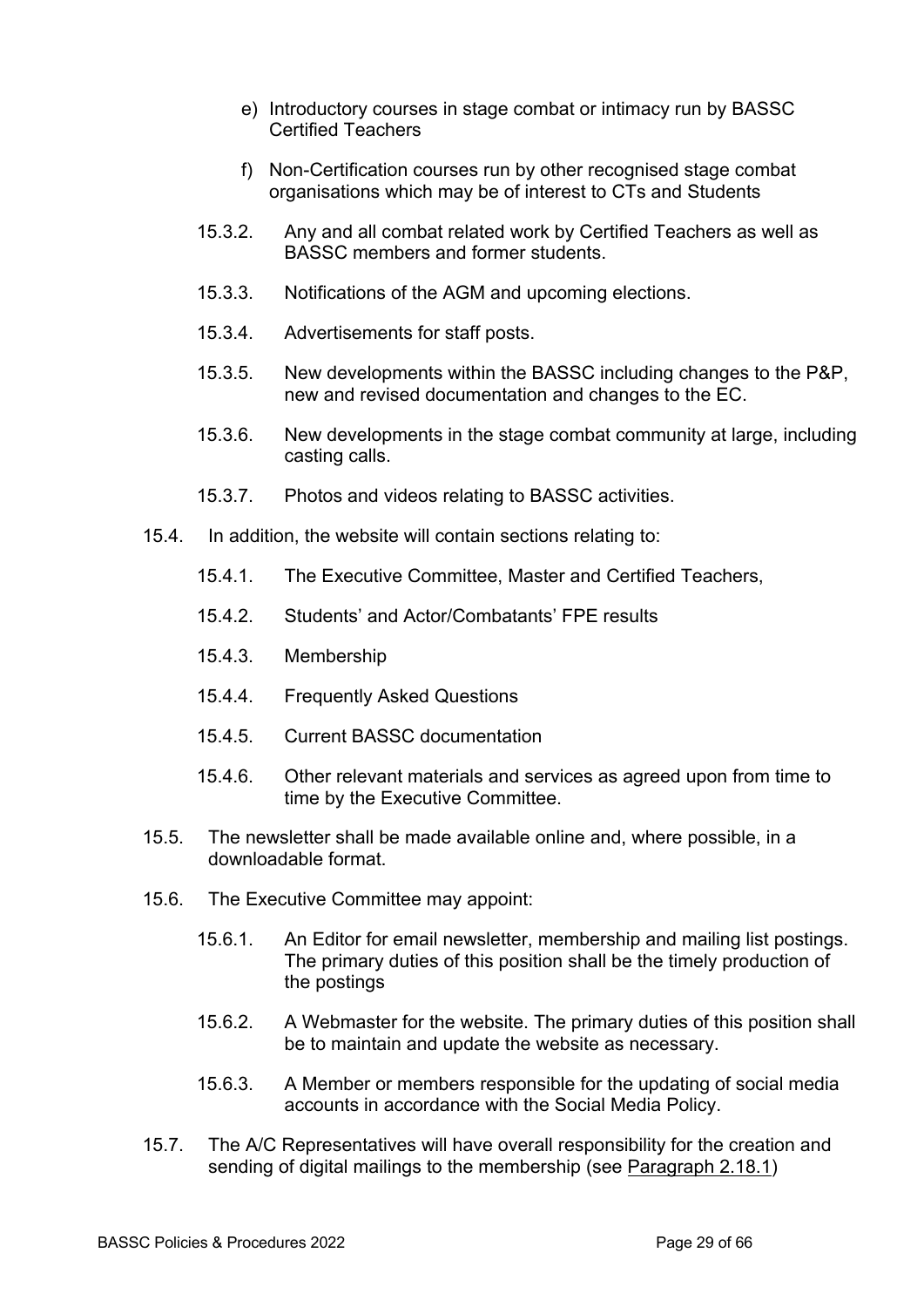- 15.8. The other members of the Executive Committee, the Newsletter Editor and Workshop Coordinator shall have contributing editorial rights to the content of the mailings, social media posts and website postings as appropriate.
- 15.9. BASSC social media cannot be used to promote an individual member's agenda or work against the best interests of the BASSC.
- 15.10. The President shall serve as principal contact for the maintenance of any domain names owned by the BASSC and website hosting sites with responsibility for maintaining its security, and BASSC email addresses linked to the domains.
- 15.11. The Executive Committee may dismiss a Newsletter Editor, Webmaster or those responsible for social media accounts by a majority vote if they feel that they are not upholding their duties. This matter is in the sole discretion of the Executive Committee.
- 15.12. In such a circumstance the Newsletter Editor, Webmaster or those responsible for social media accounts will be provided with a written reason why the Executive Committee has deemed their work as below the standards that the BASSC expect. The decision of the Executive Committee is final.
- 15.13. Additional marketing and promotion of the BASSC may be undertaken through:
	- 15.13.1. Attendance at exhibitions, conferences, stage combat competitions and workshops within and outside the UK. Attendance at such events and related expenditure must be agreed in advance by the EC.(See also Section 28 Non-BASSC Events).
	- 15.13.2. Attendance at UK and International workshops run by other stage combat organisations. (See Section 27 Regional and International Workshops).
	- 15.13.3. Sales of BASSC merchandise at workshops and other events, either at the time of booking or during the event itself.
	- 15.13.4. Sales of BASSC merchandise shall be by a member(s) of EC or other appointed person(s) whose duties may also include:
		- a. Storage of merchandise. Where there is a fee payable for storage this will be paid by the BASSC.
		- b. Packaging and shipping of merchandise to an event. Costs will be paid by the BASSC.
		- c. Keeping stock records of existing merchandise, records of sales, sourcing new merchandise, dealing with suppliers and ordering merchandise as required
		- d. Orders for merchandise and pricing must be approved by the EC.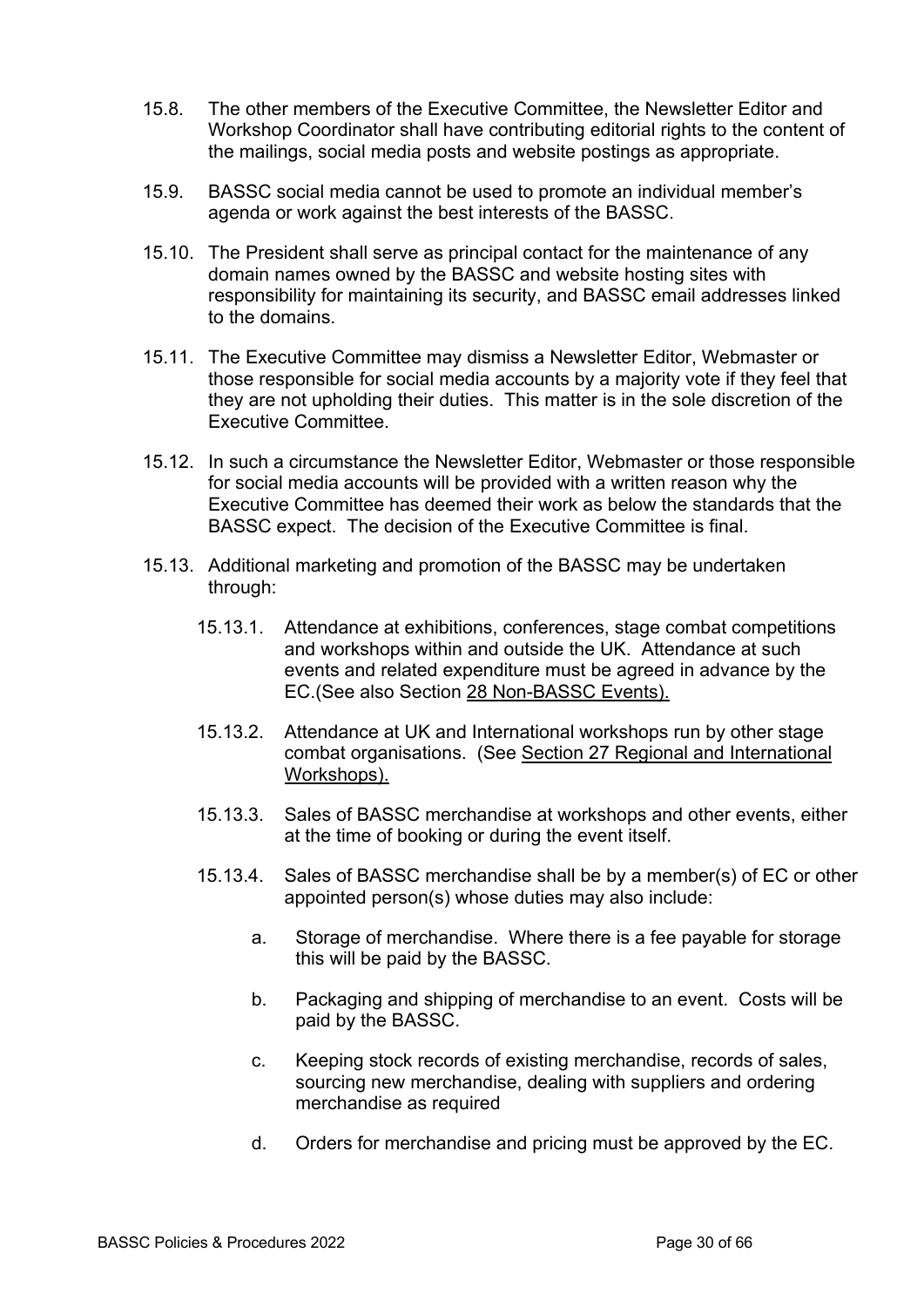# 16. **Fight Performance Exam**

- 16.1. The FPE is the means by which students can be examined to obtain their qualifications in any of the weapon disciplines offered by the BASSC.
- 16.2. Current weapon disciplines adjudicated by the BASSC are Rapier & Dagger, Unarmed Combat, Smallsword, Quarterstaff, Broadsword, Swashbuckling Sword, Sword & Shield, Rapier & Cloak, and Knife.
- 16.3. The minimum age for any student to participate in BASSC classes and workshops is 18 years of age.
- 16.4. In order to take a single weapon FPE students must have a minimum of thirty (30) contact teaching hours with a BASSC CT per weapon.
- 16.5. An FPE where both Rapier & Dagger and Unarmed Combat have been taught concurrently and both are examined at the same FPE is defined as an Actor/Combatant FPE and students must have a minimum of sixty (60) contact teaching hours with a BASSC CT.
	- 16.5.1. Although a student may be considered as an Actor/Combatant with passes in any two weapons, to be an Intermediate or Advanced Actor Combatant, the student must have passes in both Rapier & Dagger and Unarmed Combat. These do not have to be undertaken jointly. Passing both weapons in an Actor/Combatant FPE gives students Actor/Combatant status and allows them to progress automatically towards Intermediate or Advanced A/C status by taking other single weapon FPEs and attend the I/AACW at the BNSCW. (See Paragraph 19.4)
- 16.6. Where the FPE does not follow immediately after the training, the timeline for completion of training and taking the FPE, for each weapon, is as follows:
	- 16.6.1. Training with the required number of hours with a BASSC CT must have taken place within the last 5 years.
	- 16.6.2. The student must attend an additional day with a BASSC CT which will comprise:
		- a. A three (3) hour technique assessment session to ensure that the student has the appropriate understanding and ability to perform techniques for that weapon.
		- b. If the student completes the session to the satisfaction of the CT, a further session of at least five (5) hours during which the student, with a partner, will learn, rehearse and perform a full FPE with the required moves for each weapon within a dramatic scene for adjudication by a BASSC examiner.
- 16.7. The rules and guidelines for all FPEs are as follows: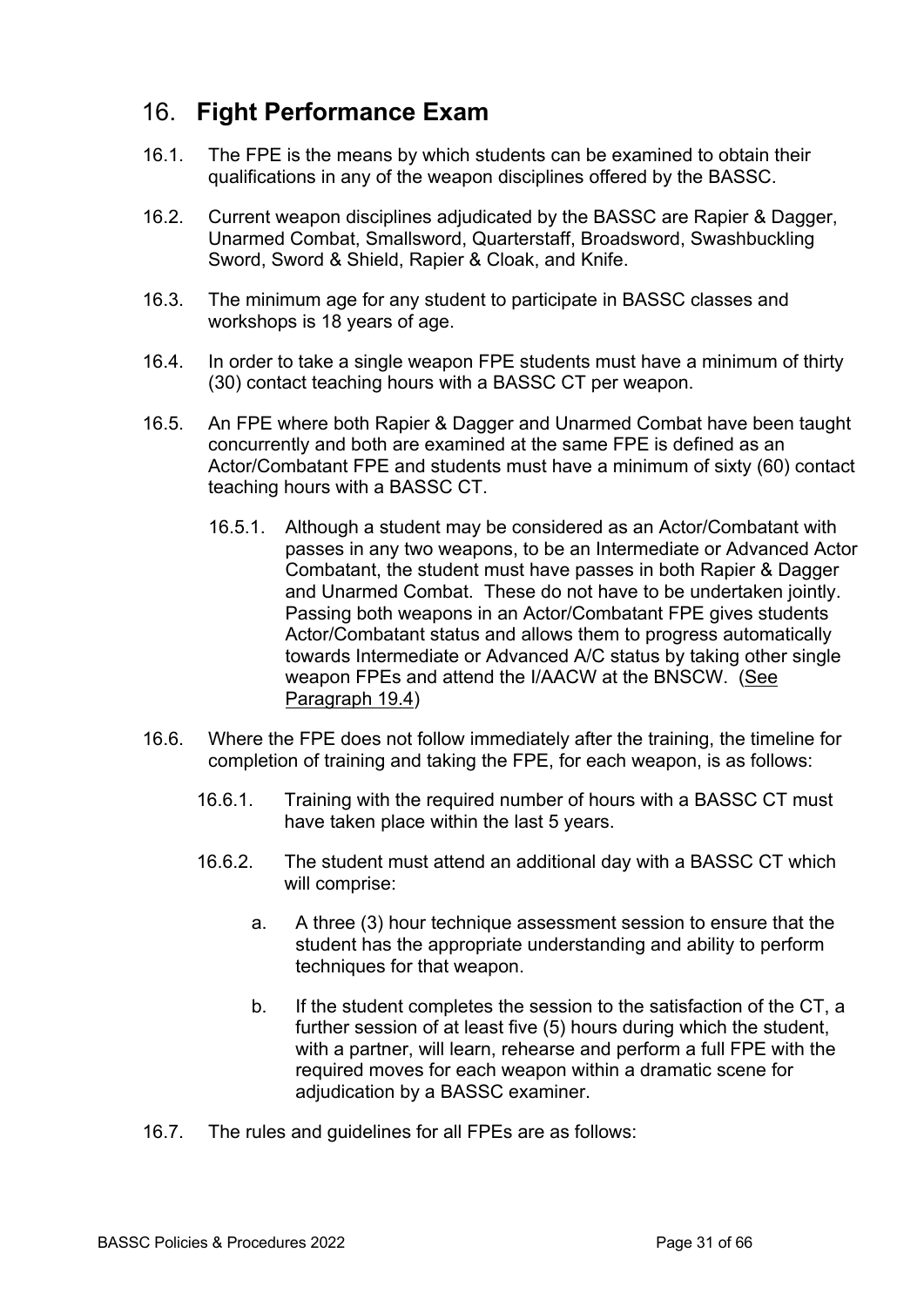- 16.7.1. Up to three scenes performed on the same day by a single student, within the same FPE adjudication, are considered one exam. Under these circumstances the student will only be required to pay for a single FPE. A student may not be examined in more than three weapon disciplines at one FPE.
- 16.7.2. Current certificates from other stage combat certification bodies may be accepted, at the discretion of the Executive Committee, as a requirement for taking part in the FPE at the Intermediate/Advanced Workshop at the BNSCW. (See Section 32 International Stage Combat Oranisations). This only applies to students not holding a BASSC certificate in Rapier & Dagger and Unarmed Combat.
- 16.7.3. All FPEs whether individual or multiple weapons disciplines must be adjudicated by a member of the Board of Examiners or their appointee.
- 16.7.4. A single weapon FPE scene may not exceed three (3) minutes in length. If two weapons are examined within a single scene then it may not exceed five (5) minutes in length.
- 16.7.5. The FPE may be divided into two parts. Part One is compulsory and Part Two will be held at the discretion of the Fight Examiner.
- 16.7.6. Part One of the exam is the performance of the exam choreography within the context of a scene, in which the performance is both safe and dramatically effective.
	- a. The choreography must include the minimum compulsory techniques set down by the BASSC (see Section 17 Minimum Compulsory Techniques for Single Weapon FPEs below) and be provided and taught by the certifying CT.
	- b. The BASSC suggests that all scenes come from dramatic literature. Efforts should be made to ensure sourcing of new scenes from teachers, students and other organisations that can be incorporated into the BASSC scene book and which help to represent diversity of gender and ethnicity of characters and authors. Formatting of scene texts for incorporation should include descriptive tagging of content for the table of contents and a brief synopsis of the context for the fight on the scene page to aid student and teacher choice.
	- c. The scene must establish character and a cause for the fight, as well as demonstrate an appropriate level of emotional commitment to the staged violence.
	- d. The choice of character should not interfere with the combatant's ability to perform the required techniques in a realistic manner, either for comic or dramatic effect.
	- e. Dialogue within the choreography of the fight should be restricted to lines that enhance and relate to the action.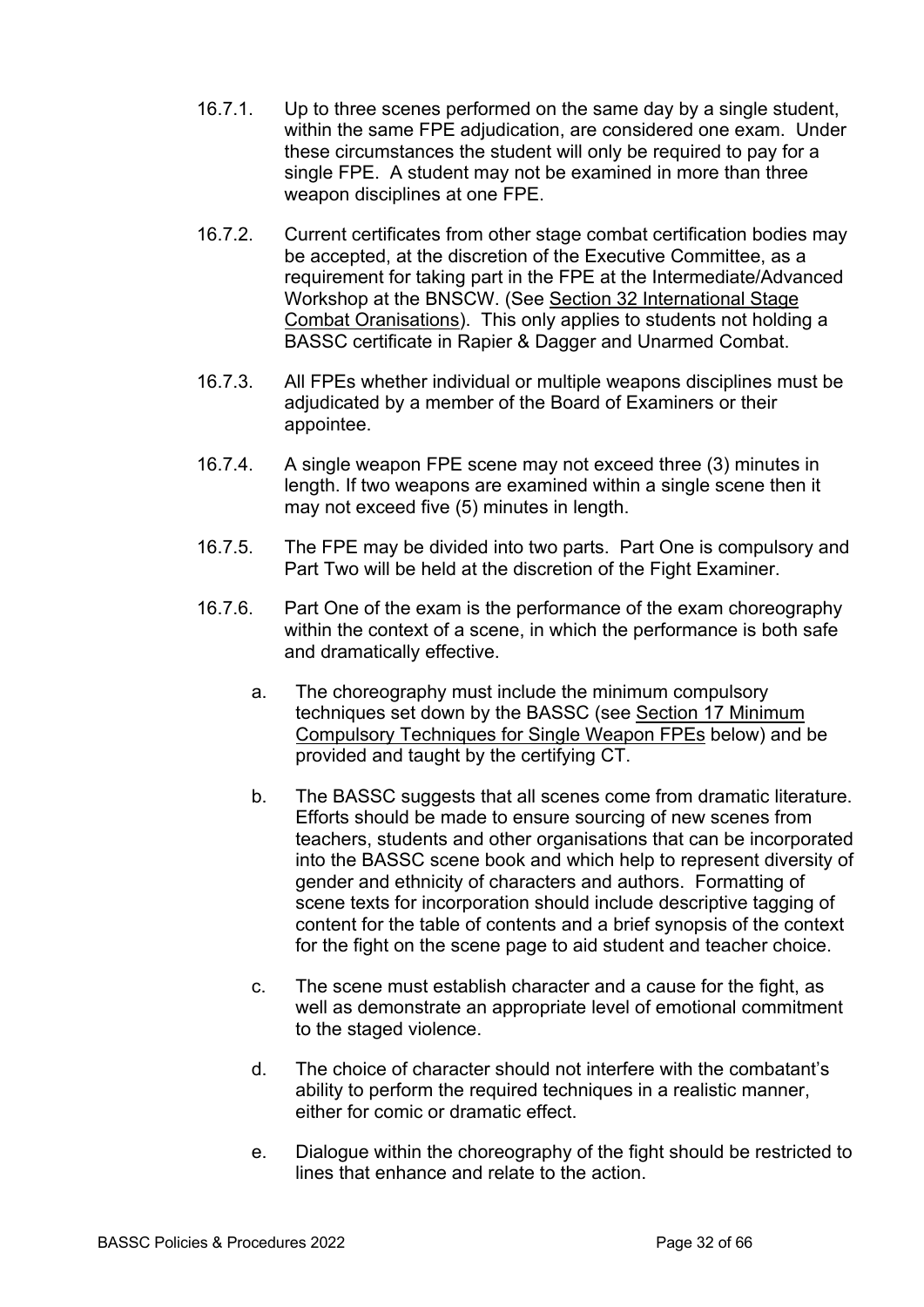- f. The combatants will perform the fight at performance speed and with acting beats. Actions and objectives should be carefully worked out.
- g. The performance should take place in a proscenium format.
- h. Part One of the FPE may be open to the public.
- 16.7.7. Part Two will be based on techniques from the BASSC set moves or the choreography from Part One. This part of the FPE is closed to the public. The purpose of Part Two is to allow the Fight Examiner to clarify technical or performance issues arising from Part One, should the Fight Examiner deem it necessary.
- 16.7.8. Teachers should devote an equal amount of time to the coaching of each fight exam scene.
- 16.7.9. The teacher of the FPE may not be examined with or partner their own students.
- 16.7.10. It is the responsibility of the teacher to be familiar with and follow BASSC rules for the FPE, including, but not limited to, the compulsory moves for Part One of the exam. The rules and requirements are available from the Policies and Procedures on the BASSC website.
- 16.7.11. The BASSC will only adjudicate FPEs taught by CTs of the BASSC, unless the teacher fits the following description: any BASSC member who is currently undertaking formal training on the Teacher Training Programme, Teacher Certification Workshop or the subsequent probationary period.
- 16.7.12. No teacher, including Fight Examiners, can adjudicate their own students.
- 16.7.13. Weapons used during rehearsal and performance of the FPE must be practical, well-maintained, and safe stage weapons of the historical period.
- 16.7.14. A fully stocked First Aid Kit and ice packs must be on site and easily available at all adjudications.
- 16.7.15. The adjudicating Fight Examiner has the right to cancel the exam at any time if the above regulations have not been adhered to, or if he/she feels that the weapons or choreography is unsafe.
- 16.8. Video Recording of Fight Performance Exam
	- 16.8.1. Video recording of any nature is strictly prohibited for all Fight Performance Exams when they are adjudicated live. The only exceptions are: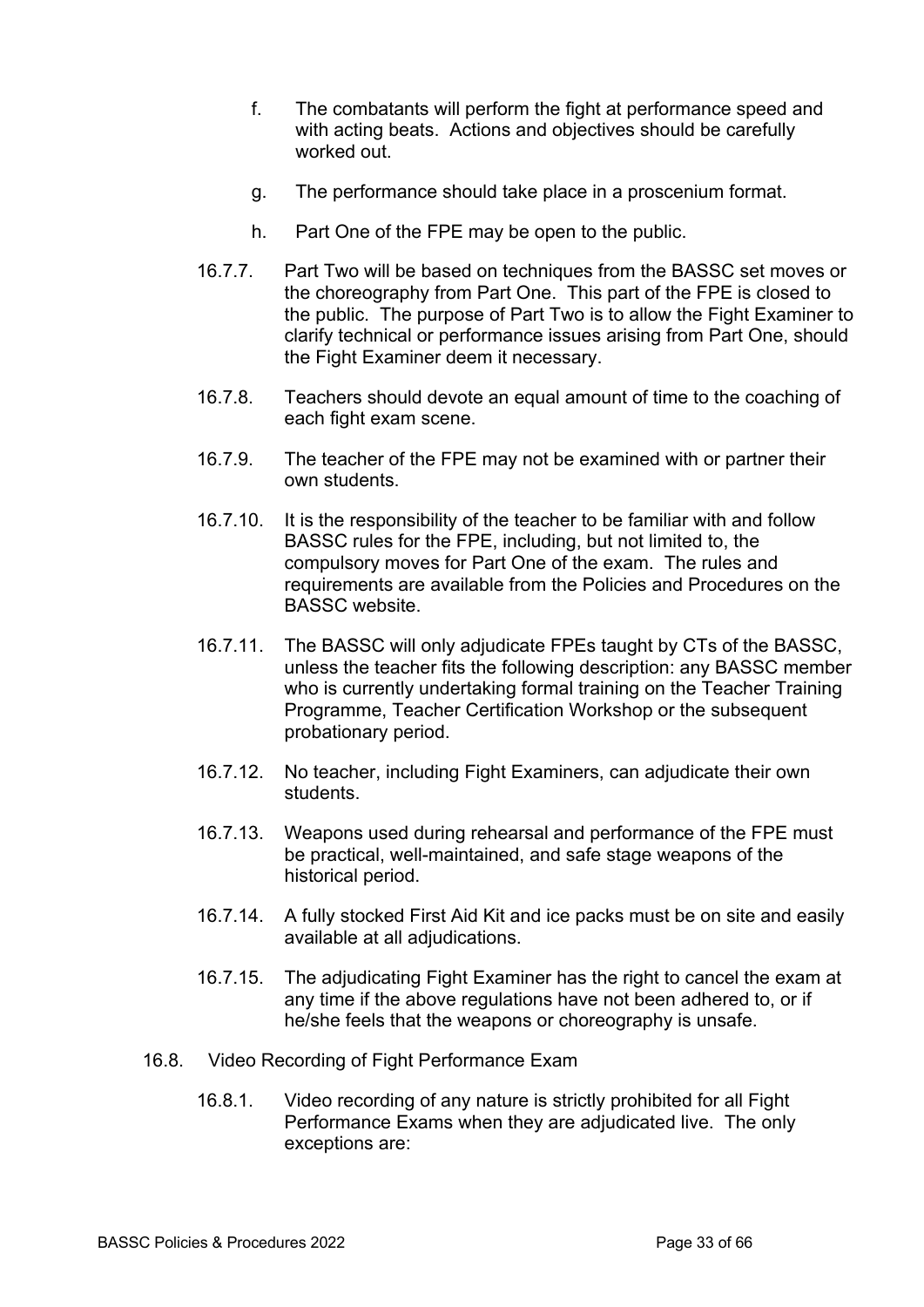- a. FPEs at the BNSCW which can be videoed for BASSC training purposes upon receiving appropriate waivers from students.
- b. FPEs where the host institution requires the exam to be videoed. Such video recording and appropriate waivers will be the responsibility of the institution and not the BASSC.
- 16.9. The CT will apply to have their exam adjudicated by contacting the Secretary and requesting an examiner.
	- 16.9.1. CTs should allow sufficient notice of the date of an FPE so that an examiner can be allocated in good time. Details should include the following: the date, time and venue of the FPE, the number of students being examined, weapons being used and any other relevant information.
	- 16.9.2. At the same time, the CT must inform the Treasurer of:
		- a. student fees payable;
		- b. the registration fee and if a multi-exam fee is being claimed in advance. See 16.18.2;
		- c. the financial address of school or host organisation to be invoiced.
	- 16.9.3. Where final numbers of students being examined are unknown, these can be amended and confirmed to the Examiner and Treasurer at a later date and must be within 3 days after the FPE.
	- 16.9.4. A request for an Examiner is sent out from the Secretary. Examiners who wish to accept should respond to the Secretary within 3 days of the request being made.
	- 16.9.5. The Secretary will be responsible for assigning an examiner to the FPE on the basis of responses received within the 3-day response period.
	- 16.9.6. The Secretary will notify the chosen Fight Examiner of their selection and confirm the date, time, and venue of the exam, and inform the CT of the chosen Fight Examiner.
	- 16.9.7. In the event of no responses being received from Examiners for a particular FPE the Secretary will send out a reminder to them seeking an Examiner for the FPE within a week of the receipt of the Examiner request.
	- 16.9.8. If no Examiner is available the Secretary will inform the CT so that the FPE can be rescheduled or take place as a video exam.
	- 16.9.9. If there are less than eight (8) students The BASSC may suggest the FPE be adjudicated by video.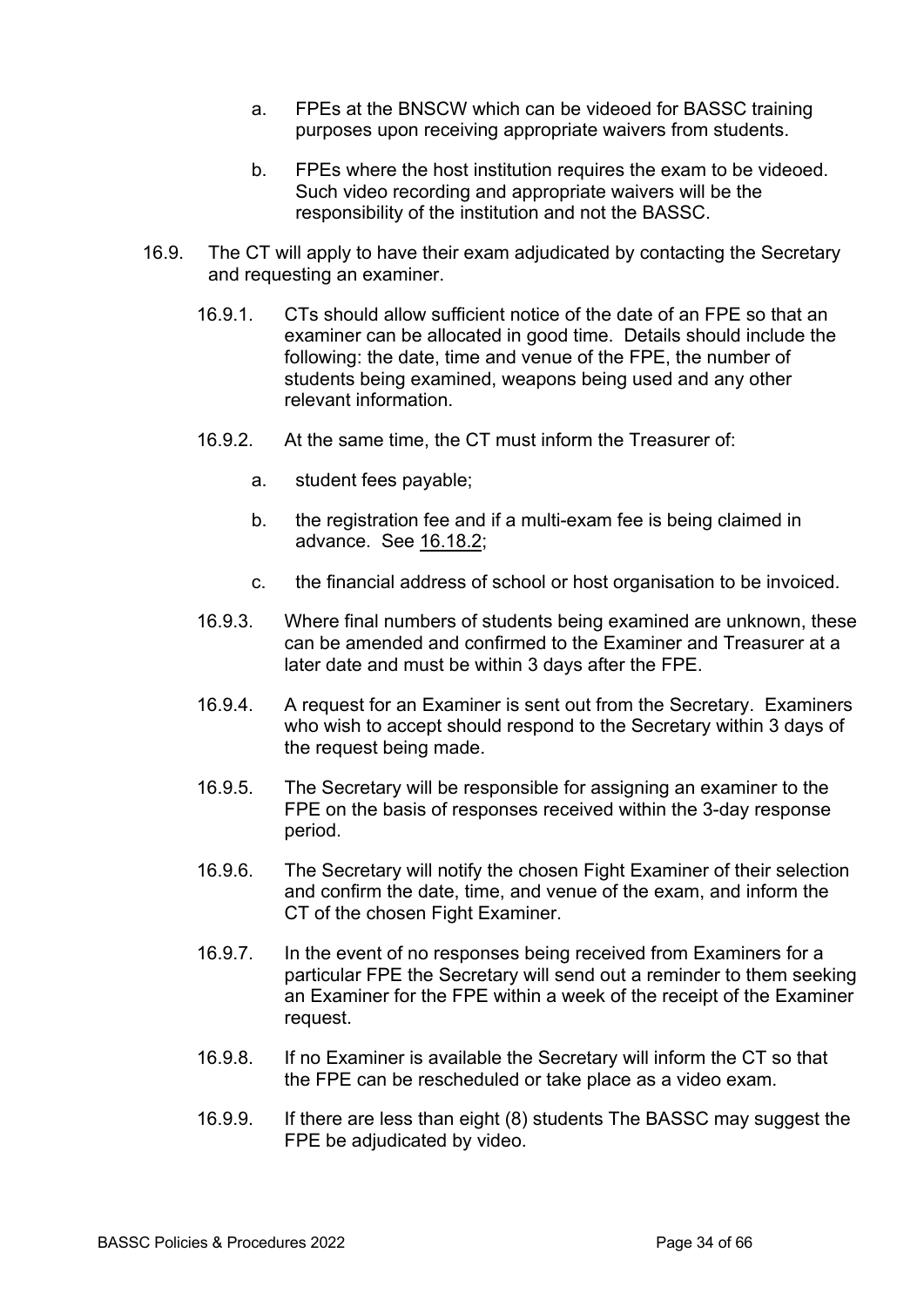- 16.10. Candidates who take the FPE may 'Not Pass', 'Pass' or 'Pass with Distinction'. The grades are to be as follows:
	- 16.10.1. Not Pass (0% 57%)
	- 16.10.2. Pass (58% 79%)
	- 16.10.3. Pass with Distinction (80% or above)
- 16.11. These grades are to be arrived at using the following system:
	- 16.11.1. Safety (30 points) this is to include a student's use/concept of distance, eye contact, communication, cueing, targeting, footwork, balance and movement.
	- 16.11.2. Technique and Style (20 points) this is to include a student's use of the weapon in an appropriate manner to the period, but also to include correct usage of technique (i.e. angles, cutting, etc.) and stagecraft.
	- 16.11.3. Intention (20 points) to include the student's dramatic effectiveness in physical action, pace of the fight, memory, and physical intention.
	- 16.11.4. Overall Performance (20 points) to include the student's characterisation work with text and choreography, including acting, vocal production and physicality.
	- 16.11.5. Classwork (10 points) to be assigned by the CT who has put the student forward for the FPE.
- 16.12. The Fight Examiner's decision is final.
	- 16.12.1. Re-examining may only occur in extenuating circumstances.
	- 16.12.2. Re-examining may occur at another venue or with another examiner with the recommendation of the certifying CT.
	- 16.12.3. A further three (3) hours tuition must occur with the certifying CT or their proxy before re-examining may occur.
	- 16.12.4. A re-examining fee will be required.
- 16.13. The Fight Examiner and the CT must both sign and date the FPE Results form.
	- 16.13.1. In signing the FPE form, the CT is acknowledging that all FPE rules and guidelines have been followed, including contact hours.
	- 16.13.2. CTs must ask students to complete the GDPR consent form to ensure that permission has been given for the BASSC to hold the following information: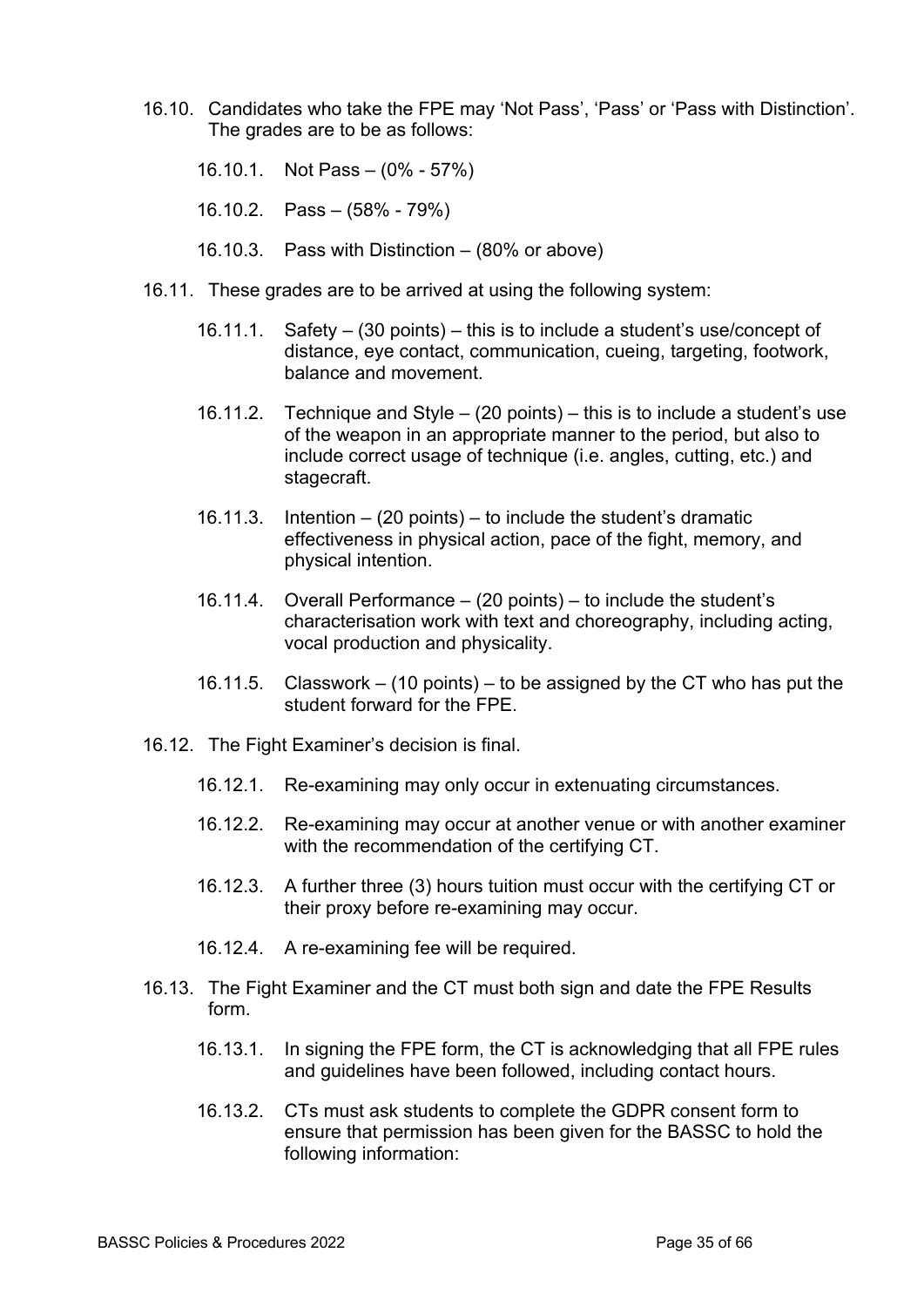- a. a student's name, email address and FPE results in the list of FPEs
- b. Where a student joins the BASSC as a member, their name and email address in the Membership database
- c. A student's name, FPE results or Introduction to Combat Award, and expiry dates in the Actor/Combatant and Associate pages of the website
- d. Where the student is under 18 and taking part in a JGA, the form must be completed by a parent or guardian to give permission for the above.
- 16.14. The CT is responsible for sending the signed results form and GDPR form to the Secretary as soon as possible after the FPE so that amendments can be made to the FPE results and membership databases.
- 16.15. The Secretary will enter the results on the FPE database and assign the student's new BASSC status, if appropriate.
- 16.16. There is a non-refundable student exam fee for all FPEs.
	- 16.16.1. The current fee schedule is outlined in Section 31 Fees & Charges Index.
- 16.17. Where a CT is running an FPE themselves, they are responsible for the collection of student fees and payment thereof to the Treasurer of the BASSC along with the registration fee. Where they are running an FPE on behalf of a school or organisation they are responsible for ensuring that the Treasurer has accurate student examining numbers and invoicing details for the organisation.
- 16.18. The host school or organisation, including a CT running an FPE course independently will pay:
	- 16.18.1. A single FPE registration fee as outlined in Section 31 Fees & Charges Index. However, if the exam involves fewer than ten (10) students, the fee will be reduced to a set fee per student as outlined in Section 31 Fees & Charges Index.
	- 16.18.2. Where a CT or host school or organisation expects to run more than one FPE within a 12 month period they may opt to pay in advance for a Multi-Exam flat fee. The flat fee period begins on 1<sup>st</sup> June of each year and the fee is outlined in Section 31 Fees & Charges Index.
	- 16.18.3. Where a CT or host school or organisation runs a single FPE and then decides to run additional FPEs, the first FPE registration fee will be charged at the rate as defined in 16.18.1 and subsequent FPEs at a reduced rate till the balance of the Multi-Exam fee is met as outlined in Section 31 Fees & Charges Index.
	- 16.18.4. Travel expenses for the Fight Examiner.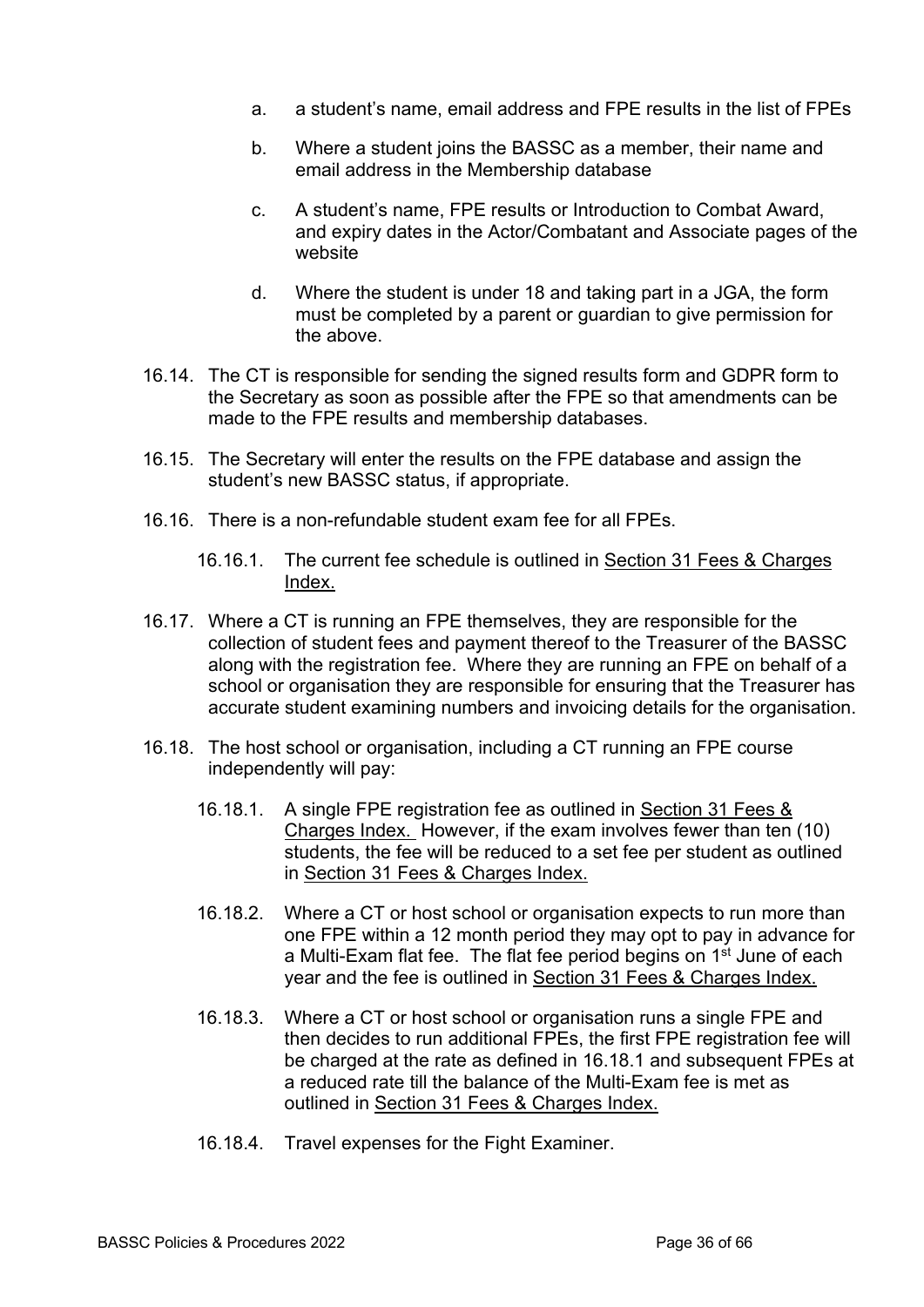- 16.19. The Fight Examiner is responsible for invoicing the Treasurer for their fee within one month of the date of the FPE.
- 16.20. The Treasurer is responsible for ensuring the fee is paid to the Examiner within one month of receipt of their invoice.
- 16.21. The Fight Examiner will be responsible for issuing certificates to successful students, at the time of the FPE or within 30 days following the completion of the FPE.
- 16.22. Certificates may not be released until all exam fees have been paid.
- 16.23. The CT is responsible for maintaining the weapons and a safe working space.
- 16.24. If a Fight Examiner cancels a exam fight because of an infraction of the rules (see Paragraph 16.7.15) and the school subsequently refuses payment, the BASSC will cover the Fight Examiner's expenses.
- 16.25. If a CT so desires the FPE may be adjudicated by video, provided the following requirements are met:
	- 16.25.1. The video footage will be made available to the Examiner.
	- 16.25.2. The video footage is not edited and the camera is in a stationary position. The performers' full figures must be in view at all times and should fill the frame as much as possible. Panning and zooming is permissible.
	- 16.25.3. Students must clearly slate each scene.
	- 16.25.4. A running order including all relevant student details (including a grade for their class work) must accompany the video footage.
	- 16.25.5. The same exam fees set out in Section 31 Fees & Charges Index apply to video FPEs.
- 16.26. The Examiner has 30 days from the day that they have access to the dropbox or video of the exam to watch it, make an adjudication, contact the CT to make any negotiations, finalise the results and forward them to the CT and the Secretary and send the certificates to the CT.
- 16.27. Where a certification course is being run as an intensive workshop outside the UK with a video FPE, the CT, with the agreement of the examiner, may request the examiner to make an adjudication on the day of the FPE so that students can receive their certificates before the end of the workshop. In this instance, certificates may be sent electronically or, if hard copy certificates are to be given, these can be sent out in advance of the FPE with the student's name, weapon, Examiner's signature and date, and the CT will enter the grade in accordance with the Examiner's adjudication. Shipping costs for hard copy certificates will be met by the CT. In accordance with 16.17.6 Certificates may not be released until all exam fees have been paid.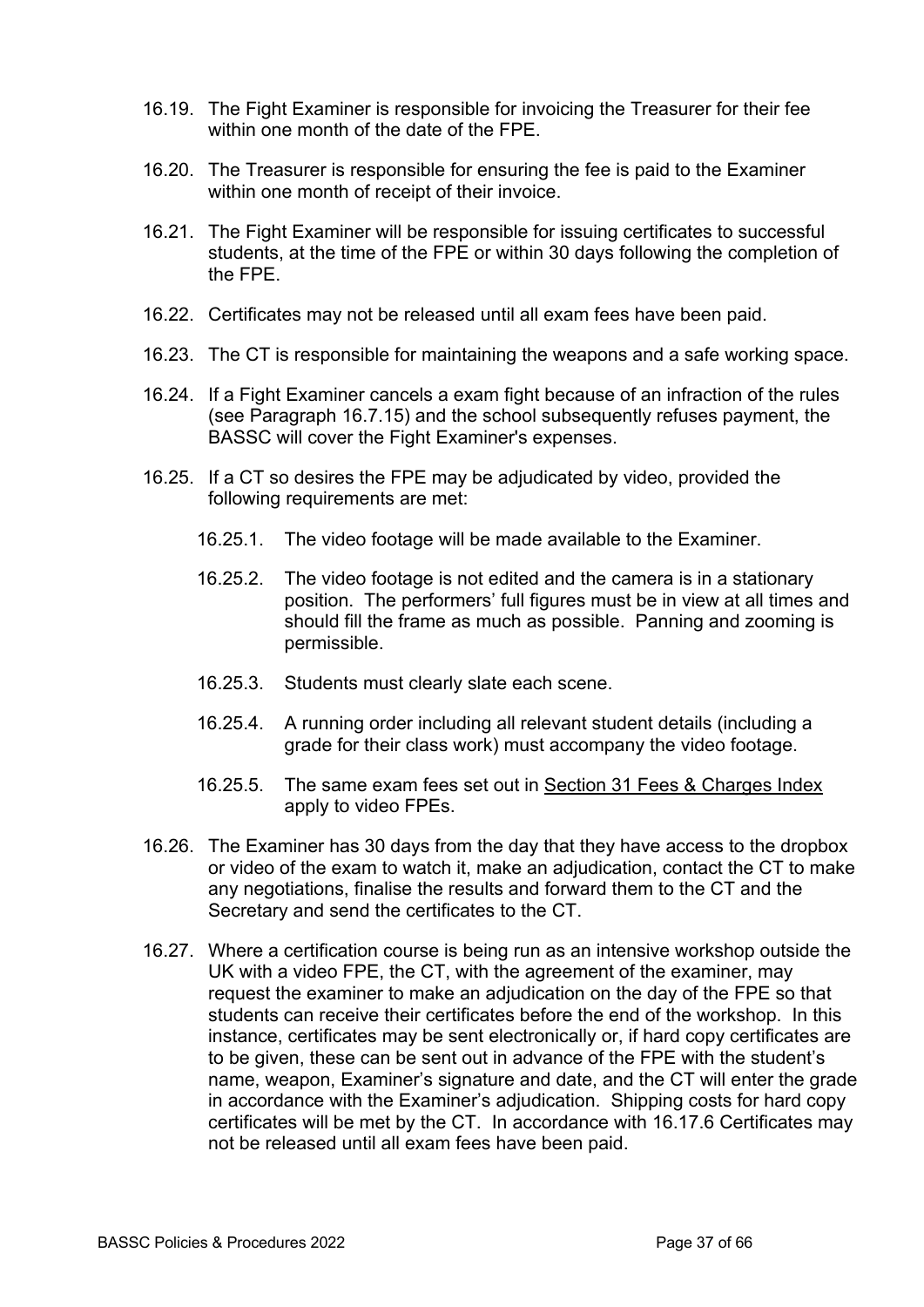- 16.28. Fight Performance Exam (FPE) recognition expires three years from the date of issue.
- 16.29. The British Academy of Stage & Screen Combat, its officers, its teachers and members as individuals disclaims responsibility for injury to students, teachers, or audience members as a result of the Fight Performance Exam. Organisations desiring to have the BASSC adjudicate students in a fight exam assume all responsibility and liability for accidents, injury, and weapon failure, during both the training process and the exam itself. It is the responsibility of the CT to make this known to the organising body at the start on any certification course. Any organising body's failure to agree to assume such liability makes such an organisation ineligible for BASSC adjudication.

### 17. **Minimum Compulsory Techniques for Single Weapon FPEs.**

- 17.1. Rapier and Dagger (all per fight unless noted)
	- a. Thrusts and cuts in all lines
	- b. Footwork: (per combatant) advance, retreat, pass forward, pass back, lunge, thwart, slip, cross and traverse
	- c. One circular sequence
	- d. Point work: one deception of parry by derobement and one dégagé (per combatant)
	- e. One coupé
	- f. One punto reverso or punto mandritta (per combatant)
	- g. One moulinet (per combatant)
	- h. One horizontal slash over the head or one horizontal slash across stomach (with avoidance) (per combatant)
	- i. One diagonal slash (avoidance)
	- j. One feint
	- k. One beat attack
	- l. Two double-fence parries (with rapier and dagger): Reinforced/parallel/X-parry (per combatant)
	- m. Two attacks with dagger (cut and thrust)
	- n. Two parries with dagger (one across the body)
	- o. Three prises de fer: a croisé, an envelopment, a bind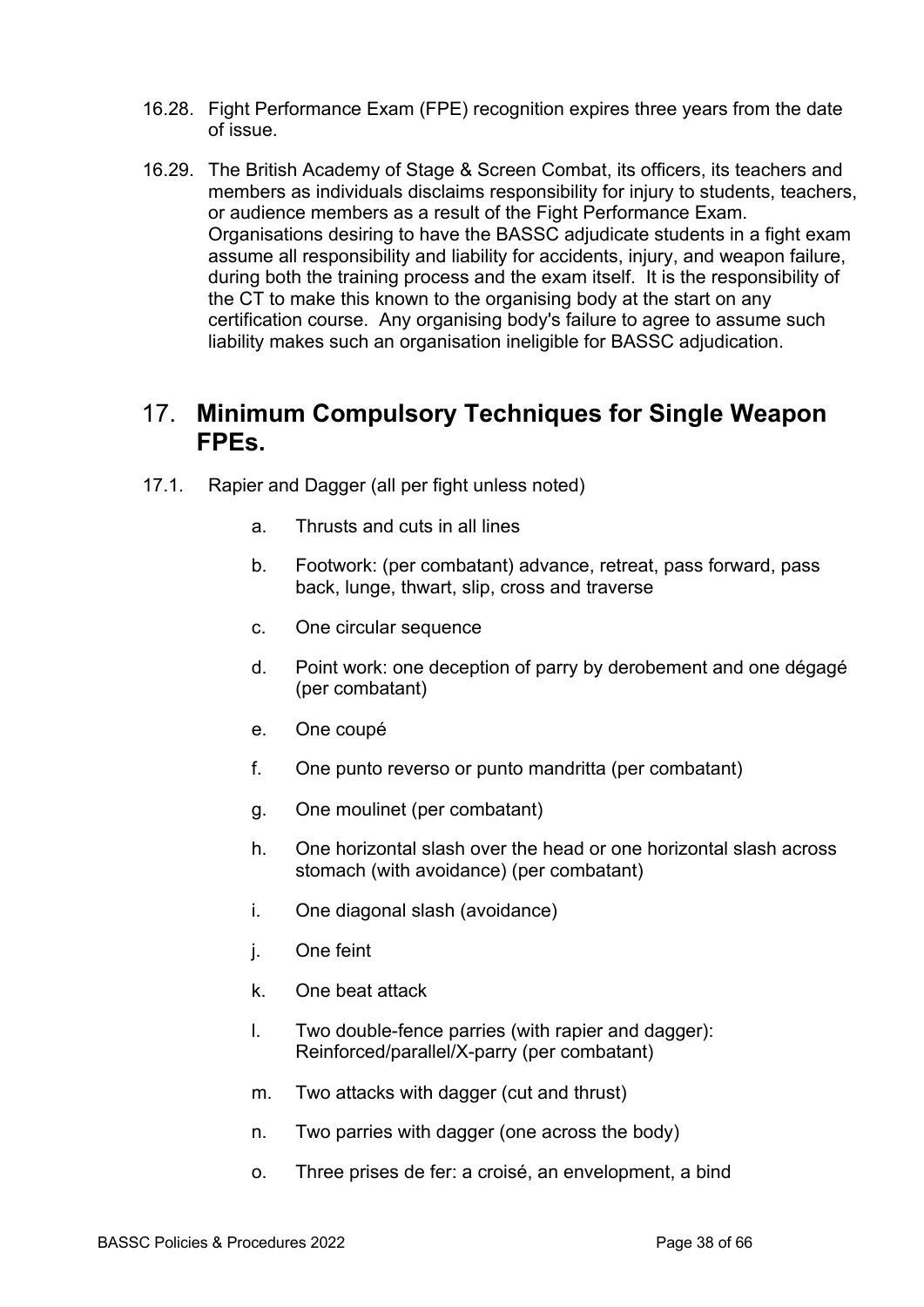- p. One wound or disarm
- 17.2. Unarmed (all per fight unless noted)
	- a. Two punches (one contact, one non-contact) (per combatant)
	- b. One stomach punch
	- c. One elbow attack
	- d. One slap
	- e. One blocked punch
	- f. Three different knaps (per combatant)
	- g. Two kicks
	- h. One knee attack
	- i. One fall or roll (per combatant)
	- j. One throw or flip
	- k. One strangle
	- l. One hair pull
	- m. One avoidance (per combatant)
	- n. One lock
	- o. One release
- 17.3. Swashbuckling Sword (All per fight unless noted)

(The weapon used should be a single-handed sword similar to a modern fencing sabre with a guard and a light epee or musketeer type blade.)

- a. Footwork: On-line footwork to include advance, retreat, pass forward, pass back, lunge and advance-lunge or patinado (per combatant) and one appel or balestra (per fight).
- b. Attacks in all lines
- c. Pointwork: a degagé, a deception of parry, a doublé, a coupé
- d. One repeating attack sequence (such as consecutive Piston Thrusts or a poop-deck type sequence)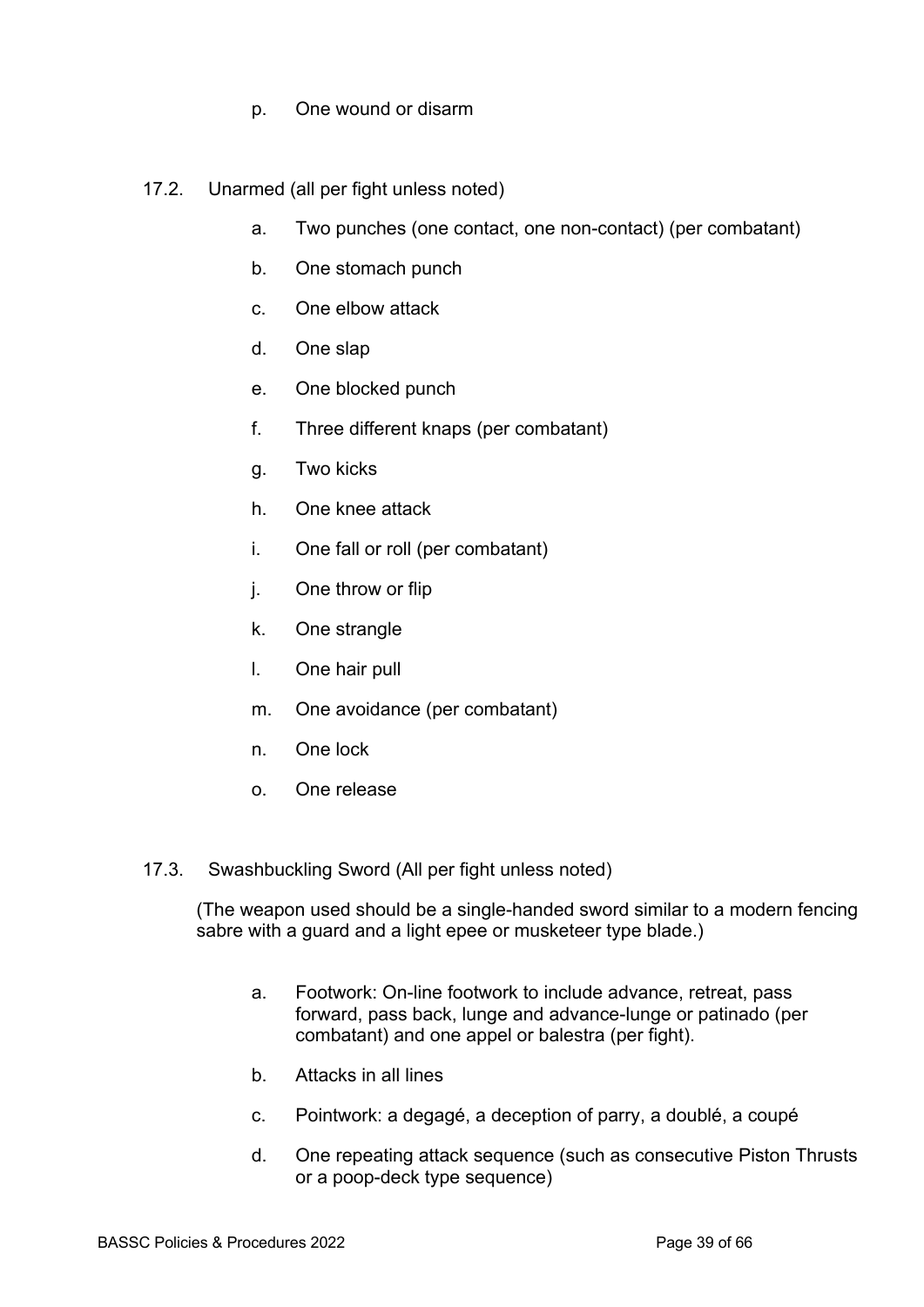- e. One parry/riposte sequence (eg. 1st or 2nd counter riposte) (may be thrusts or cuts)
- f. One molinello (per combatant)
- g. One feint cutting attack
- h. A horizontal and a diagonal slash (with avoidance) (one per combatant)
- i. One beat attack
- j. One corps-à-corps
- k. One hanging parry 5 or 5A used to defend against a downward cut to the head. (per combatant)
- l. Three prises de fer: a croisé, a bind, an envelopment
- m. One wound or disarm
- 17.4. Smallsword (all per fight unless noted)
	- a. Thrusts in all lines (per combatant)
	- b. Footwork: (per combatant) advance, retreat, pass forward, pass back, lunge, thwart, slip, cross and traverse
	- c. Point work: a coupé, a doublé, a dégagé, deception of parry by derobement (per combatant)
	- d. One circular sequence
	- e. One volte
	- f. One glissade (per combatant)
	- g. One renewed attack by remise, reprise, or redoublement
	- h. One change beat
	- i. One beat attack
	- j. One balestra
	- k. Three prises de fer: a croisé, an envelopment, a bind (per combatant)
	- l. One corps-à-corps
	- m. One hand parry
	- n. One wound or disarm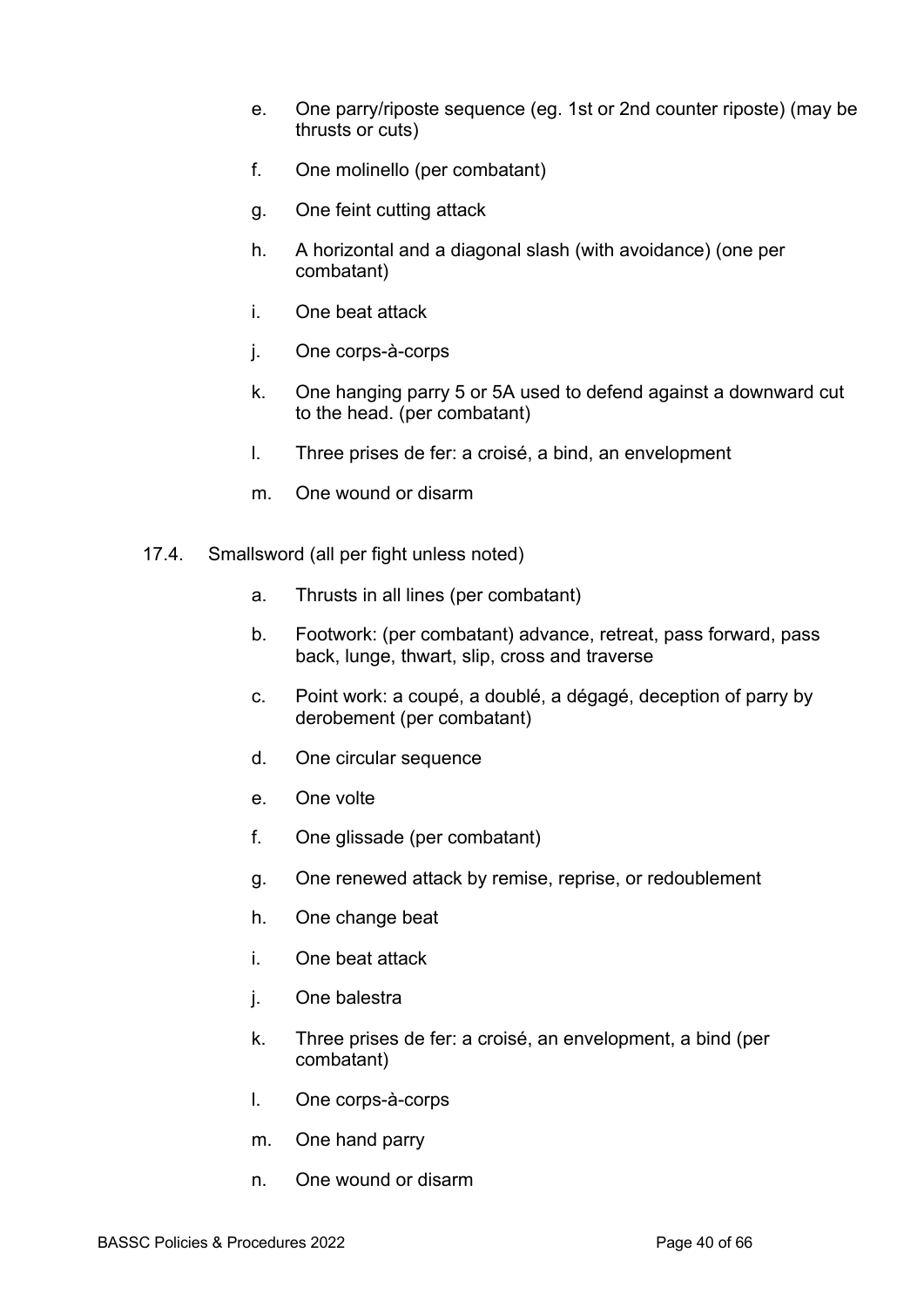- 17.5. Broadsword (all per fight unless noted)
	- a. Cuts in all lines (per combatant)
	- b. Two thrusts (different lines) (per combatant)
	- c. One horizontal slash (with avoidance)
	- d. One diagonal slash (with avoidance)
	- e. One running attack
	- f. One moulinet (per combatant)
	- g. One pommel attack or attempted pommel attack
	- h. One bind and one croisé (per combatant)
	- i. One reinforced parry (per combatant)
	- j. One beat parry (per combatant)
	- k. One corps-à-corps
	- l. One wound or disarm
- 17.6. Broadsword and Shield (all per fight unless noted)
	- a. Attacks in all lines (per combatant)
	- b. Two thrusts (per combatant)
	- c. One horizontal slash (with avoidance)
	- d. One diagonal slash (with avoidance)
	- e. One running attack
	- f. One moulinet (with sword)
	- g. One bind (with sword)
	- h. One shield attack or attempted shield attack
	- i. Sword parries in all lines
	- j. Shield parries in high and mid lines
	- k. One push away with shield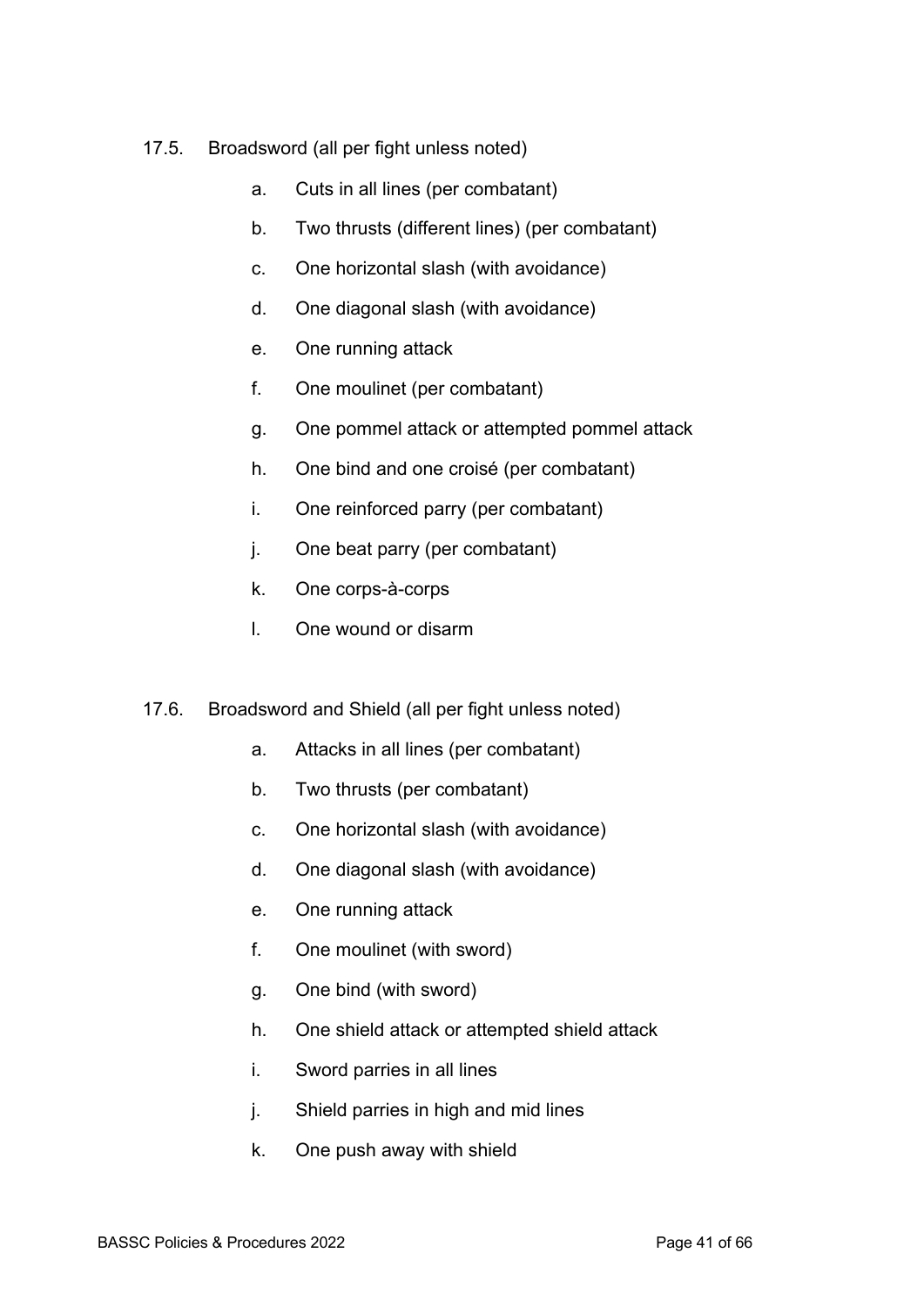- l. One wound or disarm
- 17.7. Quarterstaff (all per fight unless noted)
	- a. Short form attacks to at least 3 different targets (per combatant)
	- b. Short form parries covering at least three different targets (per combatant)
	- c. Long form attacks to at least 3 different targets (per combatant)
	- d. Long form parries covering at least 3 different targets (per combatant)
	- e. One horizontal slash across the head (duck)
	- f. One horizontal foot slash (avoidance)
	- g. One thrusting attack (either fore or butt end)
	- h. One feint
	- i. One contact strike
	- j. One non-contact strike to head or face
	- k. One disarm
	- l. One bind with fore or butt end
- 17.8. Knife (all per fight unless noted)
	- a. Knife grips (Two per combatant)
	- b. Grip reversals, forward grip to reverse grip, or vice versa
	- c. One attack in each line (per combatant) must include two cuts & two thrusts.
	- d. One attack at each level
	- e. One attack at each range/measure
	- f. One wound or kill
	- g. Three slashing attacks with avoidance, must include both horizontal and diagonal (per combatant) e.g. horizontal head slash with a duck, horizontal mid-line slash (back, stomach, side) with avoidance, diagonal slash (ascending or descending) with avoidance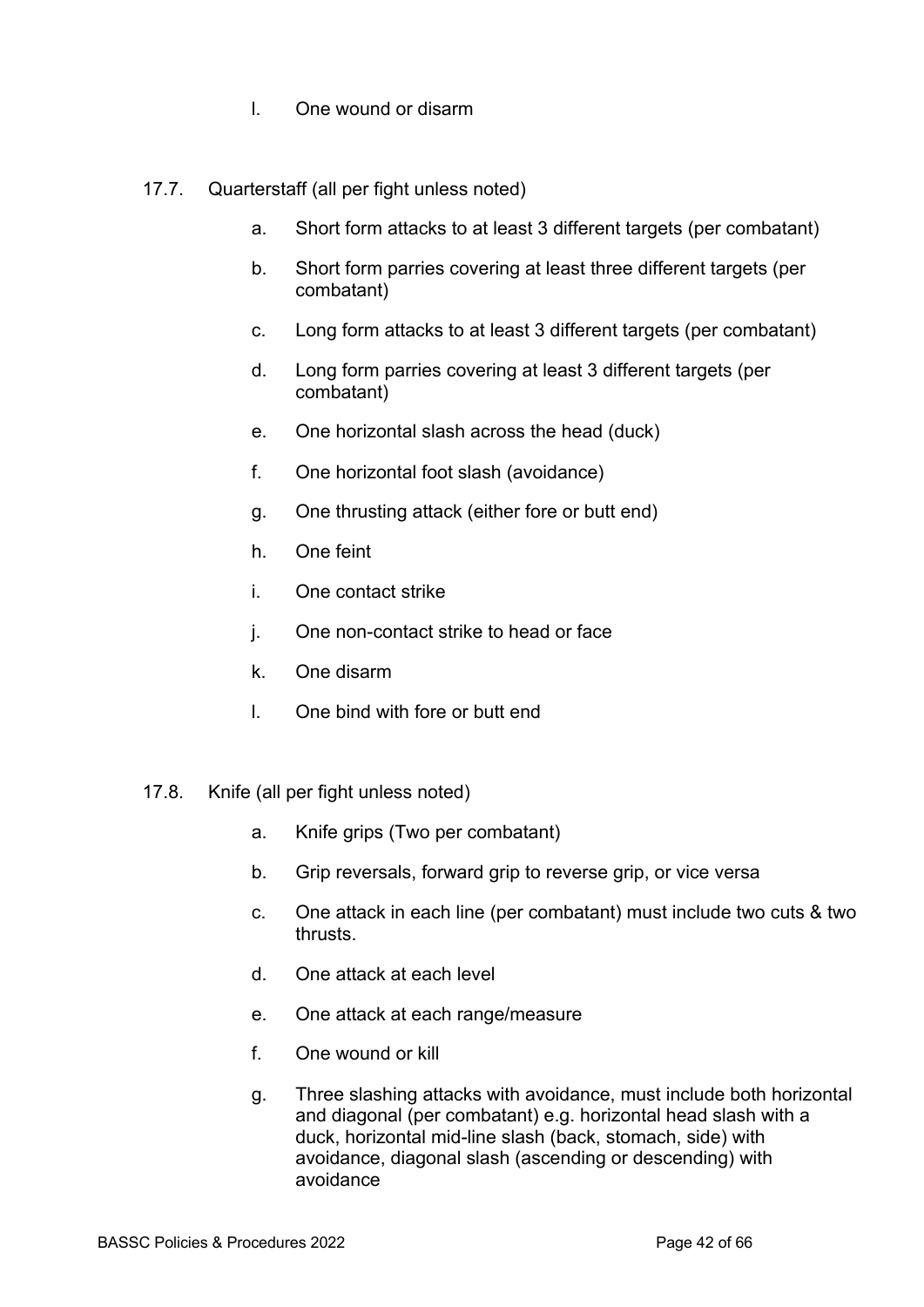- h. Two counter attacks, cut or thrust (per combatant)
- i. Captures (1 of 3 per combatant) from: a trap, hold or lock.
- j. Four blocks (per combatant) at 2 of 3 levels, with at least one happening across the body and one on same side. These may include opposition, deflection, re-direction, cross, parallel or parry.
- k. Checks (1 per combatant)
- l. Active hand techniques (1 of 2 per combatant) from: a transfer or replacement.
- m. Transports (1 of 3 per combatant) from: an envelopment, bind or croisé.
- n. One disarm
- o. One unarmed vs. armed sequence (seven moves to include two blocks and one strike).
- p. Use of star footwork system: thwart, slip, cross traverse and pivot
- 17.9. Rapier and Cloak (all per fight unless noted)
	- a. Footwork: (per combatant) advance, retreat, pass forward, pass back, lunge, thwart, slip, cross and traverse
	- b. Thrusts and cuts in all lines
	- c. Two different cloak grips (per combatant)
	- d. One same side parry with sword (per combatant)
	- e. One opposite side parry with sword (per combatant)
	- f. One horizontal slash with sword
	- g. One diagonal slash with sword
	- h. One hidden attack
	- i. One same side parry with cloak (per combatant)
	- j. One parry across the body with cloak (per combatant)
	- k. One circular parry with cloak
	- l. One defensive cloak technique above head level
	- m. One contact strike with cloak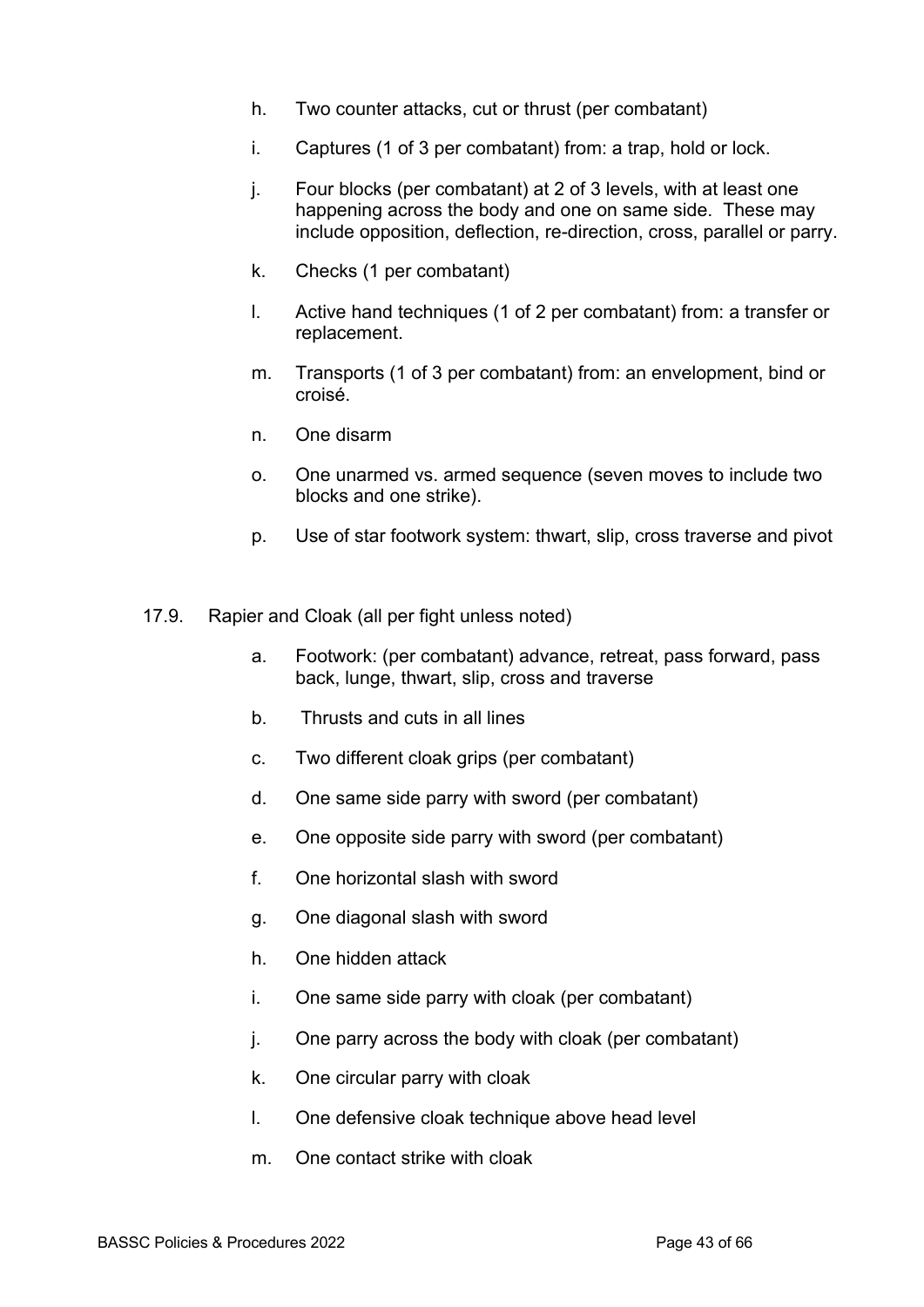- n. One attempted strike with cloak (with avoidance)
- o. One distraction technique with cloak
- p. One disarm (may be cloak or rapier)

### 18. **Weapon Certificate Renewal**

- 18.1. In order to gain access to a renewal workshop, students must present a certificate that is either current or that has expired within the previous two years.
- 18.2. The BASSC will only adjudicate Weapon Certificate Renewals taught by CTs of the BASSC unless the teacher fits the following description: any BASSC member who is currently undertaking formal training on the Teacher Training Programme, Teacher Certification Workshop or the probationary period.
- 18.3. Students may renew weapon certification by attending a full FPE course in that weapon. In this case, it is possible for students to change the grade of the weapon certification. Where renewal is undertaken at a renewal workshop and a Pass is achieved in the adjudication, then the grade remains the same as the original certification.
- 18.4. The workshop will be a minimum of six (6) hours per weapon, divided into two sessions.
- 18.5. The first session will be a minimum of two (2) hours and will be devoted to technique drills and exercises covering all the required moves of the FPE of the individual weapon.
	- 18.5.1. The second part of the session will be devoted to teaching an FPE fight.
		- a. The fight will be no longer than one (1) minute in length.
		- b. The fight should include 18-24 paired moves incorporating as many of the required moves for an FPE as possible.
		- c. The combatants will perform the fight at performance speed and with acting beats. Actions and objectives should be carefully worked out. The fight need not include dialogue.
- 18.6. Details of the renewal FPE will be submitted in accordance with Paragraph 16.9.
	- 18.6.1. The CT, or BASSC member meeting the description in Paragraph 16.7.11, will be presented with proof of each student's BASSC expired or expiring weapon certificate to check their eligibility to access the renewal workshop.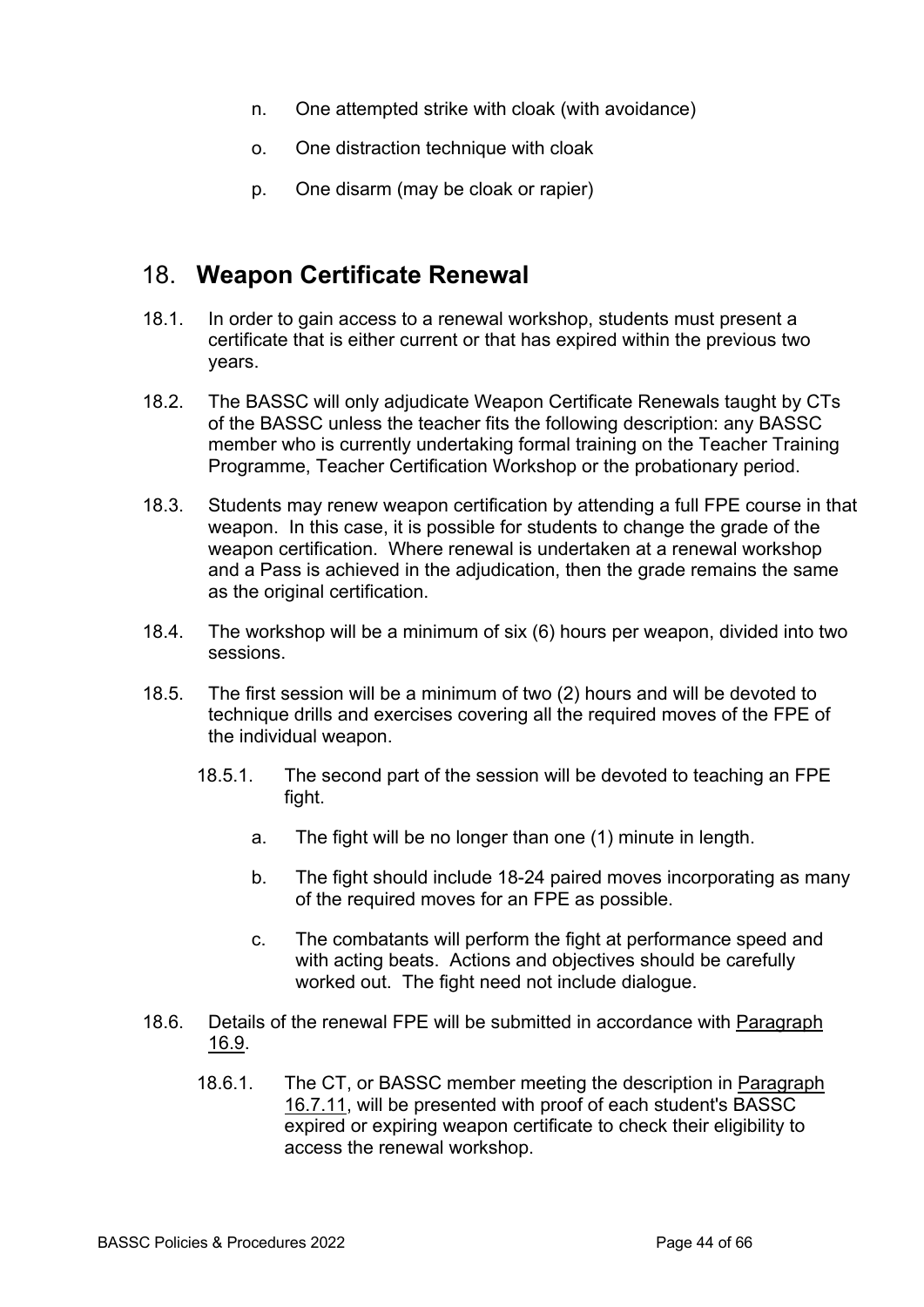- 18.7. The renewal workshop FPE will be adjudicated by a BASSC approved Fight Examiner.
	- 18.7.1. The Fight Examiner will take into consideration the CT's review of each student when making the final decision.
	- 18.7.2. Candidates who take the FPE may 'Not Pass' or 'Pass'.
	- 18.7.3. Renewal will occur at the level last attained.
	- 18.7.4. The examiner's fees will be the same as those for adjudicating any other BASSC FPE as outlined in Section 31 Fees & Charges Index.
	- 18.7.5. Student Exam fees for a renewal workshop FPE will be the same as the fees for all other BASSC FPEs as outlined in Section 31 Fees & Charges Index.
	- 18.7.6. If a BASSC approved Fight Examiner cannot be present, the renewal workshop FPE can be assessed by video in accordance with Paragraph 16.18. The Fight Examiner will adjudicate the students based on the video and the teacher's recommendations and complete the adjudication in compliance with Paragraph 16.19.

## 19. **The British National Stage Combat Workshops**

- 19.1. The BASSC will sponsor annual workshops under the name The British National Stage Combat Workshops (hereafter BNSCW).
- 19.2. Workshops that may be offered during the BNSCW are:
	- 19.2.1. Actor Combatant Workshop (ACW) (Rapier & Dagger and Unarmed Combat as listed in Paragraph 17.1 and 17.2)
	- 19.2.2. Intermediate/Advanced Actor Combatant Workshop (I/AACW) (Two or three other weapons from the weapons disciplines, listed in Paragraph 17.3 – 17.9. The Weapons disciplines on offer will be subject to annual review)
	- 19.2.3. Renewal workshops for Actor Combatant FPE, and other weapons from the recognised weapon disciplines, listed in Section 17.
	- 19.2.4. Other workshops on related subjects and Continuing Professional Development workshops for BASSC CTs, MTs and training teachers.
	- 19.2.5. The Teacher Certification Workshop incorporating an Introduction to Combat Award Workshop. (This workshop is held triennially at the discretion of the EC and Teacher Training Board)
- 19.3. The TCW / ACW / I/AACW Workshops will not necessarily run concurrently nor at the same venue.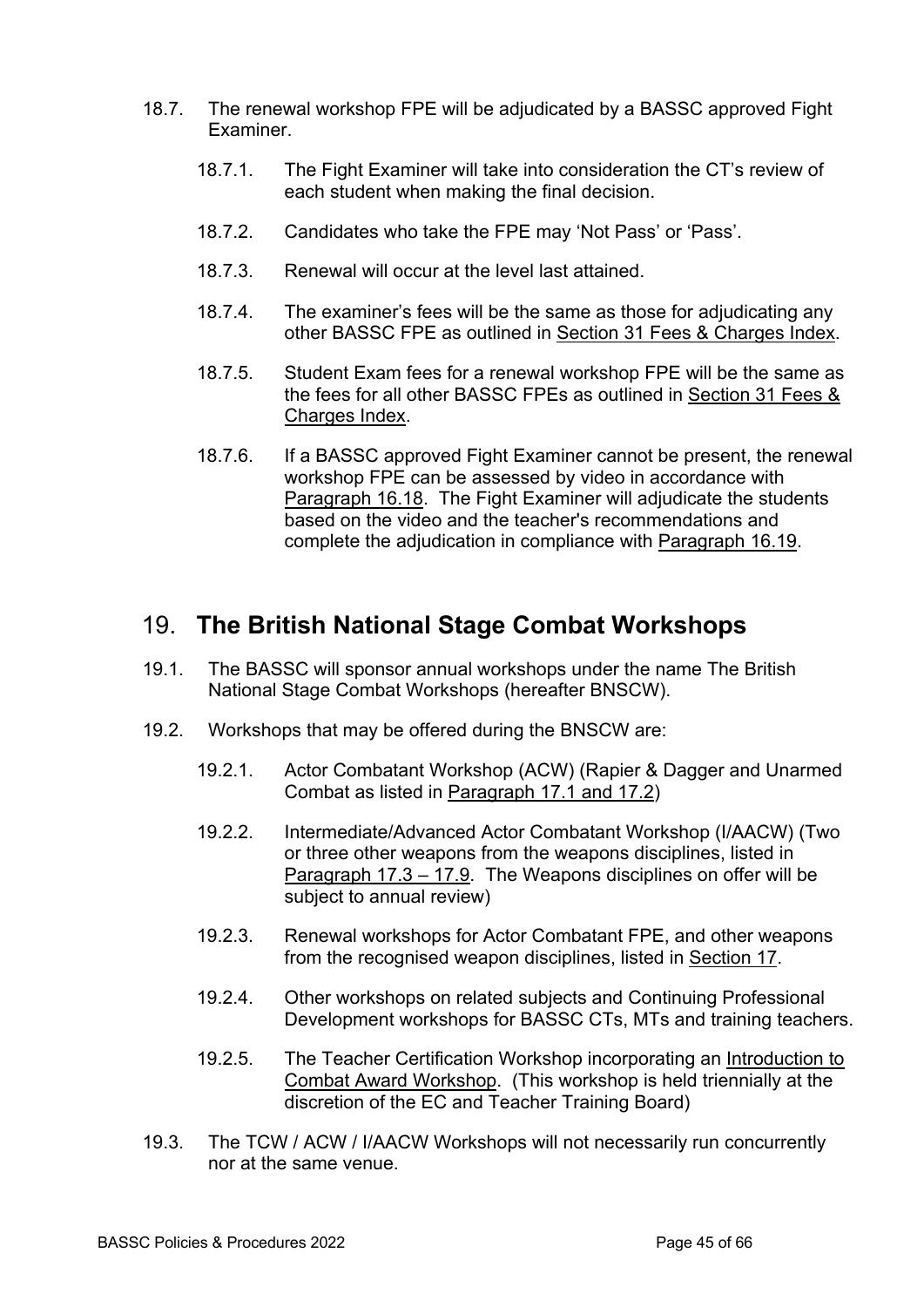- 19.4. Students wishing to enter the Intermediate/Advanced Actor Combatant Workshop (I/AACW) must have current BASSC certification in Unarmed and Rapier & Dagger or have the equivalent qualification from another stage combat organisation – see Section 32 International Stage Combat Organisations for list of acceptable qualifications.
- 19.5. Students who have previously passed an FPE may use the BNSCW as a recertification workshop, pursuant to the requirements of Section 18.
- 19.6. An FPE will be given at the conclusion of the ACW and I/ACW.
- 19.7. The Workshop Coordinator will appoint the BNSCW staff according to the selection criteria presented in Paragraph 19.8. The Executive Committee will approve the staff.
- 19.8. The BNSCW staff selection process is as follows:
	- 19.8.1. All applicants will return the completed application, stage combat résumé and covering letter to the Workshop Coordinator. The final due date for applications is six (6) full calendar months prior to the start of the BNSCW.
	- 19.8.2. Preference will be given to applicants who have taught at a BASSC sanctioned workshop in the year prior to the final due date for applications.
	- 19.8.3. The appointment of teaching staff will be confirmed by the Executive Committee prior to the start of the BNSCW.
	- 19.8.4. Lead Teachers are to be BASSC Master Teachers, assigned on the following basis:
		- a. The date the MT last taught as Lead Teacher at the BNSCW: most recent having lowest priority; least recent having highest priority.
		- b. Their seniority, based on the date of being awarded Master Teacher status.
	- 19.8.5. In the event of there not being enough Master Teachers available to fill the Lead Teacher posts, one of more Certified Teachers will be invited to serve as a Lead Teacher. Invitations will be offered according to the following order of criteria:
		- a. The CT must have taught at least two (2) FPEs. Preference will be given to teachers who have taught to FPE the weapon they are being invited to teach as Lead Teacher.
		- b. The date the CT last taught as Lead Teacher at the BNSCW: most recent having lowest priority; least recent having highest priority
		- c. Their seniority, based on the date of being awarded Certified Teacher Status.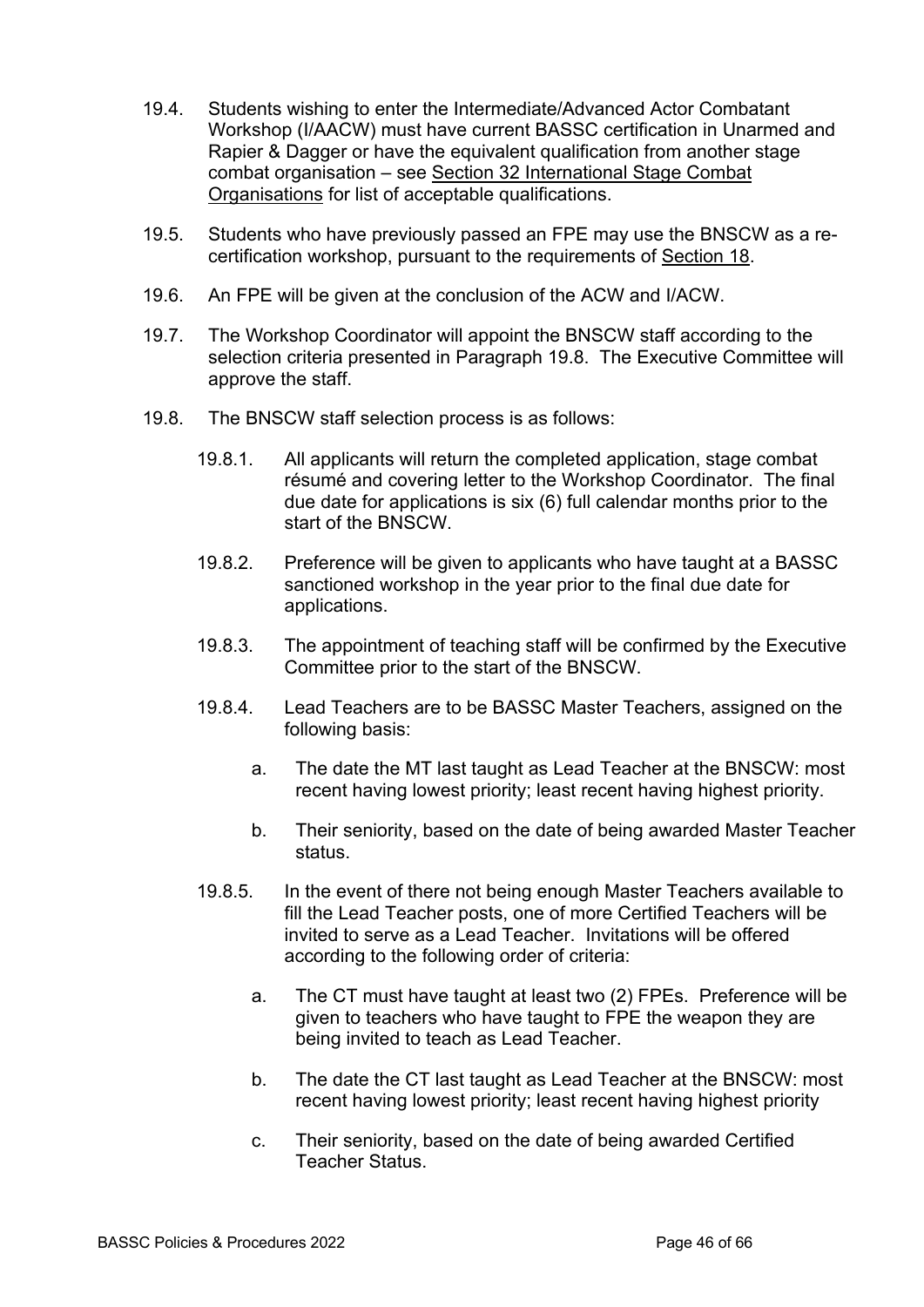- 19.8.6. If there are 2 CTs and 2 MTs on the workshop then there should be an MT in each workshop.
- 19.8.7. The Workshop Coordinator may not be contracted as a Lead Teacher nor Teaching Assistant but may provide teaching cover on the ACW, IAACW, or renewal workshops if required.
- 19.8.8. Any CT whose application to be a Lead Teacher at the ACW or IAACW is not successful may be invited to be a Lead Teacher on any renewal workshop(s) that is also being run at the BNSCW.
	- a. The CT meets the requirements for Lead Teacher in accordance with 19.8.5.
- 19.8.9. The selection process of teachers specifically requesting to teach on renewal workshops taking place at the BNSCW is not part of the general teaching rotation described in 19.8.4 and 19.8.5.
- 19.8.10. Teaching Assistants are to be given preference on the basis of their BASSC Status. The order of priority is:
	- a. BASSC Probationary Teachers who have been assigned TA duties as part of their probation
	- b. BASSC CTs, in accordance with 19.8.5.
- 19.8.11. A successful teaching application will mean that, for future BNSCWs, that teacher will drop to the back of the queue within their category, and any future applications will be assessed on the basis of which applicant is next in the queue.
- 19.8.12. The Workshop Coordinator in the year following their last term as Coordinator will be placed at the front of the queue within their category until they have a successful teaching application at which point they will drop to the back of the queue as in 19.8.11.
- 19.8.13. It is the responsibility of the Workshop Coordinator to maintain an upto-date record of the rotation scheme for teachers at the BNSCW.
- 19.8.14. Interns are to be given preference on the basis of their BASSC status. The order of priority is:
	- a. Advanced BASSC A/Cs
	- b. Intermediate BASSC A/Cs
	- c. BASSC A/Cs
- 19.8.15. Preference will be given to A/Cs who have a certificate in either of the weapons to be taught on the IAACW.
- 19.8.16. In the event that there are more interns applying than positions, preference will be given to those who have not interned before. If all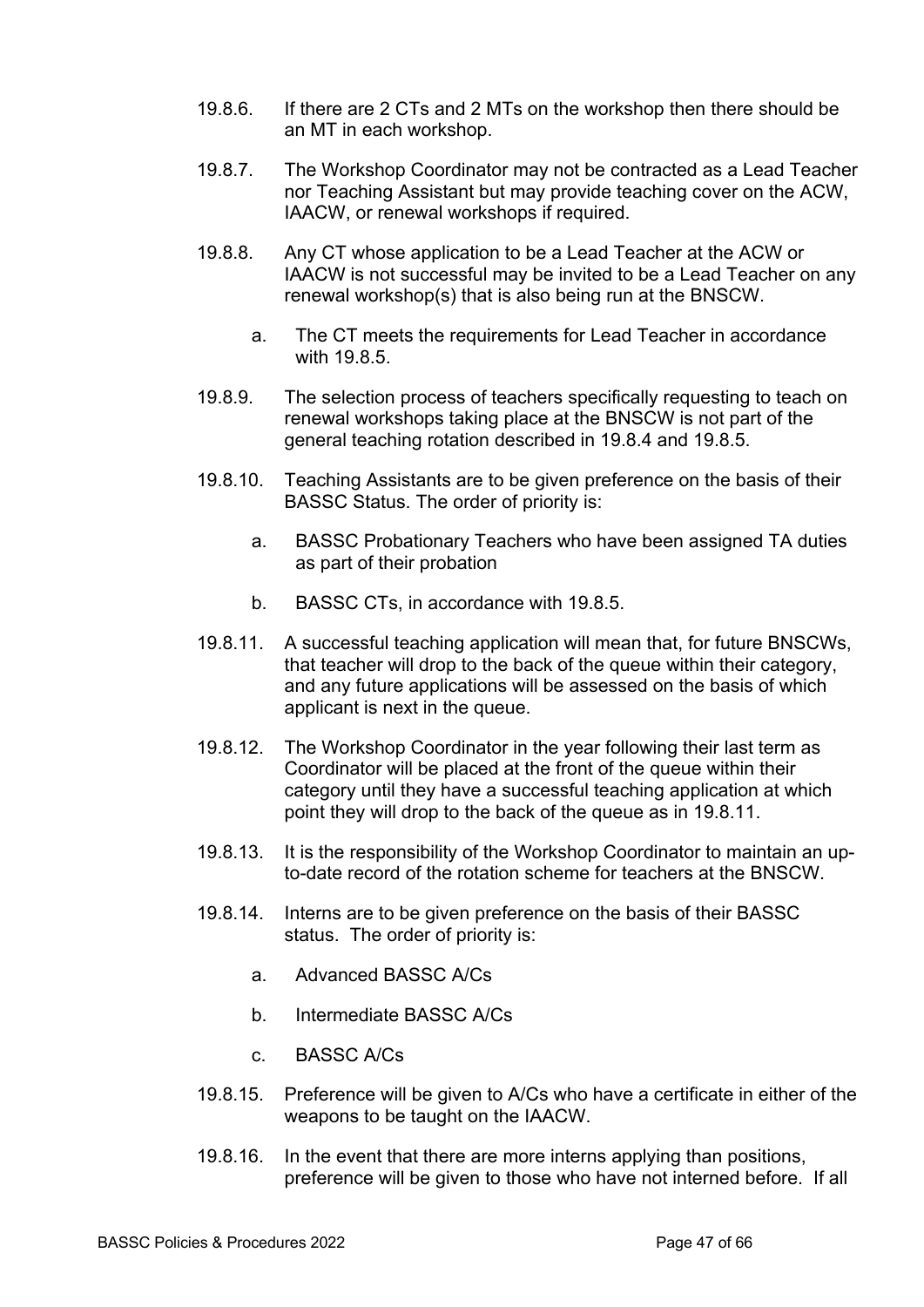potential interns have been on staff those who were on most recently will be selected last. Subject to the selection process outlined in 19.8.14 and 19.8.15) being followed.

- 19.8.17. A/Cs living abroad who apply to be interns are responsible for their own travel and accommodation costs.
- 19.9. Anyone wishing to observe BNSCW classes must apply to the BNSCW Coordinator for prior permission.
	- 19.9.1. BNSCW staff members (assistants, interns etc.) are allowed to observe or take classes with the permission of the teacher of that individual class.
	- 19.9.2. All BASSC CTs are welcome to observe classes with prior consent of the BNSCW Coordinator and may participate in classes only with the permission of the teacher.

### 20. **Teacher Training Board**

- 20.1. A Teacher Training Board (hereafter TTB) will be convened in the January of the TTP calendar year.
- 20.2. The EC will appoint the TTB to serve for a period of three years,
- 20.3. The TTB will be appointed utilising the following guidelines.
	- 20.3.1. The TTB shall be composed of 5 members
	- 20.3.2. The Vice-President shall chair the TTB
	- 20.3.3. The TCW and TTP Coordinators shall automatically be on the TTB
	- 20.3.4. The remaining positions shall be offered to MTs according to seniority
	- 20.3.5. Should there still be vacancies, these shall be offered to CTs according to seniority
	- 20.3.6. The Vice-President shall have the option of co-opting staff of sufficient seniority should s/he feel it necessary.
- 20.4. The purpose of the TTB shall be as follows:
	- 20.4.1. To set the requisite entry qualifications for the following TTP and TCW.
	- 20.4.2. To determine the syllabus and format of the TTP and TCW.
	- 20.4.3. To oversee the application and acceptance procedures for the TTP and the TCW.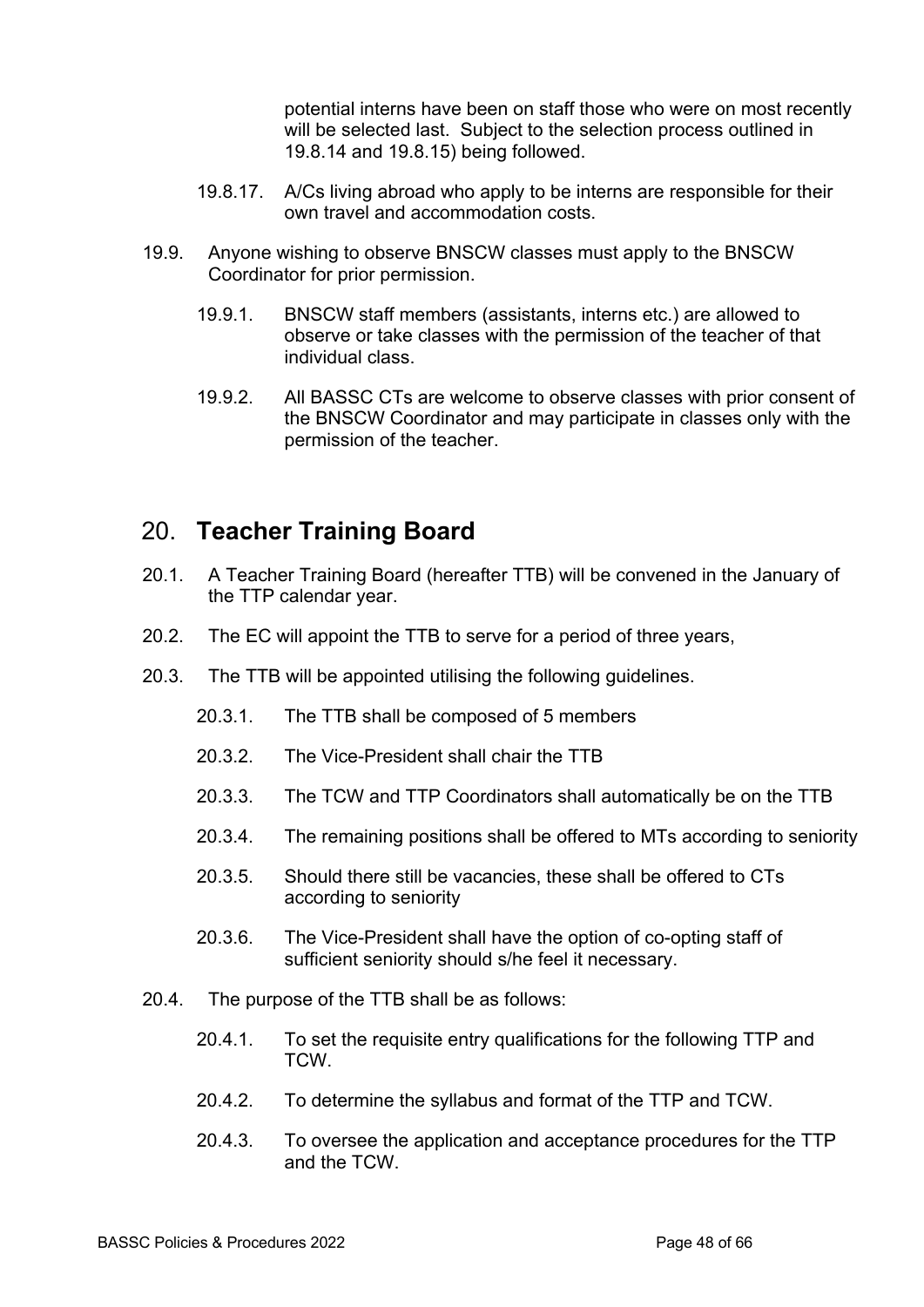20.4.4. To oversee CT probations as set by the TCW exit panel, add/amend probation if deemed necessary and adjudicate the end of probations.

#### 21. **Teacher Training Programme**

- 21.1. A Teacher Training Programme (hereafter TTP) will be held once every three years and will run for one academic year concluding with the Teacher Certification Workshop.
- 21.2. The Executive Committee will appoint a TTP Coordinator. (See TTP Coordinator job description for further information.)
	- 21.2.1. The TTP Coordinator will submit a budget to the Executive Committee for its approval.
	- 21.2.2. The TTP Coordinator is responsible for the scheduling of all classes and events at the TTP.
	- 21.2.3. The TTP Coordinator will receive a fee set by the Executive Committee.
- 21.3. The date of application for the TTP is 1st July in the year preceding the TCW. Applications should be made to the Chair of the Teacher Training Board.
- 21.4. The Entry requirements are:
	- 21.4.1. A covering letter or email
	- 21.4.2. A comprehensive, up-to-date professional résumé
	- 21.4.3. Proof of BASSC Student Membership on entry to the TTP
	- 21.4.4. Proof of current Advanced Actor/Combatant status in the BASSC.
	- 21.4.5. Documentation showing that the applicant has passed all BASSC recognised weapons/movement disciplines. Rapier & Dagger, Sword & Shield, Broadsword, Unarmed Combat, Smallsword, Quarterstaff, Swashbuckling Sword, Rapier & Cloak, and Knife
	- 21.4.6. Hold a current first aid certificate from a course including CPR of at least one (1) day in duration or above. If the candidate has no previous first aid qualification the course must include a face-to-face component of training.
	- 21.4.7. Hold a certificate of training in Mental Health First Aid from a course of at least one (1) day in duration, eg Mental Health Champion or above. (from 2020)
	- 21.4.8. Supportive materials that help demonstrate an advanced skill level in the performance of the stage combative arts.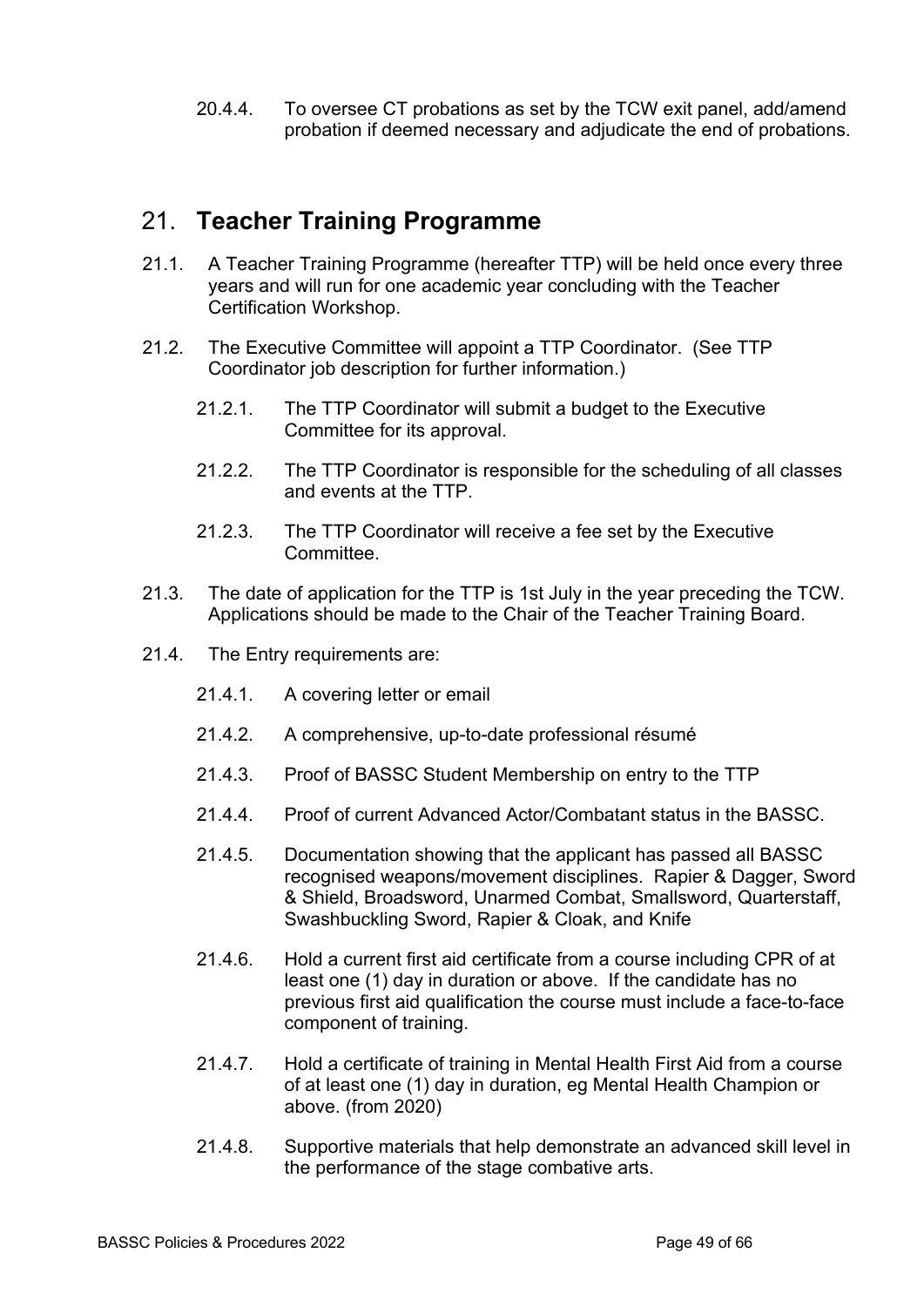- 21.4.9. An application fee as outlined in Section 31 Fees & Charges Index.
- 21.4.10. Letters of recommendation from the following:
	- a. At least two letters from separate BASSC Certified Teachers (each with at least five years teaching experience for the BASSC) who are not members of the Teacher Training Board.
	- b. A further professional reference (eg, Head of Department, Director, employer).
- 21.5. Selection of the candidates on to the TTP will be made by the Teacher Training Board.
- 21.6. Candidates on the TTP will be issued a formal contract prior to commencing the programme defining the timetable and expectations of candidates and teachers and possible outcomes and options in relation to the TTP, TCW and any subsequent probation period.
- 21.7. Fee Payment
	- 21.7.1. One third of the TTP fee is payable upon acceptance to the TTP, the remaining thirds become due at the start of each of the spring and summer terms of the TTP. The current fee schedule is available from the TTP Coordinator.
	- 21.7.2. The application fee will be considered part of TTP fee and the amount deducted from the first instalment. Where a candidate is not accepted on to the TTP, the application fee is non-refundable.
	- 21.7.3. If a candidate chooses to withdraw from the TTP funds will not be reimbursed.
	- 21.7.4. If a candidate fails to meet the fee schedule they may be removed from the TTP.
- 21.8. An assessment will be made of each student on the TTP and will be presented to the student at the end of the TTP in an exit interview with the TTP Coordinator and assessing staff. In order to proceed to the Teacher Certification Workshop candidates must pass the TTP.
- 21.9. In the event of a candidate not passing the TTP, the TTB will decide on what options are possible to enable the candidate to meet the requirements of the TTP and TCW and whether any additional fee is payable by the candidate as a result. The candidate must agree to a formal contract defining the format, timetable and terms which must be met. A CT or MT who is not the TTP or TCW Coordinator will oversee any probation period.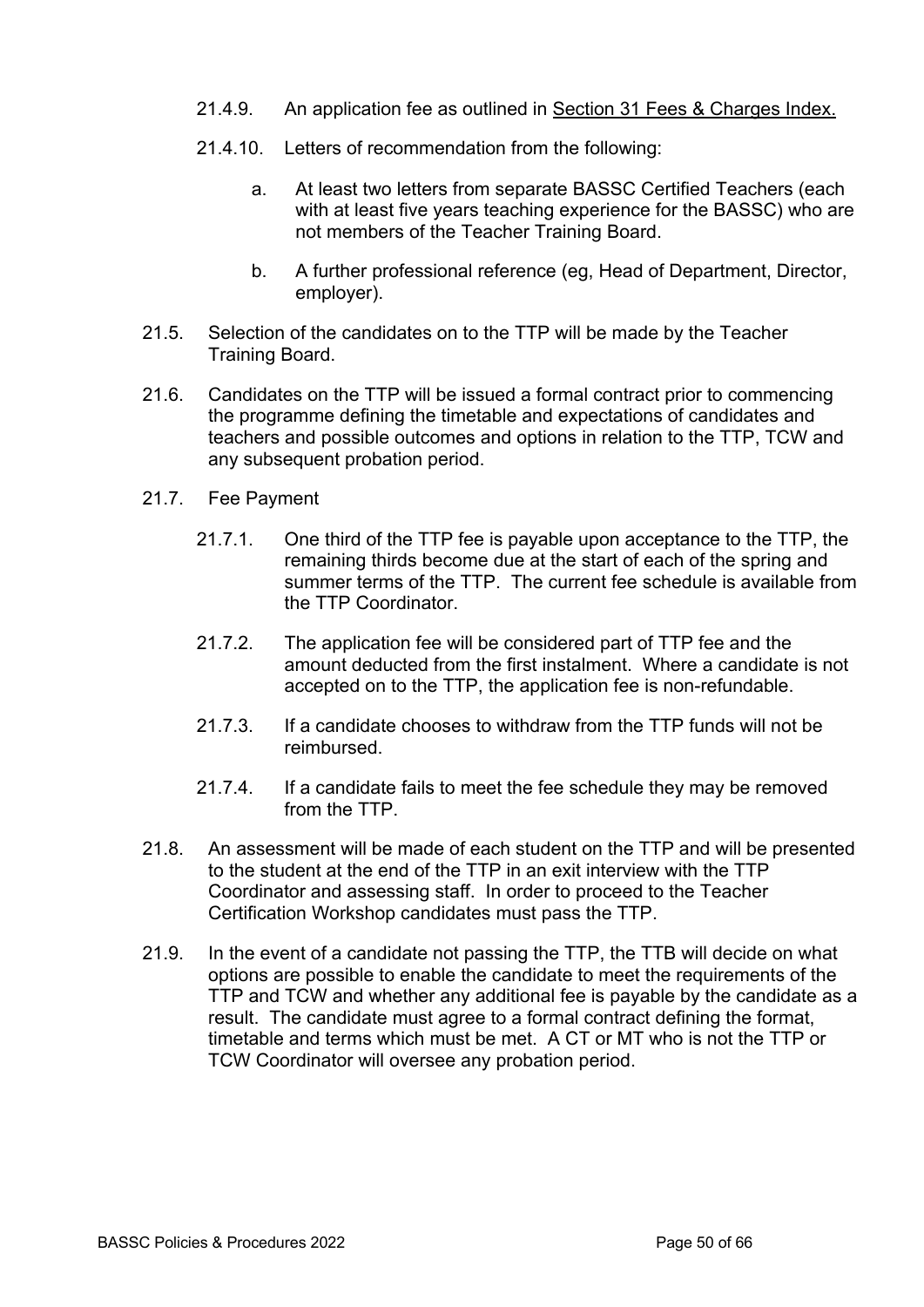# 22. **Teacher Certification Workshop**

- 22.1. The Teacher Certification Workshop (hereafter TCW) will be run every three (3) years, after the conclusion to the TTP at the discretion of the EC and TTB.
- 22.2. The Executive Committee will appoint a TCW Coordinator. (See TCW Coordinator job description for further information.)
	- 22.2.1. The TCW Coordinator will submit a budget to the Executive Committee for its approval.
	- 22.2.2. The TCW Coordinator is responsible for the scheduling of all classes and events at the TCW.
	- 22.2.3. The TCW Coordinator will receive a fee set by the Executive Committee.
- 22.3. The Coordinator will appoint the TCW staff from amongst the Master Teachers of the BASSC. The Executive Committee will approve the staff.
- 22.4. An assessment will be made of each student on the TCW, and will be presented to the student at the end of the workshop in an exit interview with the TCW Coordinator, staff, and any senior members of the BASSC invited to join the panel.
- 22.5. Candidates on the TCW will be asked to provide feedback on the TTP and TCW syllabus, format and teaching to give input into future development of the teacher training process.
- 22.6. Candidates on the TCW may
	- a. Receive recognition as a BASSC Certified Teacher
	- b. Receive recognition as a BASSC Probationary Teacher
	- c. Not Pass.
- 22.7. To become a Certified Teacher a candidate must have been a member in good standing for three years.
- 22.8. The decisions of the TCW staff are final.

#### 23. **The Introduction to Combat Award**

23.1. The Introduction to Combat Award (ICA) is the means by which student teachers on the TCW are assessed through observed teaching. It does not exist as a certificate or award outside the TCW and may not be offered as an alternative to a single weapon or Actor/Combatant FPE.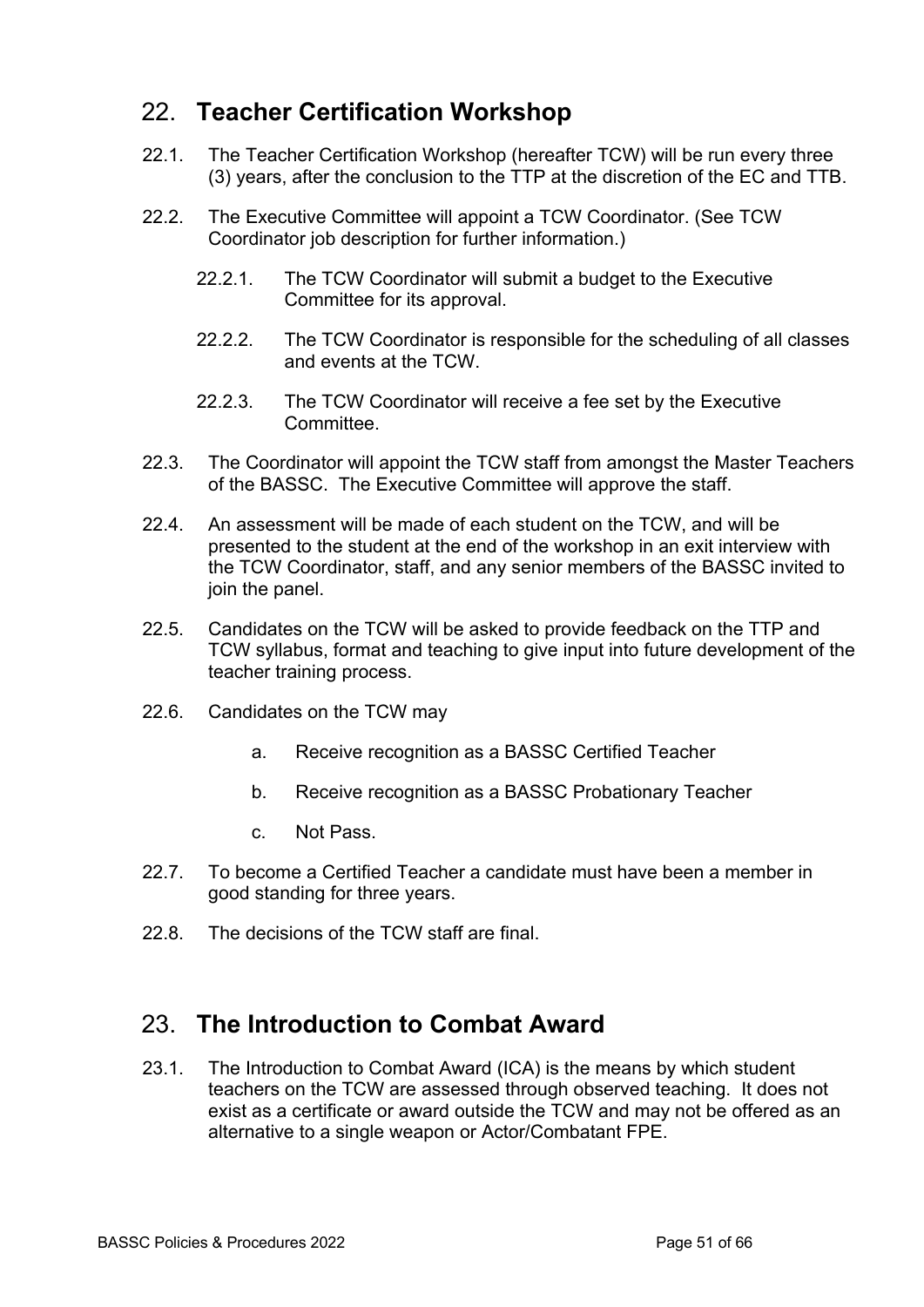- 23.2. The ICA is open to students of the age 18 or over who can test to obtain their ICA certificate in Single Rapier and Unarmed Combat.
	- 23.2.1. In order to take the ICA students must have a minimum of thirty (30) contact teaching hours with a student teacher(s) on the TCW.
- 23.3. The rules and guidelines for the ICA are as follows:
	- 23.3.1. All ICAs must be adjudicated by a member of the Board of Examiners or their appointee.
	- 23.3.2. The ICA may be divided into two parts. Part One is compulsory and Part Two will be held at the discretion of the Fight Examiner.
	- 23.3.3. Both weapon disciplines must be performed in a single scene. Each scene performed for the ICA may not exceed three (3) minutes.
	- 23.3.4. Part One of the ICA is the performance of the choreography within the context of a scene, in which the performance is both safe and dramatically effective.
	- 23.3.5. The choreography must include the minimum compulsory techniques set down by the BASSC (see Section 25.00 Minimum Compulsory Techniques for the Introduction to Combat Award).
		- a. The BASSC suggests that all scenes come from dramatic literature and reviewed in accordance with Paragraph 16.7.6.b.
		- b. The scene must establish character and a cause for the fight, as well as demonstrate an appropriate level of emotional commitment to the staged violence.
		- c. The choice of character should not interfere with the combatant's ability to perform the required techniques in a realistic manner, either for comic or dramatic effect. There must be a sense of tension and potential danger in the fight.
		- d. Dialogue within the choreography of the fight should be restricted to lines that enhance and relate to the action.
		- e. The combatants will perform the fight at performance speed and with acting beats. Actions and objectives should be carefully worked out.
		- f. The performance should take place in a proscenium format.
		- g. Part One of the ICA is open to the public at the discretion of the student teacher and the TCW Coordinator.
		- h. Part One is adjudicated based on Safety, Intention, Technique and Overall Performance.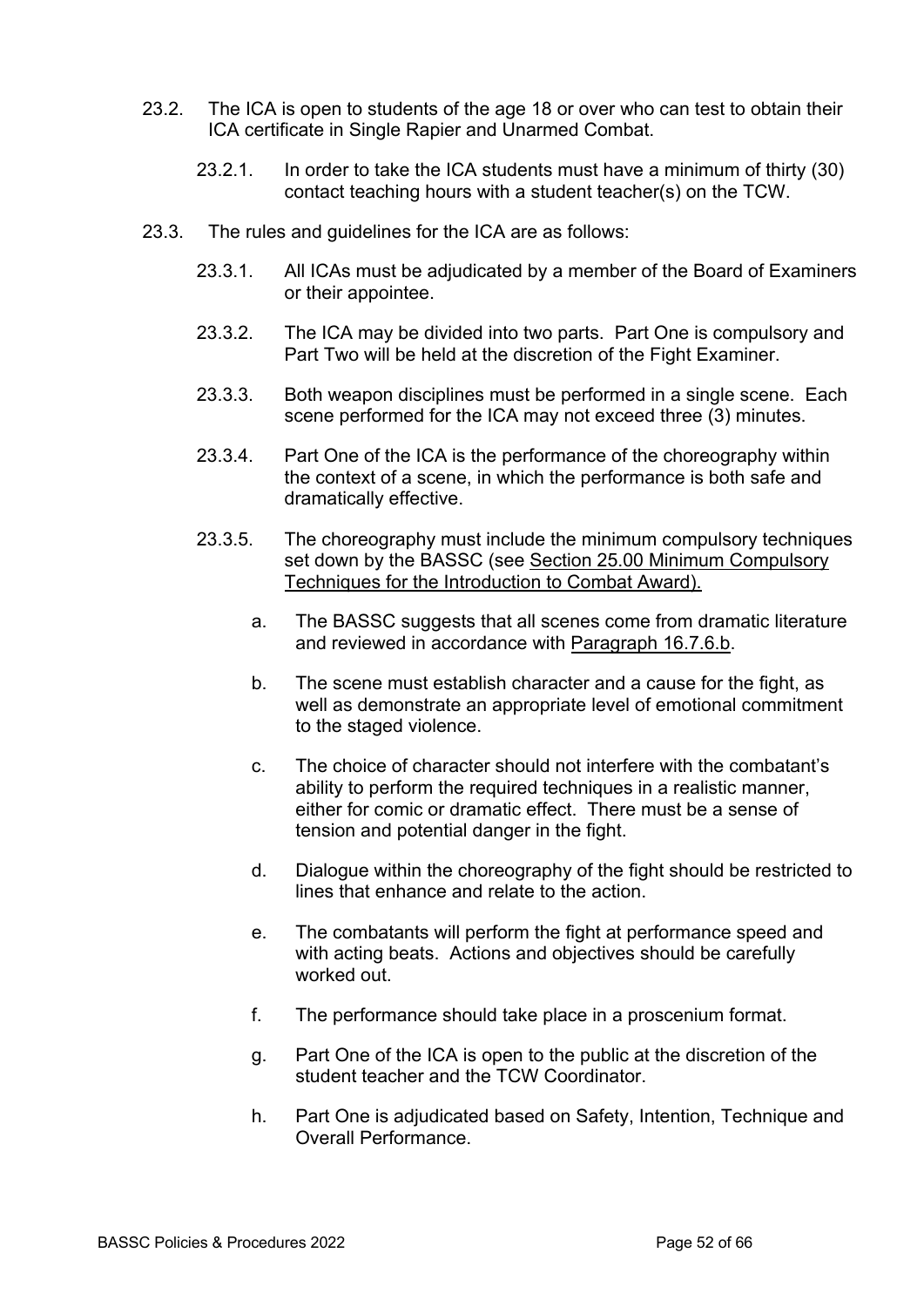- 23.3.6. Part Two will be based on techniques from the BASSC ICA set moves or the choreography from Part One. This part of the ICA is closed to the public. The purpose of Part Two is to allow the Fight Examiner to clarify technical or performance issues arising from Part One, should the Fight Examiner deem it necessary.
- 23.3.7. Student teachers should devote an equal amount of time to the coaching of each fight ICA scene.
- 23.3.8. It is the responsibility of the student teachers to be familiar with and follow BASSC rules for adjudication of the ICA, including, but not limited to, the compulsory moves for Part One of the ICA.
- 23.3.9. The BASSC will only adjudicate ICAs taught by student teachers at the Teacher Certification Workshop.
- 23.3.10. No teacher, including Fight Examiners, can adjudicate their own students.
- 23.3.11. The student teachers are responsible for maintaining the weapons and a reasonably safe working space.
- 23.3.12. Weapons used during rehearsal and performance of the ICA must be practical, well-maintained, and safe stage weapons of the historical period.
- 23.3.13. A fully stocked First Aid Kit and ice packs must be on site and easily available at all adjudications.
- 23.3.14. The adjudicating Fight Examiner has the right to cancel the adjudication at any time if the above regulations have not been adhered to, or if the Fight Examiner feels that the weapons or choreography are unsafe.
- 23.3.15. The BASSC cannot be held responsible for any accident or injury that may occur as a result of participation in or observation of the ICA.
- 23.4. Video Recording of Introduction to Combat Awards
	- 23.4.1. ICAs at the TCW can be videoed for BASSC training purposes upon receiving appropriate waivers from students.
	- 23.4.2. If a BASSC approved Fight Examiner cannot be present, the ICA can be assessed by video in accordance with Paragraph 16.18.
- 23.5. Details of the ICA will be submitted in accordance with Paragraph 16.9.
- 23.6. Candidates who take the ICA may 'Not Pass', or 'Pass'. Gradings are as follows:
	- a. Not Pass
	- b. ICA Award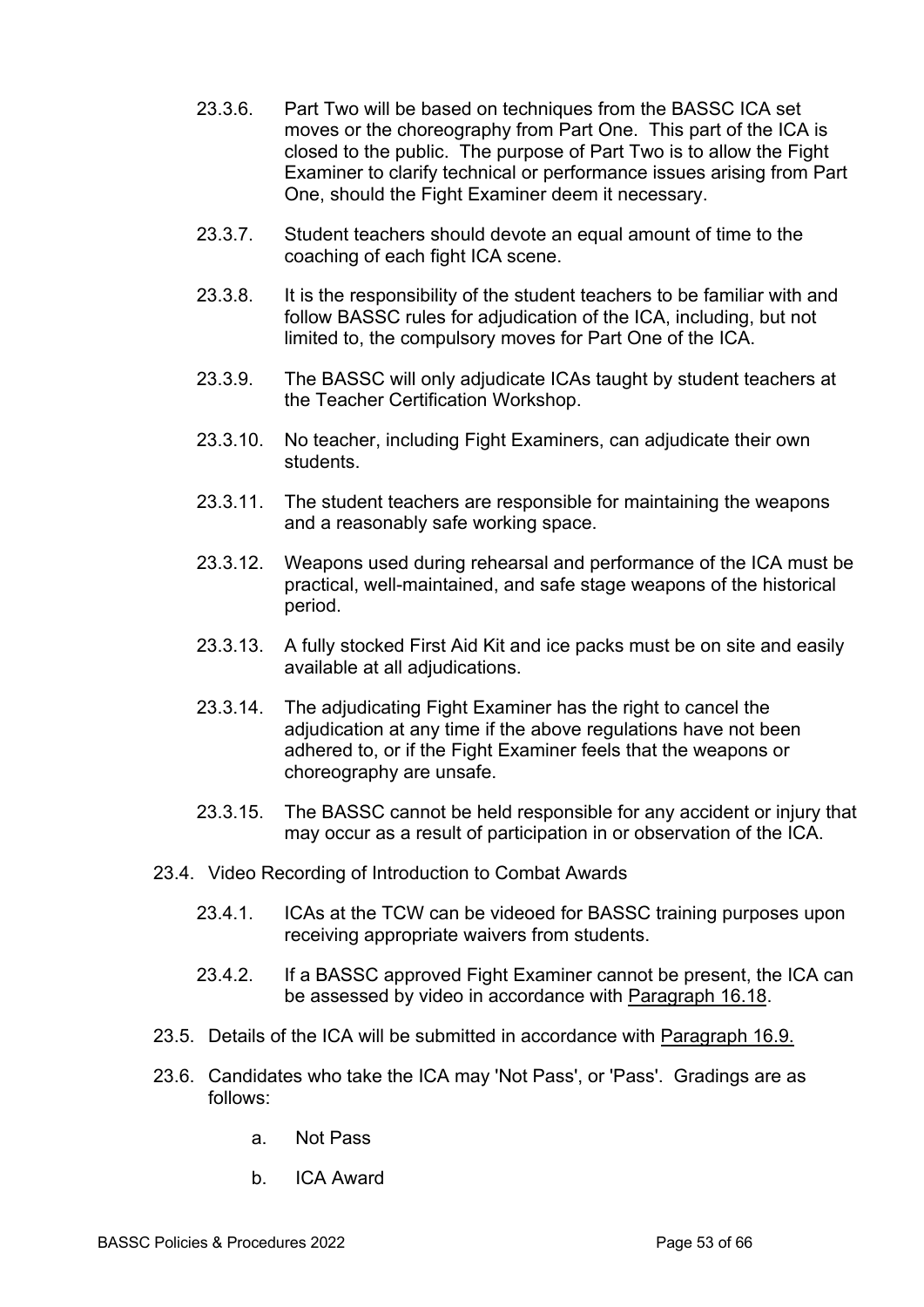- c. ICA Gold Award
- 23.7. The Fight Examiner's decision is final.
- 23.8. The Fight Examiner and the student teachers must sign and date the ICA Results form, and the student teachers are responsible for sending the form to the BASSC Secretary along with the GDPR consent form.
- 23.9. Student teachers must ask students to complete the GDPR consent form to ensure that permission has been given for the BASSC to hold personal information in accordance with Paragraph 16.13.2
- 23.10. ICA recognition expires three years from the date of issue.
- 23.11. The ICA is not a renewable certification but students who pass an ICA at the TCW may attend the basic workshop at the BNSCW at a discounted rate while the ICA certificate is current.
- 23.12. The ICA is not a qualification that entitles the student to apply for student membership of the BASSC.
- 23.13. There is a non-refundable student test fee for all ICAs.
	- 23.13.1. The current fee schedule is outlined in Section 31 Fees & Charges Index.
- 23.14. If a Fight Examiner cancels an ICA because of an infraction of the rules (see Paragraph 16.17.15) the BASSC will cover the Fight Examiner's expenses.
- 23.15. The British Academy of Stage & Screen Combat, its officers, its teachers and members as individuals disclaims responsibility for injury to students, teachers, or audience members as a result of the Introduction to Combat Award adjudication.

#### 24. **The Junior Grade Award**

- 24.1. The JGA is the means by which students between the ages of 14 18 can test to obtain their Junior Grade Award in Single Rapier and Unarmed Combat.
- 24.2. Any student under the age of 18 is deemed a child under law in the UK. The legal requirements for child safeguarding are extensive and for this reason the BASSC will not run JGAs under its own auspices. CTs who wish to run a JGA should do so through a school or organisation that has appropriate child safeguarding policies in place and CTs should make themselves fully aware of the requirements of those policies before undertaking the teaching of a JGA. It is strongly recommended that JGAs are not run by CTs independently under their own auspices. Information on safeguarding is contained in the BASSC Safeguarding policy.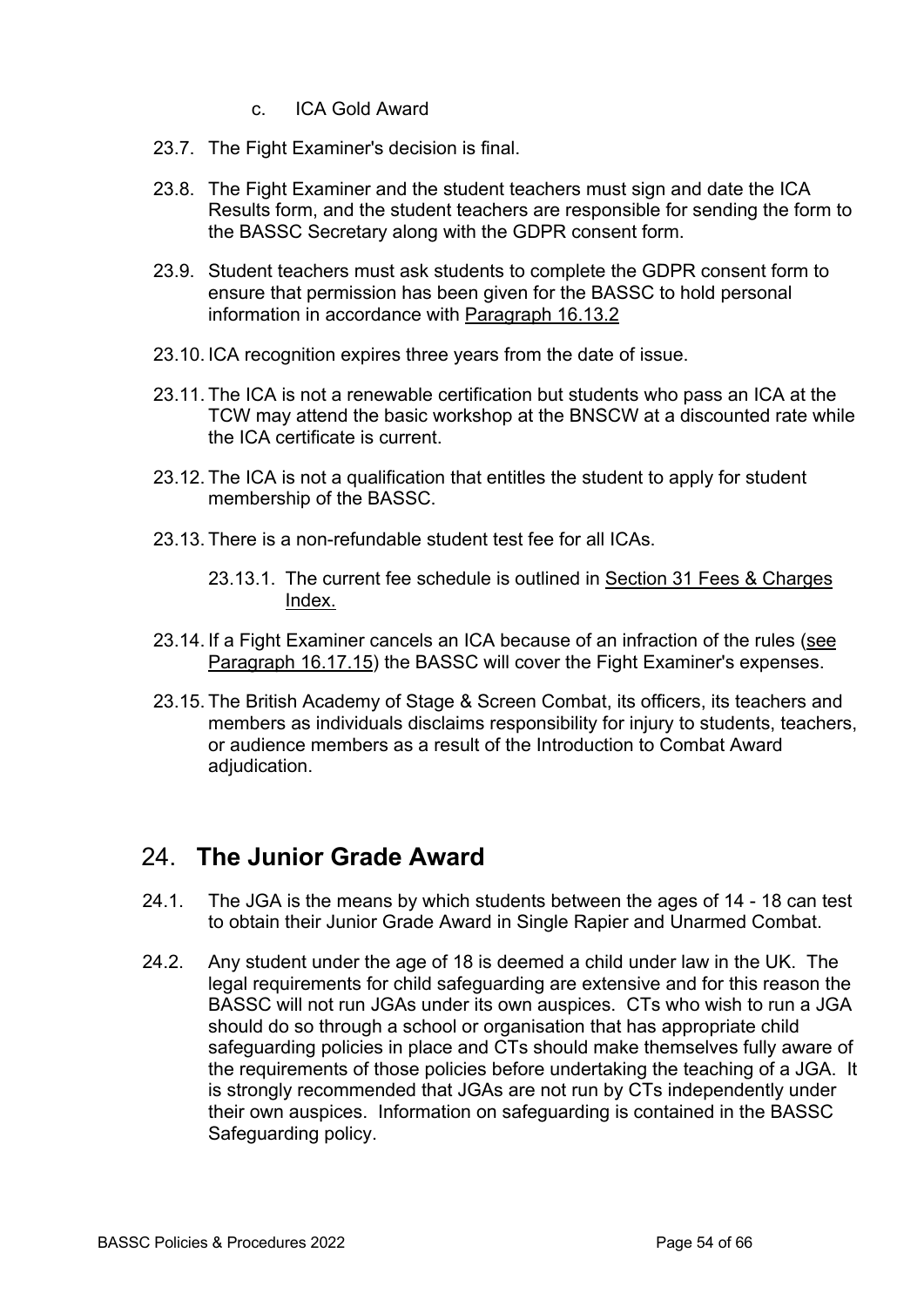- 24.3. In order to take the JGA students must have a minimum of thirty (30) contact teaching hours with a BASSC CT.
- 24.4. The rules and guidelines for all JGAs are as follows:
	- 24.4.1. All JGAs must be adjudicated by a member of the Board of Examiners or their appointee.
	- 24.4.2. The JGA may be divided into two parts. Part One is compulsory and Part Two will be held at the discretion of the Fight Examiner.
	- 24.4.3. Both weapon disciplines must be performed in a single scene. Each scene performed for the JGA may not exceed three (3) minutes.
	- 24.4.4. Part One of the JGA is the performance of the choreography within the context of a scene, in which the performance is both safe and dramatically effective.
	- 24.4.5. The choreography must include the minimum compulsory techniques set down by the BASSC (see Section 25.00 Minimum Compulsory Techniques for the ICA and Junior Grade Award).
		- a. The BASSC suggests that all scenes come from dramatic literature and reviewed in accordance with Paragraph 16.7.6.b.
		- b. The scene must establish character and a cause for the fight, as well as demonstrate an appropriate level of emotional commitment to the staged violence.
		- c. The choice of character should not interfere with the combatant's ability to perform the required techniques in a realistic manner, either for comic or dramatic effect. There must be a sense of tension and potential danger in the fight.
		- d. Dialogue within the choreography of the fight should be restricted to lines that enhance and relate to the action.
		- e. The combatants will perform the fight at performance speed and with acting beats. Actions and objectives should be carefully worked out.
		- f. The performance should take place in a proscenium format.
		- g. Part One of the JGA is open to the public at the discretion of the CT.
		- h. Part One is adjudicated based on Safety, Intention, Technique and Overall Performance.
	- 24.4.6. Part Two will be based on techniques from the BASSC JGA set moves or the choreography from Part One. This part of the JGA is closed to the public. The purpose of Part Two is to allow the Fight Examiner to clarify technical or performance issues arising from Part One, should the Fight Examiner deem it necessary.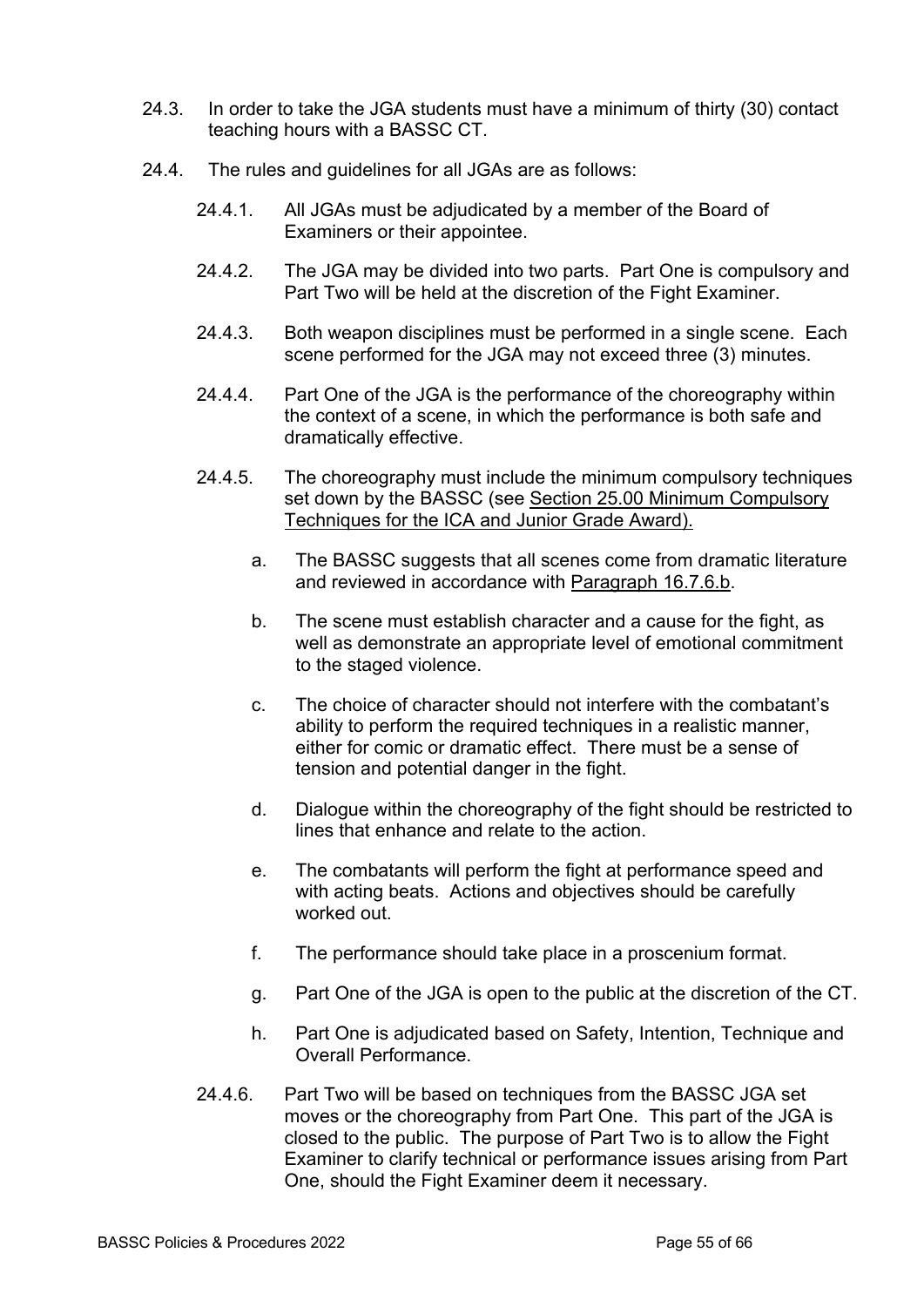- 24.4.7. Teachers should devote an equal amount of time to the coaching of each JGA scene.
- 24.4.8. It is the responsibility of the teacher to be familiar with and follow BASSC rules for adjudication of the JGA, including, but not limited to, the compulsory moves for Part One of the JGA.
- 24.4.9. The BASSC will only adjudicate JGAs taught by CTs of the BASSC, unless the teacher fits the description set out in Paragraph 16.7.11.
- 24.4.10. No teacher, including Fight Examiners, can adjudicate their own students.
- 24.4.11. Weapons used during rehearsal and performance of the JGA must be practical, well-maintained, and safe stage weapons of the historical period.
- 24.4.12. A fully stocked First Aid Kit and ice packs must be on site and easily available at all adjudications.
- 24.4.13. The adjudicating Fight Examiner has the right to cancel the adjudication at any time if the above regulations have not been adhered to, or if the Fight Examiner feels that the weapons or choreography are unsafe.
- 24.4.14. The BASSC cannot be held responsible for any accident or injury that may occur as a result of participation in or observation of the JGA. Prior to the start of JGA course the CT will obtain a signed BASSC release form from a parent or guardian of the student.
- 24.5. Video Recording of Junior Grade Awards
	- 24.5.1. Video recording of any nature is strictly prohibited for all JGAs when they are adjudicated live.
	- 24.5.2. If a BASSC approved Fight Examiner cannot be present, the JGA can be assessed by video in accordance with Paragraph 16.18.
- 24.6. Details of the JGA will be submitted in accordance with Paragraph 16.9
- 24.7. Candidates who take the JGA may 'Not Pass', or 'Pass'. Gradings are as follows:
	- a. Not Pass
	- b. Junior Award
	- c. Junior Gold Award
- 24.8. The Fight Examiner's decision is final.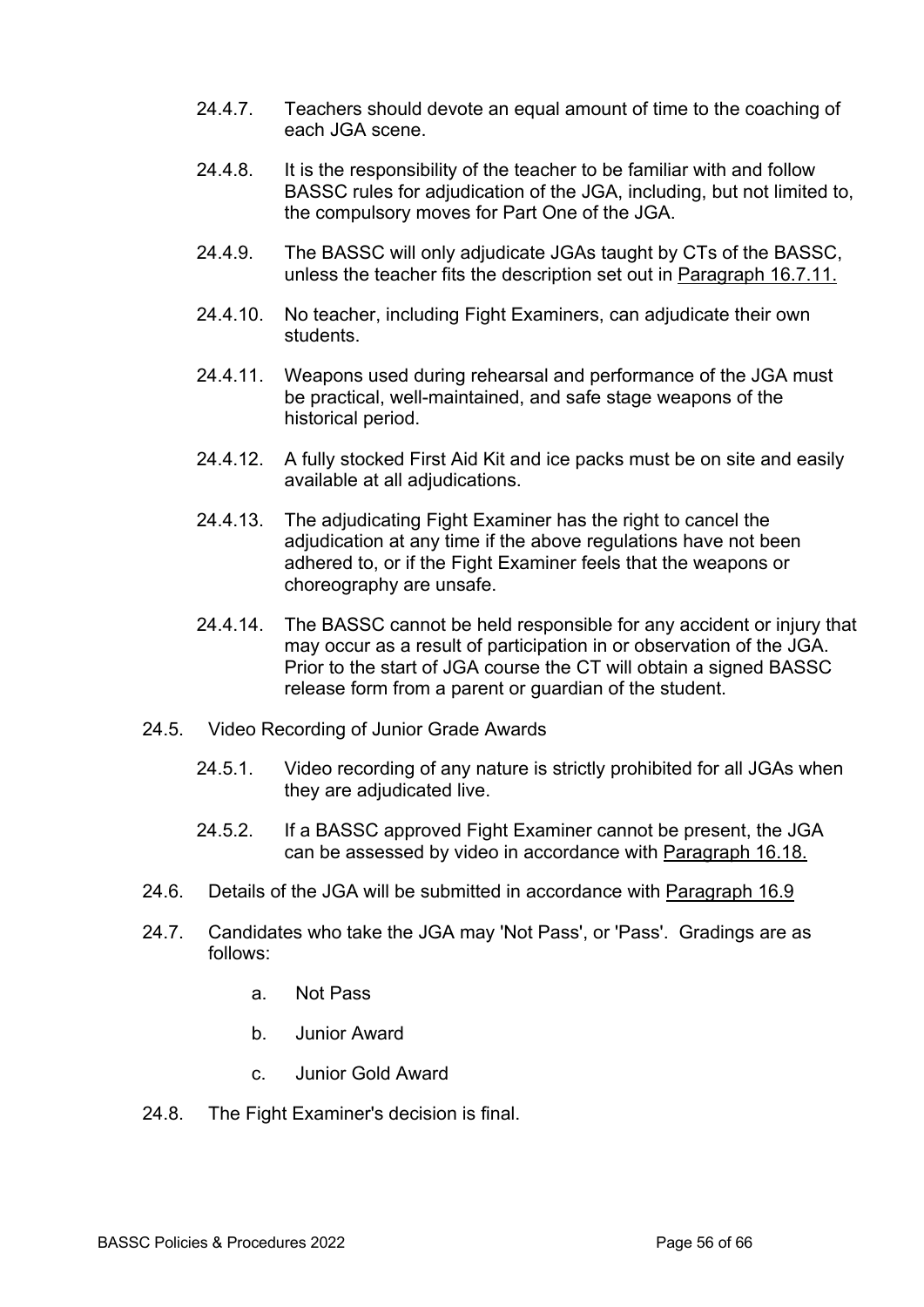- 24.9. The Fight Examiner and the CT must both sign and date the JGA Results form, and the CT is responsible for sending the form to the BASSC Secretary along with the GDPR consent form.
- 24.10. CTs must ask JGA students to complete the GDPR consent form and, if the student is under 18, that it is signed by a parent or guardian to ensure that permission has been given for the BASSC to hold the personal information in accordance with Paragraph 16.13.2.
- 24.11. JGA recognition expires three years from the date of issue.
- 24.12. The JGA is not a qualification that entitles the student to apply for student membership of the BASSC, even if the student is 18 years of age.
- 24.13. Students who who pass a JGA may attend the basic workshop at the BNSCW at a discounted rate provided that they are 18 years of age and while the JGA certificate is current.
- 24.14. There is a non-refundable student test fee for all JGAs.
	- 24.14.1. The current fee schedule is outlined in Section 31 Fees & Charges Index.
	- 24.14.2. The CT is responsible for the collection of student fees and payment thereof to the Treasurer of the BASSC
- 24.15. The host school or organisation will pay:
	- 24.15.1. A registration fee as outlined in Section 31 Fees & Charges Index. However, if the JGA involves fewer than ten (10) students, the fee will be reduced to a set fee per student as outlined in Section 31 Fees & Charges Index.
	- 24.15.2. Travel expenses for the Fight Examiner.
- 24.16. The CT is responsible for maintaining the weapons and a reasonably safe working space.
- 24.17. If a Fight Examiner cancels a JGA because of an infraction of the rules (see Paragraph 16.7.15) and the school subsequently refuses payment, the BASSC will cover the Fight Examiner's expenses.
- 24.18. The British Academy of Stage & Screen Combat, its officers, its teachers and members as individuals disclaims responsibility for injury to students, teachers, or audience members as a result of the Junior Grade Award adjudication. Organisations desiring to have the BASSC adjudicate students in a JGA assume all responsibility and liability for accidents, injury, and weapon failure, during both the training process and the adjudication itself. It is the responsibility of the CT to make this known to the organising body at the start on any certification course. Any organising body's failure to agree to assume such liability makes such an organisation ineligible for BASSC adjudication.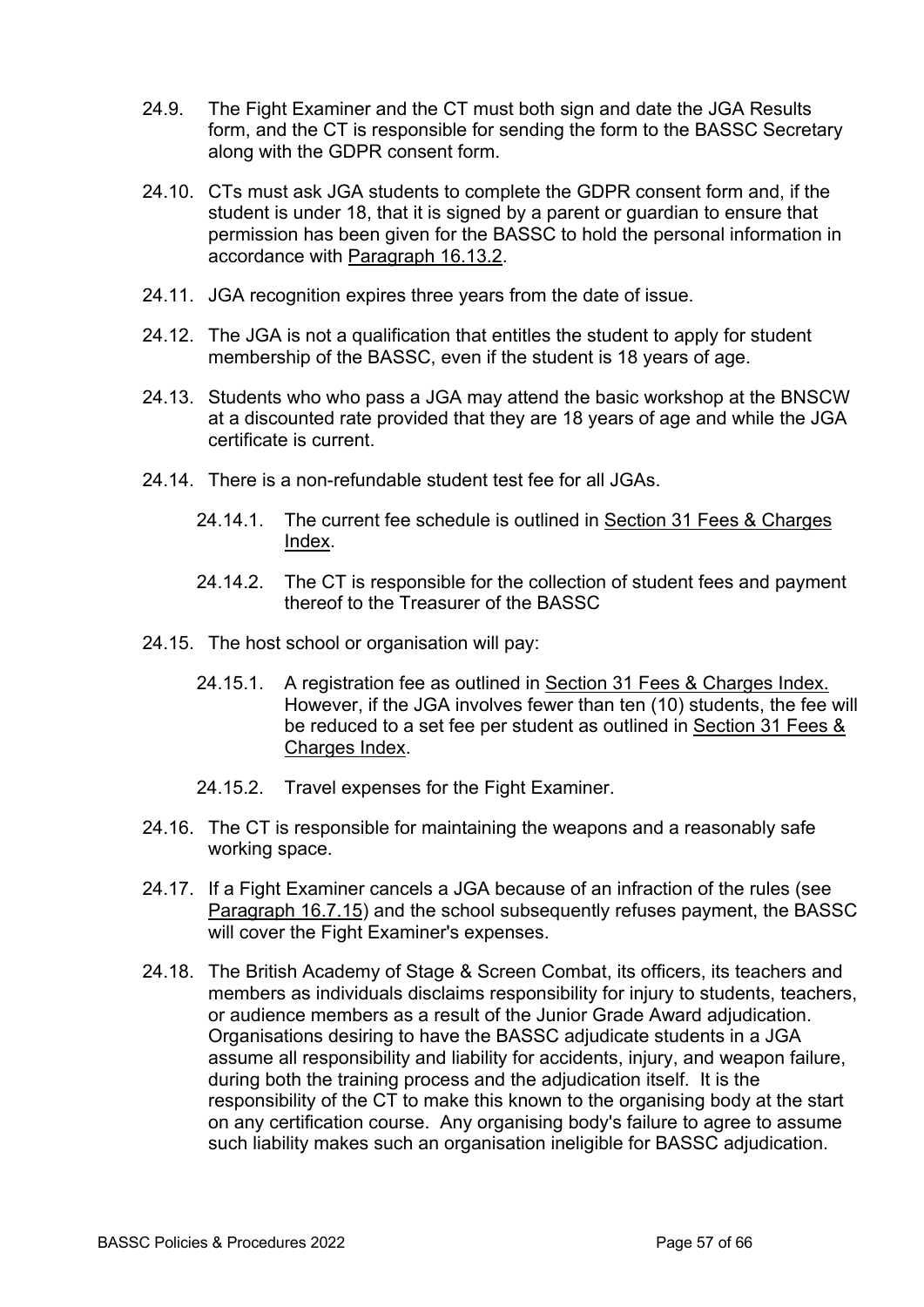## 25. **Minimum Compulsory Techniques for the Introduction to Combat Award and Junior Grade Award.**

- 25.1. Unarmed (all per fight unless noted)
	- a. Two punches non-contact (per combatant)
	- b. One slap non-contact
	- c. One blocked punch
	- d. Two different knaps (per combatant)
	- e. One kick non-contact
	- f. One fall or roll
	- g. One strangle or hair pull
- 25.2. Single Rapier (all per fight unless noted)
	- a. Point work: a dégagé and a deception (per combatant)
	- b. One prise de fer (per combatant)
	- c. Thrusts and cuts in three lines (per combatant)
	- d. Footwork: (per combatant) advance, retreat, pass forward, pass back, lunge
	- e. One beat attack (per combatant)
	- f. One horizontal slash to the stomach (with avoidance)
	- g. One disarm, wound or kill

#### 26. **Board of Examiners**

- 26.1. Applications to become an Examiner should be sent to the BASSC Vice-President.
- 26.2. The Executive Committee will decide on the success of an application. The decision of the Executive Committee is final.
- 26.3. Initial requirements for entry onto the Board of Examiners (known as Stage 1) are: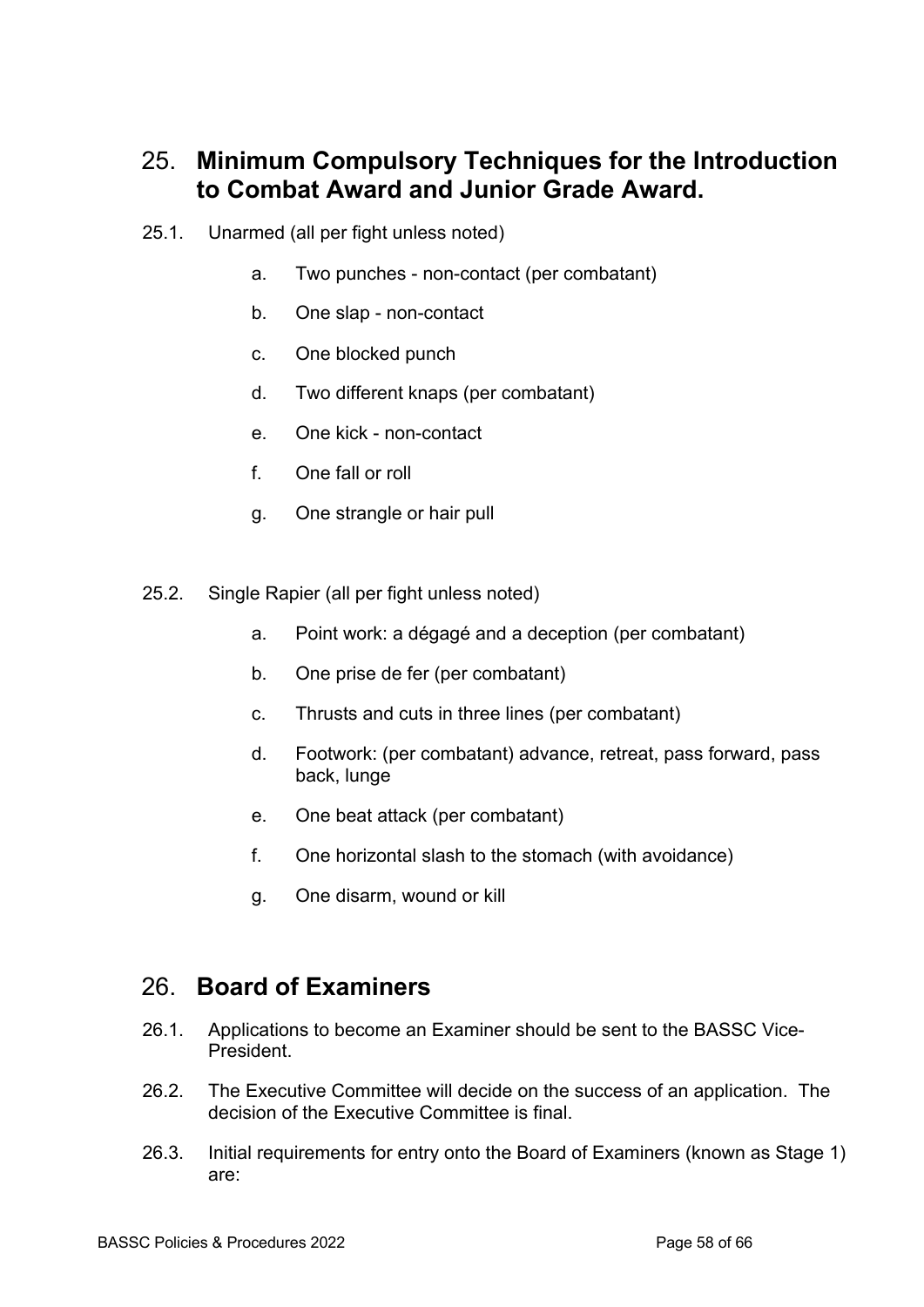- 26.3.1. Membership of Equity's Fight Directors Register for a minimum of three (3) years OR Master Teacher status within the BASSC
- 26.4. Once a candidate has met the stage 1 criteria they will proceed to stage 2 (Examiner induction). This induction will be organised by an Examiner, nominated by a majority vote of the full Board of Examiners. It will consist of:
	- a. Mock video adjudications with a minimum of two members of the Board of Examiners
	- b. Attending and shadow marking a minimum of three live FPE adjudications
	- 26.4.1. No fee will be paid to the candidate for either 26.4.a or 26.4.b
	- 26.4.2. Reasonable travel expenses within the UK will be paid for the candidate by the BASSC. The candidate should always confirm with the EC prior to disbursing any funds
- 26.5. Upon completion of stage 2 to the satisfaction of the Board of Examiners, they will, upon a majority vote, propose that the EC accept the candidate onto the Board of Examiners. The EC will vote on the proposal, and if it is passed, from that point the candidate will be allowed to examine FPEs.
- 26.6. Should the candidate decide to appeal the EC's decision, they will follow the Appeals Procedure laid out in Paragraph 13.21.
- 26.7. Their first two FPEs will be audited live by a member of the Board of Examiners to complete the induction process. The Secretary of the BASSC will request a current Examiner to act in this role when assigning the new Examiner these FPEs. The fee to auditors is outlined in Section 31 Fees & Charges Index.
- 26.8. If no member of the Board of Examiners is available to examine an FPE, the Board may nominate a temporary examiner to the EC for a specific named FPE. This mechanism is only to be used in circumstances within which both the Board and the EC agree, by individual majority vote, that the use of a video exam would not be in the best interests of the BASSC. The temporary examiner can only be appointed with the written agreement of the CT organising the FPE.
- 26.9. The Master Teacher Representative, or their appointed proxy, will be responsible for issuing Fight Examiners with a supply of certificates.

## 27. **Regional and International Workshops**

- 27.1. The BASSC currently has reciprocity with the following stage combat organisations and workshops outside the UK
	- 27.1.1. Organisations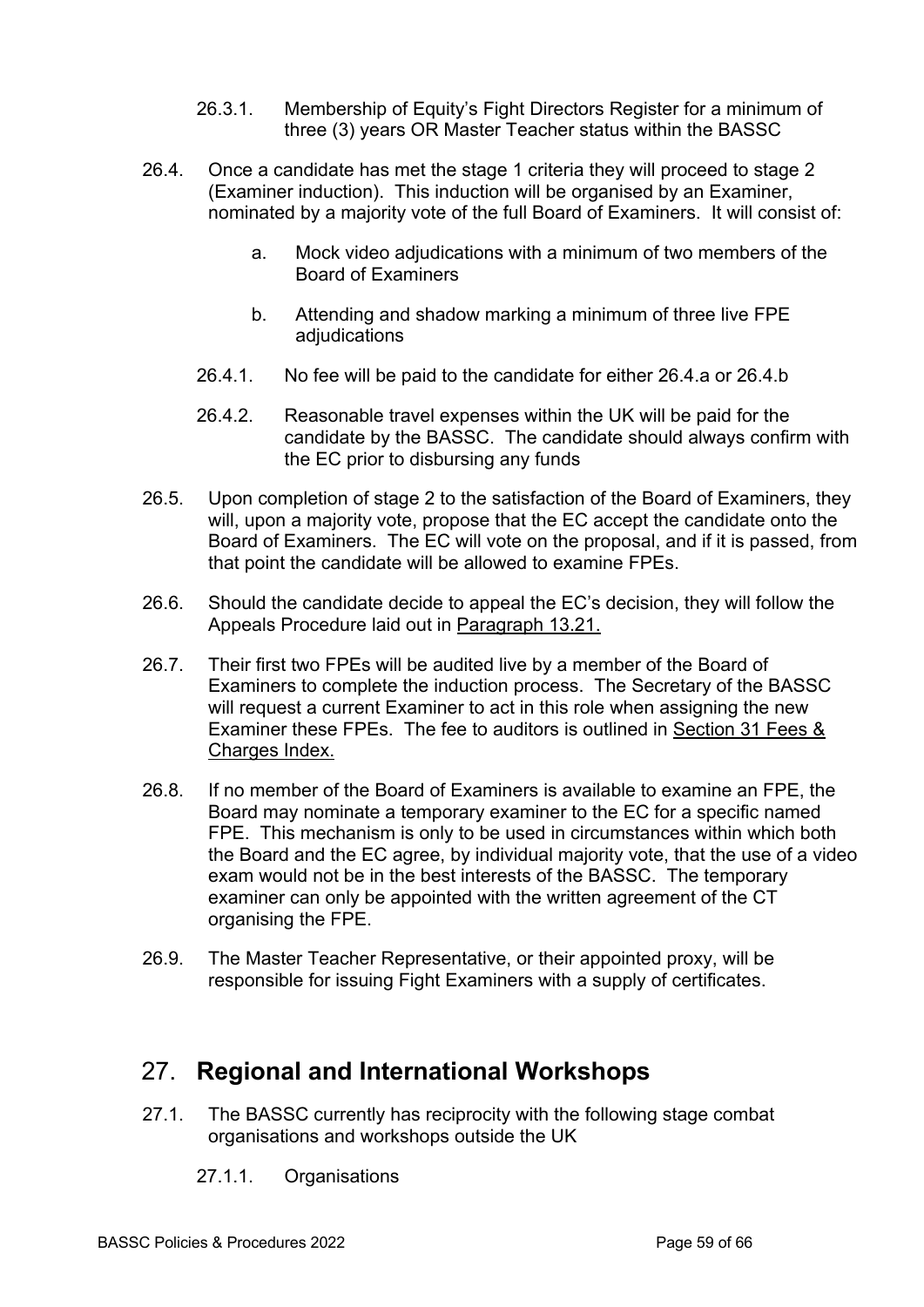- a. The Society of American Fight Directors (SAFD)
- b. Fight Directors Canada (FDC)
- c. Society of Australian Fight Directors (SAFDi) (https://safdi.org.au/)
- d. Nordic Stage Fight Society (NSFS) www.nordicstagefight.com
- e. Stage Combat Deutschland www.stage-combat.de
- f. Stage Combat Norway http://www.stagecombat.no/
- 27.1.2. Workshops
	- a. Winter Wonderland Workshop Chicago
	- b. Brawl of America, Minneapolis, Minnesota, USA) www.brawlofamerica.weebly.com
	- c. Summer Sling (New York) www.summerslingnyc.com
	- d. The Fredricksen Intensive (Ann Arbor, Michigan, USA) (https://www.facebook.com/fredricksenintensive/)
- 27.2. As per Section 32, students from these organisations who have the equivalent qualifications to BASSC certification in Rapier & Dagger and Unarmed are acceptable for entry to the I/AACW at the BNSCW. Similarly, students who have BASSC certification in Rapier & Dagger and Unarmed may enter equivalent intermediate/advanced workshops run by these organisations.
- 27.3. Students who are current members of the BASSC, or these organisations, are entitled to a member discount at workshops where member discount from the host organisation is offered.
- 27.4. Where a workshop run by these organisations includes a BASSC CT as a lead teacher and at least one other BASSC CT on the staff, it may be deemed a BASSC sanctioned workshop and the BASSC will advertise the workshop in BASSC electronic publications, social media and on its website, where requested by the organisers.
- 27.5. Where a BASSC workshop has two (2) teachers from other organisations on the staff, the BASSC will ask that organisation to advertise the workshop in their publications, social media and website. Teachers from other organisations may not teach BASSC FPEs on BASSC workshops unless they are qualified BASSC CTs.
- 27.6. The BASSC may enter into arrangements to host workshops and other events in conjunction with UK-based stage combat organisations run independently by BASSC Certified or Master Teachers. In which case, it may be deemed a BASSC sanctioned workshop and both the BASSC and the other hosting organisation will advertise the workshop in their respective electronic publications, social media sites and websites.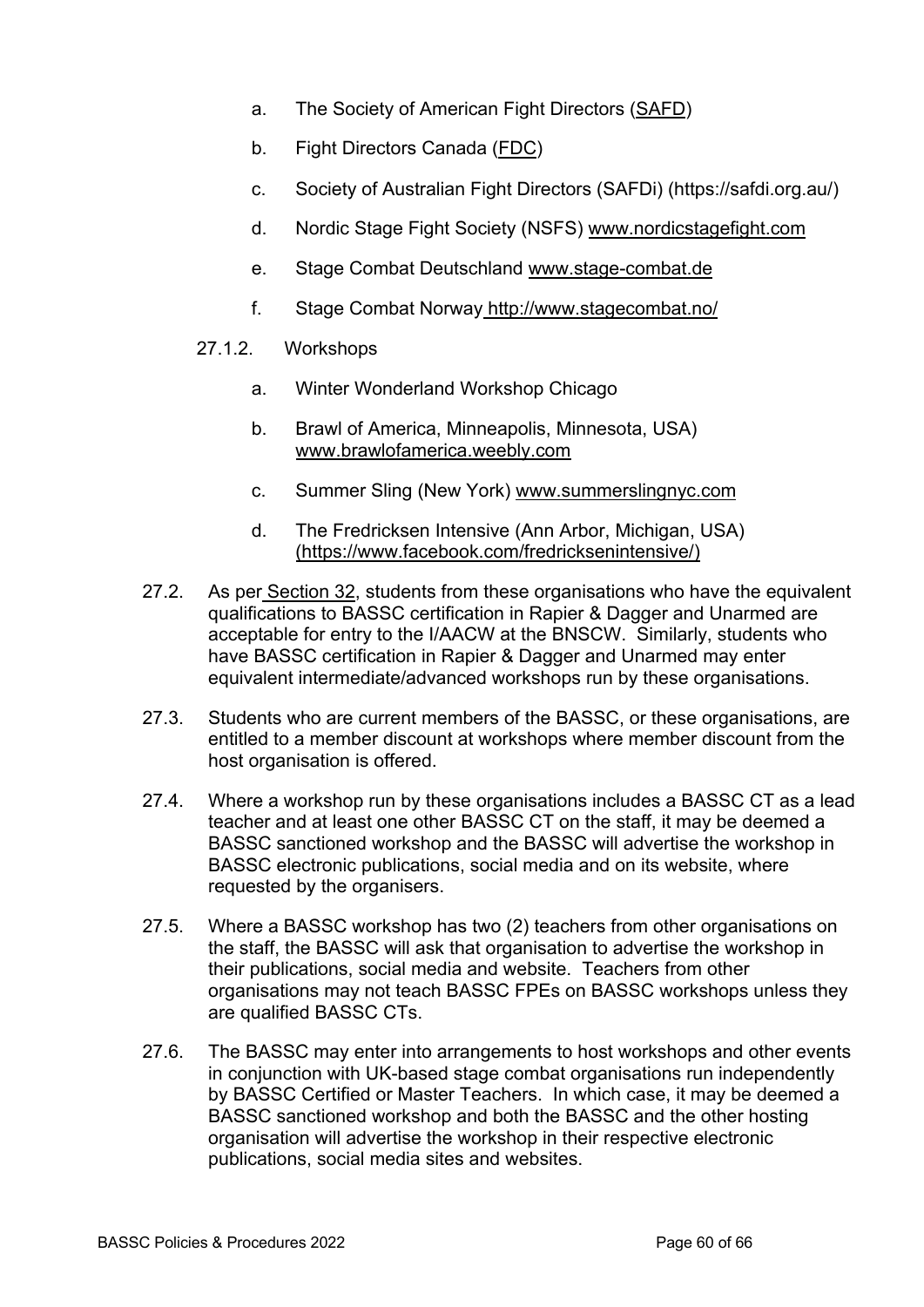# 28. **Non-BASSC Events**

- 28.1. BASSC Teachers and Actor/Combatants wishing to represent the BASSC in non-BASSC events at stage combat competitions, conferences and exhibitions, may apply to the Executive Committee to seek funding to support their attendance.
- 28.2. All applications to represent the BASSC and for funding must be made initially two (2) months prior to application to the event.
- 28.3. All applications to represent the BASSC officially must include the following:
	- 28.3.1. Name and type of event
	- 28.3.2. Dates and location of the event
	- 28.3.3. Closing date for applications to the organiser of the event
	- 28.3.4. A letter of intent demonstrating clearly:
		- a. what activities will be undertaken by participants at the event, eg teaching, performing, giving a presentation.
		- b. how participation in the event will raise awareness of the BASSC and promote its activities and membership
	- 28.3.5. Proposed numbers of those attending and
		- a. how selection of participants will occur
		- b. all those applying for funding must be existing BASSC members
	- 28.3.6. A detailed budget breakdown to include costs, where applicable, for all participants for:
		- a. attendance fees
		- b. all travel
		- c. accommodation
		- d. visas
		- e. any other related costs, eg space hire for rehearsals, etc
	- 28.3.7. The budget should also include:
		- a. any income to be received from participation, eg teaching fees, travel and accommodation assistance from organisers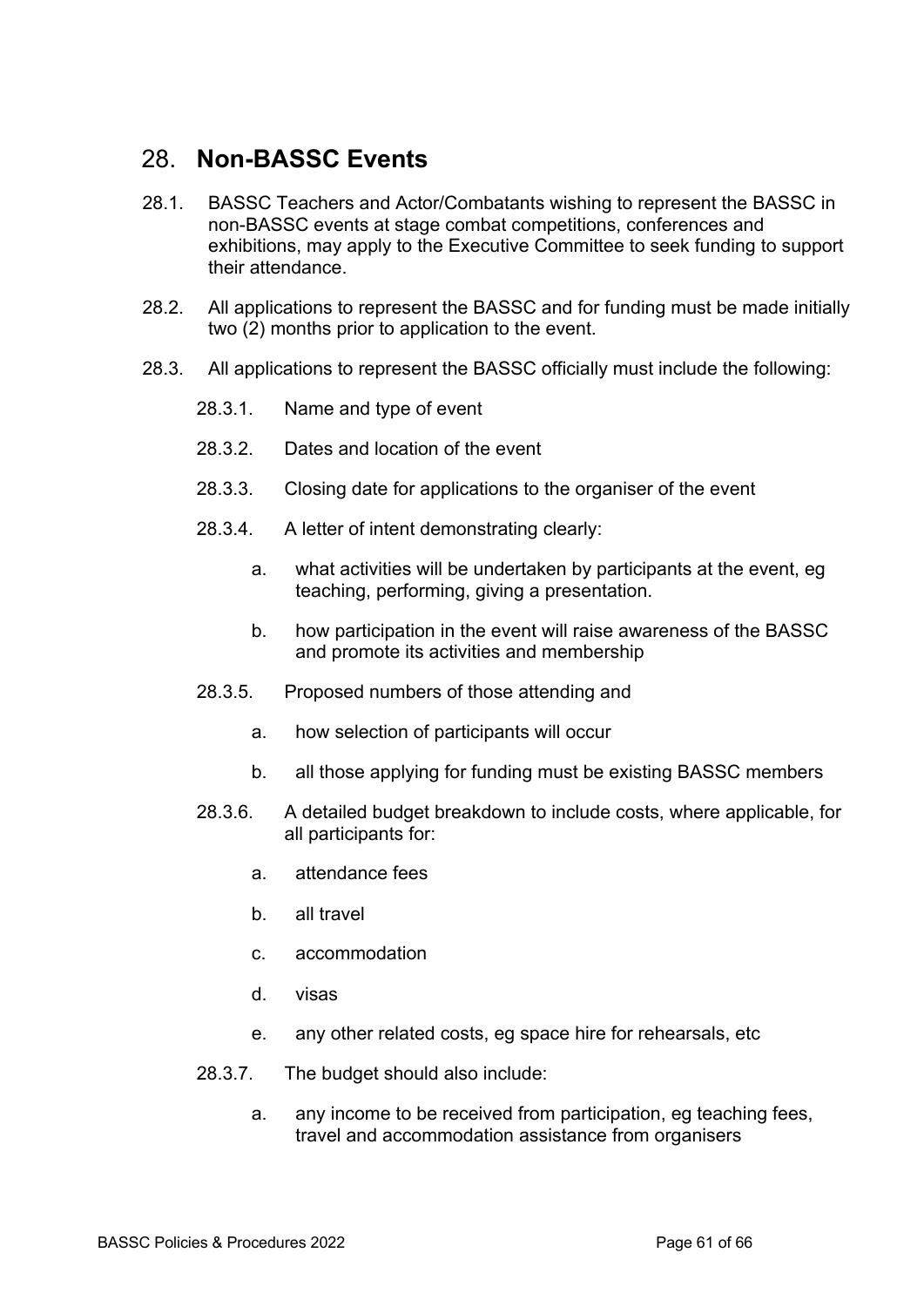- b. any financial assistance from organisers, eg waiving of fees or other expenses
- c. any other sources of funding who have or will be approached.
- 28.3.8. Funding will only be available for BASSC MTs, CTs and A/Cs who are members of the BASSC.
- 28.4. Applicants should ensure that the Executive Committee is kept updated on any changes in the participants, budget and other matters which may affect their application.
- 28.5. All applications will be considered by the Executive Committee on an individual basis and any awards for funding will be at the discretion of the Executive Committee.
- 28.6. The Executive Committee may set conditions for approval of the application and the award of any funding. All participants must confirm to the Executive Committee that they agree to those conditions prior to approval and any funding being awarded.
- 28.7. The Secretary will notify the applicant of the Executive Committee's decision.
- 28.8. The Treasurer will arrange payment for any funding award to the applicants.
- 28.9. In the event of cancellation of the event, any funding award will be returnable to the BASSC. Applicants should consider taking out appropriate insurance to cover this eventuality.
- 28.10. To the extent possible, the BASSC will advertise the event in BASSC publications, social media and on its website.
- 28.11. The BASSC shall not be liable for any accident, injury or other loss, personal or financial, as a result of participation in any such event where the participants are representing the BASSC.

#### 29. **Fight Director's Assessment Course**

29.1. The BASSC does not train fight directors in any sense of the term, and takes no responsibility for the actions of any of its members while they work as fight directors. However, in conjunction with the other major UK Stage Combat certification bodies, it has agreed to provide a service to the Actors' Union Equity. At the request of either the union's Register of Fight Directors, or an Equity approved candidate for said Register, the BASSC may organise and facilitate a Fight Director's Assessment Course. This is purely a logistical and administrative exercise for the benefit of Equity, and in no way commits the BASSC to any legal liability regarding the training of, or acknowledgment of fight directors. The term fight director has no definition within the BASSC and does not refer to any membership category.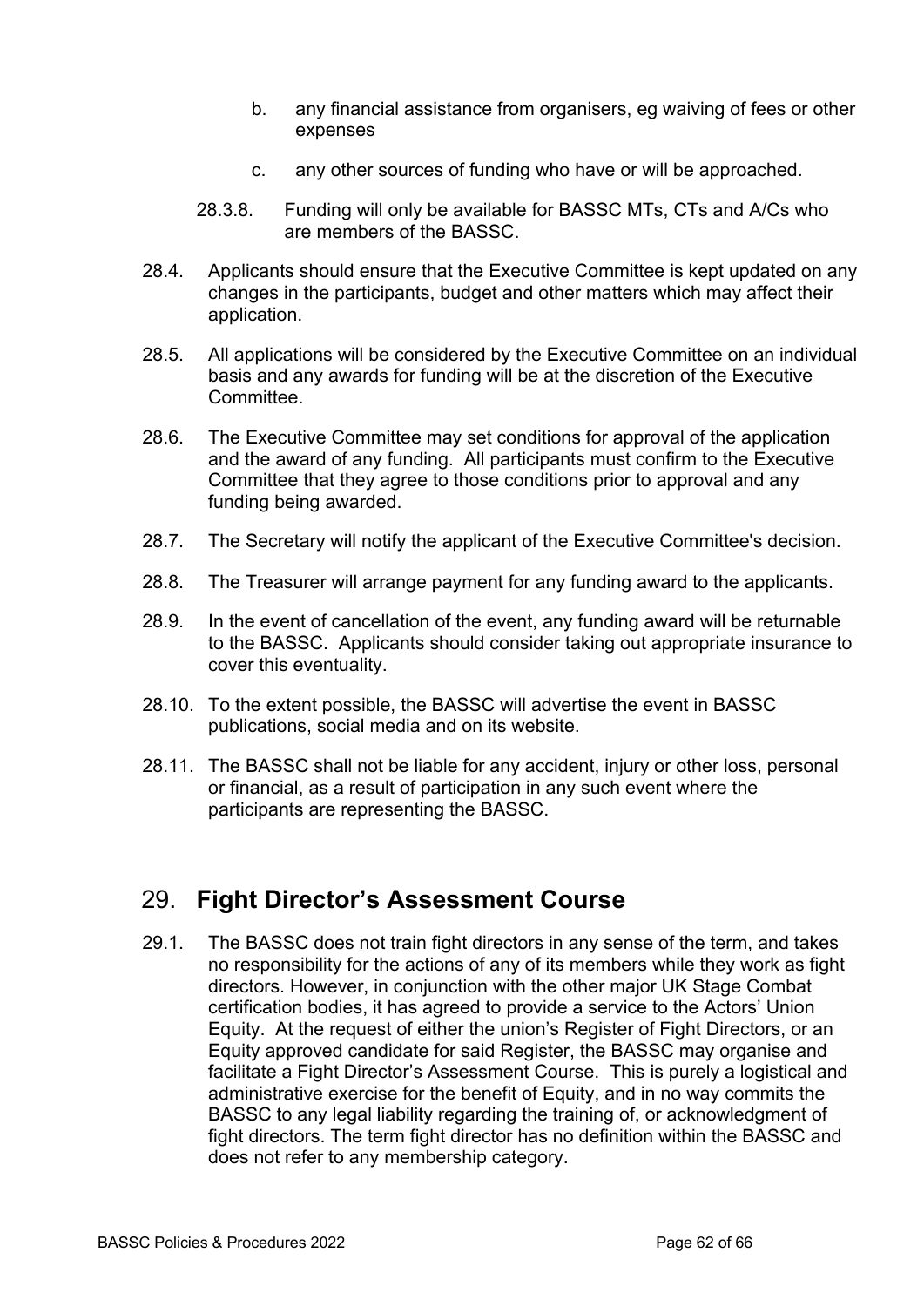- 29.2. The Executive Committee will appoint a FDAC Coordinator.
	- 29.2.1. The FDAC Coordinator will submit a budget to the Executive Committee for its approval.
	- 29.2.2. The FDAC Coordinator is responsible for the scheduling of all classes and events at the FDAC.
	- 29.2.3. The FDAC Coordinator will receive a fee set by the Executive Committee.
	- 29.2.4. The FDAC Coordinator will set the dates and venue for the FDAC.
	- 29.2.5. The FDAC Coordinator will appoint the staff from members of the Equity Fight Directors Register in accordance with current Equity guidelines and requirements.
- 29.3. An assessment will be made of each candidate on the FDAC, and will be presented to the candidate at the end of the FDAC in an exit interview with the FDAC staff.
- 29.4. Candidates on the FDAC may:
	- a. Pass
	- b. Not Pass.
- 29.5. The decisions of the FDAC staff are final.
- 29.6. The decision of the FDAC staff will be submitted to the Equity Council for approval.
- 29.7. The Equity approved candidate is responsible for paying all fees.

#### 30. **Sub-committees**

- 30.1. Sub-committees, if approved by the Executive Committee, may be formed to review and update any and all of the BASSC documentation or day to day running.
- 30.2. The President shall serve as an adviser to all Sub-committees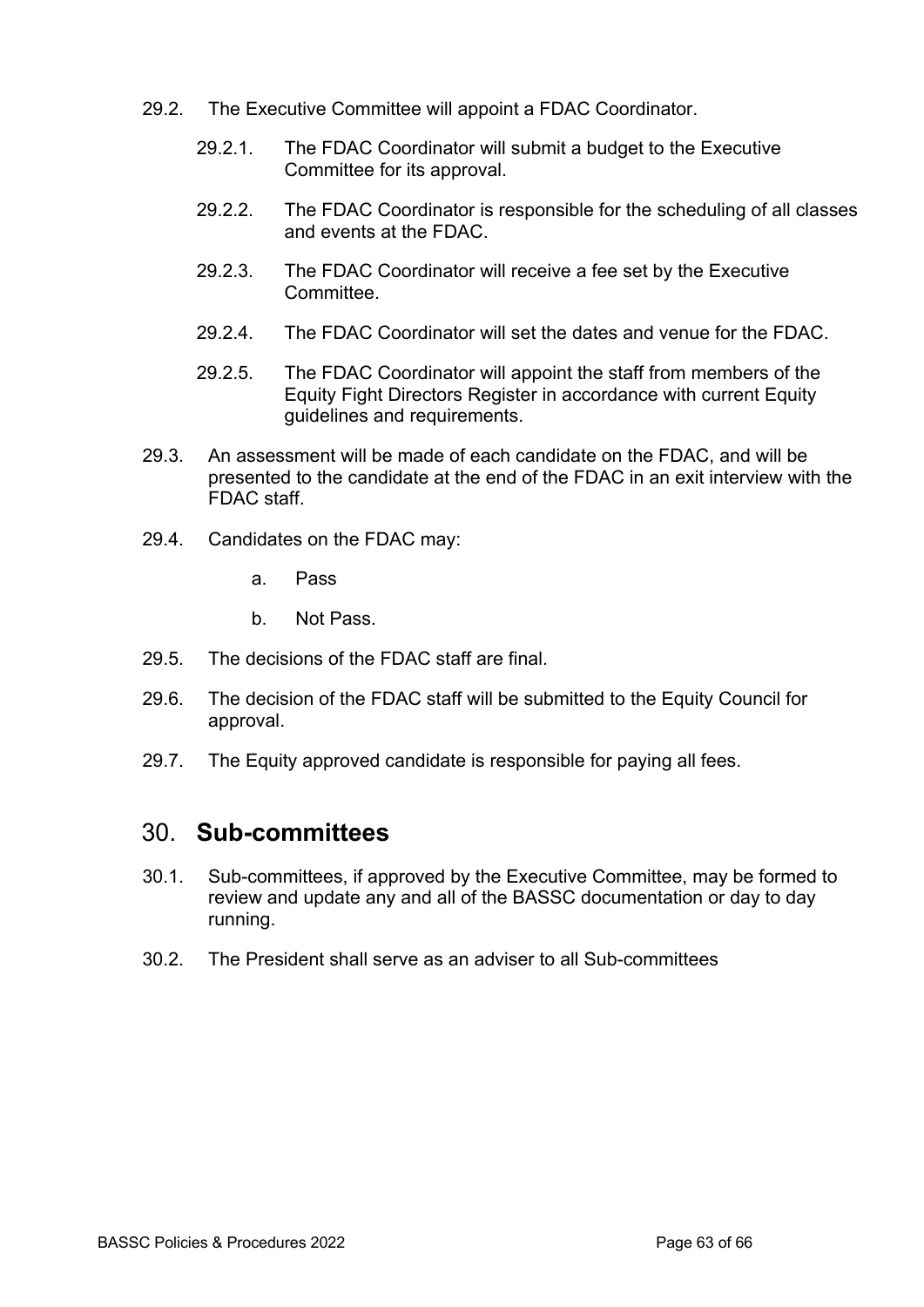### 31. **Fees & Charges Index**

#### **MEMBERSHIP FEES**

Membership **E25.00** annually (from 1 June 2022) Teacher Membership **E50.00** annually<sup>\*</sup> (from 1 June 2022)

\* Renewal of Membership is 1st June every year. Late submission of CT/MT renewal fees will incur an additional  $£10$  charge if the annual fee is not received by 1<sup>st</sup> September.

#### **STUDENT FIGHT EXAM FEES (from 1 January 2016)**

| FPE Fee                    | £25.00 (payable by student) |
|----------------------------|-----------------------------|
| <b>JGA Fee</b>             | £25.00 (payable by student) |
| ICA Fee                    | £25.00 (payable by student) |
| <b>Recertification Fee</b> | £25.00 (payable by student) |

#### **ORGANISATION FIGHT EXAM FEES (Payable to BASSC)**

| FPE Fee        | £50.00 or £5 per student if less than 10 students. |
|----------------|----------------------------------------------------|
| <b>JGA Fee</b> | £50.00 or £5 per student if less than 10 students. |
| Multi-Exam fee | £75.00 flat fee per organisation for 12 months     |
|                | commencing 1 <sup>st</sup> June each year.         |

#### **FEES PAYABLE TO EXAMINERS**

| FPE fee            | £15.00 per student adjudicated               |
|--------------------|----------------------------------------------|
| Travel for the FPE | As required and payable by host organisation |

#### **TEACHER TRAINING PROGRAMME/ CERTIFICATION WORKSHOP**

| <b>TTP Application fee</b> | £50.00 payable with application documents    |
|----------------------------|----------------------------------------------|
| TTP Fee                    | 1/3rd of the fee is payable on acceptance to |
|                            | the TTP. See Section 21.7 for details        |

The remaining fee may be paid in instalments by arrangement with the TTP Coordinator and BASSC Treasurer. Please see the TTP Coordinator for the current fee schedule.

| <b>TCW Fee</b>                                               | 100% of the fee is payable on acceptance to |
|--------------------------------------------------------------|---------------------------------------------|
|                                                              | the TCW                                     |
| Please see the TTP Coordinator for the current fee schedule. |                                             |

#### **BOARD OF EXAMINERS**

Auditor's fee **E150.00 per FPE.** See 26.7 for details.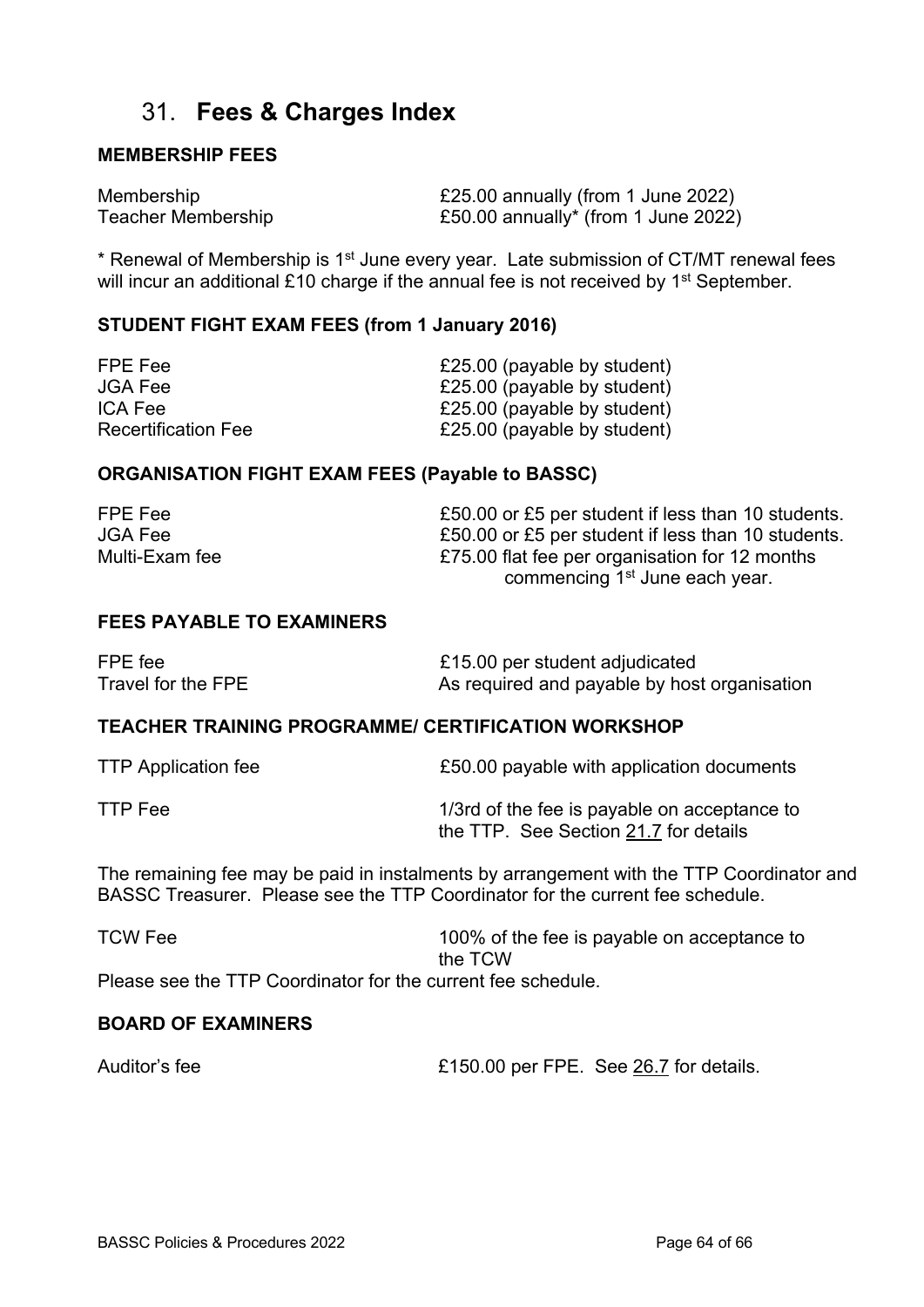# 32. **International Stage Combat Organisations**

The following qualifications from other stage combat organisations are considered as equivalent to the BASSC FPE in Rapier & Dagger and Unarmed and acceptable for entry to the I/AACW at the BNSCW.

- a) Society of American Fight Directors (SAFD) Certification in Rapier and Dagger and Unarmed
- b) British Academy of Dramatic Combat (BADC) Standard Level 1 or above
- c) Academy of Performance Combat (APC) Intermediate Combatant Level or above
- d) Fight Directors Canada (FDC) Certification in Rapier and Dagger and Unarmed
- e) Society of Australian Fight Directors (SAFDi) Certification in Rapier and Dagger and Unarmed
- f) Nordic Stage Fight Society (NSFS) Certification in Rapier and Dagger and Unarmed Combat
- g) Duelling Arts International Certification in Rapier and Dagger and Unarmed
- h) Irish Dramatic Combat Academy (IDCA) Certification in Rapier and Dagger and Unarmed Combat
- i) Stage Combat Deutschland (SCD) Basic Actor/Combatant Level
- j) Cyrano Stage Fencing Studio Moscow Certification in Rapier and Dagger and Unarmed
- k) E15 BA Degree in Acting and Stage Combat